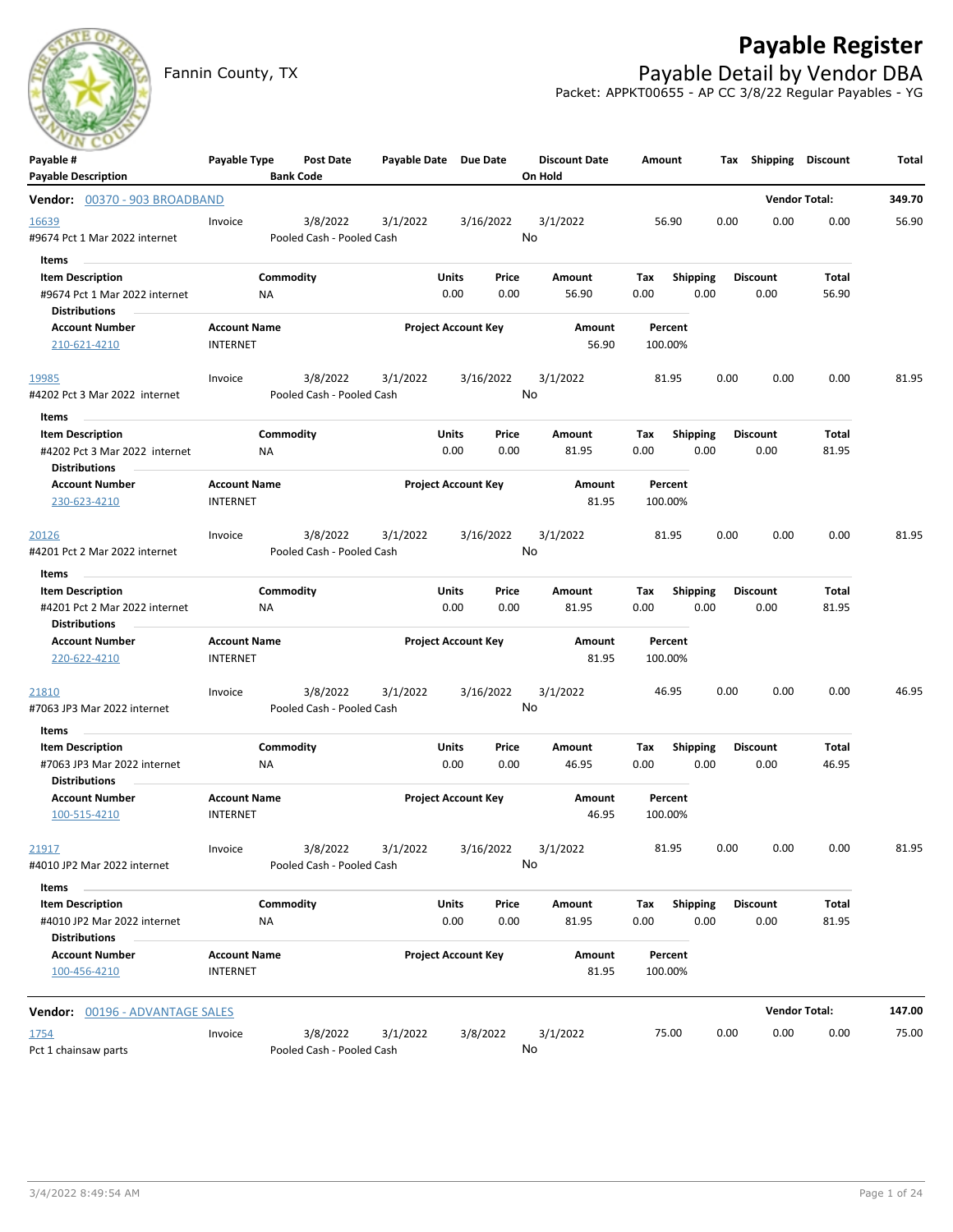| <b>Payable Register</b>                             |                                                       |                                       |                       |                            |                |                      |      |                    |      |                       | Packet: APPKT00655 - AP CC 3/8/22 Regular Payables - YG |        |
|-----------------------------------------------------|-------------------------------------------------------|---------------------------------------|-----------------------|----------------------------|----------------|----------------------|------|--------------------|------|-----------------------|---------------------------------------------------------|--------|
| Payable #                                           | Payable Type                                          | <b>Post Date</b>                      | Payable Date Due Date |                            |                | <b>Discount Date</b> |      | Amount             |      | Tax Shipping Discount |                                                         | Total  |
| <b>Payable Description</b>                          |                                                       | <b>Bank Code</b>                      |                       |                            |                | On Hold              |      |                    |      |                       |                                                         |        |
| Items                                               |                                                       |                                       |                       |                            |                |                      |      |                    |      |                       |                                                         |        |
| <b>Item Description</b>                             |                                                       | Commodity                             |                       | Units                      | Price          | Amount               | Tax  | <b>Shipping</b>    |      | <b>Discount</b>       | <b>Total</b>                                            |        |
| Pct 1 chainsaw parts<br><b>Distributions</b>        | ΝA                                                    |                                       |                       | 0.00                       | 0.00           | 75.00                | 0.00 | 0.00               |      | 0.00                  | 75.00                                                   |        |
| <b>Account Number</b>                               | <b>Account Name</b>                                   |                                       |                       | <b>Project Account Key</b> |                | Amount               |      | Percent            |      |                       |                                                         |        |
| 210-621-4580                                        | <b>R&amp;M MACHINERY PARTS</b>                        |                                       |                       |                            |                | 75.00                |      | 100.00%            |      |                       |                                                         |        |
| INV0004541                                          | Invoice                                               | 3/8/2022                              | 2/22/2022             |                            | 3/8/2022       | 2/22/2022            |      | 72.00              | 0.00 | 0.00                  | 0.00                                                    | 72.00  |
| Pct 3 chain sharpening                              |                                                       | Pooled Cash - Pooled Cash             |                       |                            | No             |                      |      |                    |      |                       |                                                         |        |
| Items                                               |                                                       |                                       |                       |                            |                |                      |      |                    |      |                       |                                                         |        |
| <b>Item Description</b>                             |                                                       | Commodity                             |                       | Units                      | Price          | Amount               | Тах  | <b>Shipping</b>    |      | <b>Discount</b>       | Total                                                   |        |
| Pct 3 chain sharpening                              | ΝA                                                    |                                       |                       | 0.00                       | 0.00           | 72.00                | 0.00 | 0.00               |      | 0.00                  | 72.00                                                   |        |
| <b>Distributions</b>                                |                                                       |                                       |                       |                            |                |                      |      |                    |      |                       |                                                         |        |
| <b>Account Number</b><br>230-623-4580               | <b>Account Name</b><br><b>R&amp;M MACHINERY PARTS</b> |                                       |                       | <b>Project Account Key</b> |                | Amount<br>72.00      |      | Percent<br>100.00% |      |                       |                                                         |        |
| Vendor: 00757 - ALLIANCE DOCUMENT SHREDDING INC     |                                                       |                                       |                       |                            |                |                      |      |                    |      |                       | <b>Vendor Total:</b>                                    | 165.00 |
|                                                     |                                                       |                                       |                       |                            |                |                      |      |                    |      |                       |                                                         |        |
| 53612<br>Records disposal - Co Judge                | Invoice                                               | 3/8/2022<br>Pooled Cash - Pooled Cash | 3/2/2022              |                            | 3/8/2022<br>No | 3/2/2022             |      | 55.00              | 0.00 | 0.00                  | 0.00                                                    | 55.00  |
| Items                                               |                                                       |                                       |                       |                            |                |                      |      |                    |      |                       |                                                         |        |
| <b>Item Description</b>                             |                                                       | Commodity                             |                       | Units                      | Price          | Amount               | Tax  | <b>Shipping</b>    |      | <b>Discount</b>       | Total                                                   |        |
| Records disposal - Co Judge<br><b>Distributions</b> | NA                                                    |                                       |                       | 0.00                       | 0.00           | 55.00                | 0.00 | 0.00               |      | 0.00                  | 55.00                                                   |        |
| <b>Account Number</b>                               | <b>Account Name</b>                                   |                                       |                       | <b>Project Account Key</b> |                | Amount               |      | Percent            |      |                       |                                                         |        |
| 200-449-3500                                        | <b>RECORDS DISPOSAL</b>                               |                                       |                       |                            |                | 55.00                |      | 100.00%            |      |                       |                                                         |        |
| 53613                                               | Invoice                                               | 3/8/2022                              | 3/2/2022              |                            | 3/8/2022       | 3/2/2022             |      | 55.00              | 0.00 | 0.00                  | 0.00                                                    | 55.00  |
| Records disposal - 1st St                           |                                                       | Pooled Cash - Pooled Cash             |                       |                            | No             |                      |      |                    |      |                       |                                                         |        |
| Items                                               |                                                       |                                       |                       |                            |                |                      |      |                    |      |                       |                                                         |        |
| <b>Item Description</b>                             |                                                       | Commodity                             |                       | Units                      | Price          | Amount               | Tax  | <b>Shipping</b>    |      | <b>Discount</b>       | Total                                                   |        |
| Records disposal - 1st St                           | <b>NA</b>                                             |                                       |                       | 0.00                       | 0.00           | 55.00                | 0.00 | 0.00               |      | 0.00                  | 55.00                                                   |        |
| <b>Distributions</b>                                |                                                       |                                       |                       |                            |                |                      |      |                    |      |                       |                                                         |        |
| <b>Account Number</b>                               | <b>Account Name</b>                                   |                                       |                       | <b>Project Account Key</b> |                | Amount               |      | Percent            |      |                       |                                                         |        |
| 200-449-3500                                        | <b>RECORDS DISPOSAL</b>                               |                                       |                       |                            |                | 55.00                |      | 100.00%            |      |                       |                                                         |        |
| 53615                                               | Invoice                                               | 3/8/2022                              | 3/2/2022              |                            | 3/8/2022       | 3/2/2022             |      | 27.50              | 0.00 | 0.00                  | 0.00                                                    | 27.50  |
| Records disposal - DA                               |                                                       | Pooled Cash - Pooled Cash             |                       |                            |                | No                   |      |                    |      |                       |                                                         |        |
| Items                                               |                                                       |                                       |                       |                            |                |                      |      |                    |      |                       |                                                         |        |
| <b>Item Description</b>                             |                                                       | Commodity                             |                       | Units                      | Price          | Amount               | Tax  | <b>Shipping</b>    |      | <b>Discount</b>       | Total                                                   |        |
| Records disposal - DA                               | ΝA                                                    |                                       |                       | 0.00                       | 0.00           | 27.50                | 0.00 | 0.00               |      | 0.00                  | 27.50                                                   |        |
| <b>Distributions</b>                                |                                                       |                                       |                       |                            |                |                      |      |                    |      |                       |                                                         |        |
| <b>Account Number</b>                               | <b>Account Name</b>                                   |                                       |                       | <b>Project Account Key</b> |                | Amount               |      | Percent            |      |                       |                                                         |        |
| 200-449-3500                                        | RECORDS DISPOSAL                                      |                                       |                       |                            |                | 27.50                |      | 100.00%            |      |                       |                                                         |        |
| 53616                                               | Invoice                                               | 3/8/2022                              | 3/2/2022              |                            | 3/8/2022       | 3/2/2022             |      | 27.50              | 0.00 | 0.00                  | 0.00                                                    | 27.50  |
| Records disposal - Co Clerk                         |                                                       | Pooled Cash - Pooled Cash             |                       |                            | No             |                      |      |                    |      |                       |                                                         |        |
| Items                                               |                                                       |                                       |                       |                            |                |                      |      |                    |      |                       |                                                         |        |
| <b>Item Description</b>                             |                                                       | Commodity                             |                       | Units                      | Price          | Amount               | Tax  | Shipping           |      | <b>Discount</b>       | Total                                                   |        |
| Records disposal - Co Clerk<br><b>Distributions</b> | NA                                                    |                                       |                       | 0.00                       | 0.00           | 27.50                | 0.00 | 0.00               |      | 0.00                  | 27.50                                                   |        |
| <b>Account Number</b>                               | <b>Account Name</b>                                   |                                       |                       | <b>Project Account Key</b> |                | Amount               |      | Percent            |      |                       |                                                         |        |
| 200-449-3500                                        | RECORDS DISPOSAL                                      |                                       |                       |                            |                | 27.50                |      | 100.00%            |      |                       |                                                         |        |
| Vendor: 00025 - ATMOS ENERGY                        |                                                       |                                       |                       |                            |                |                      |      |                    |      |                       | <b>Vendor Total:</b>                                    | 198.05 |
| <b>INV0004559</b>                                   | Invoice                                               | 3/8/2022                              | 3/2/2022              |                            | 3/8/2022       | 3/2/2022             |      | 198.05             | 0.00 | 0.00                  | 0.00                                                    | 198.05 |
| #3034861434 Pct 2 2/3-3/2/22                        |                                                       | Pooled Cash - Pooled Cash             |                       |                            | No             |                      |      |                    |      |                       |                                                         |        |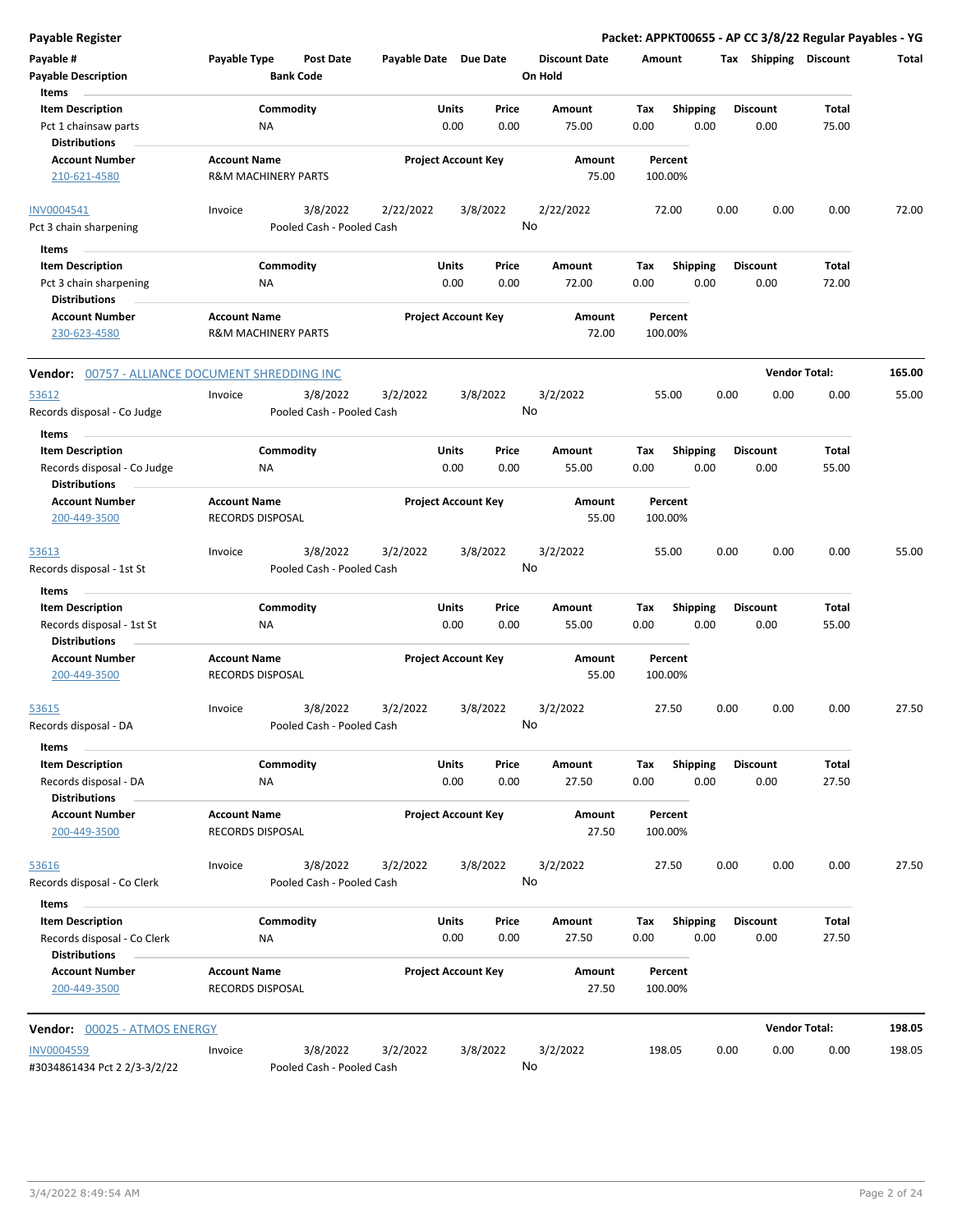| <b>Payable Register</b>                                                                 |                     |                                       |                            |                      |               |                                 |                    |                         |      |                         | Packet: APPKT00655 - AP CC 3/8/22 Regular Payables - YG |          |
|-----------------------------------------------------------------------------------------|---------------------|---------------------------------------|----------------------------|----------------------|---------------|---------------------------------|--------------------|-------------------------|------|-------------------------|---------------------------------------------------------|----------|
| Payable #<br><b>Payable Description</b>                                                 | Payable Type        | Post Date<br><b>Bank Code</b>         | Payable Date Due Date      |                      |               | <b>Discount Date</b><br>On Hold | Amount             |                         |      | Tax Shipping Discount   |                                                         | Total    |
| Items                                                                                   |                     |                                       |                            |                      |               |                                 |                    |                         |      |                         |                                                         |          |
| <b>Item Description</b><br>#3034861434 Pct 2 2/3-3/2/22<br><b>Distributions</b>         |                     | Commodity<br>ΝA                       |                            | <b>Units</b><br>0.00 | Price<br>0.00 | Amount<br>198.05                | Tax<br>0.00        | <b>Shipping</b><br>0.00 |      | <b>Discount</b><br>0.00 | Total<br>198.05                                         |          |
| <b>Account Number</b>                                                                   | <b>Account Name</b> |                                       | <b>Project Account Key</b> |                      |               | Amount                          |                    | Percent                 |      |                         |                                                         |          |
| 220-622-4410                                                                            | UTILITY GAS         |                                       |                            |                      |               | 198.05                          | 100.00%            |                         |      |                         |                                                         |          |
| <b>Vendor:</b> 00481 - BBC Consulting                                                   |                     |                                       |                            |                      |               |                                 |                    |                         |      |                         | <b>Vendor Total:</b>                                    | 900.00   |
| 8417                                                                                    | Invoice             | 3/8/2022                              | 3/1/2022                   | 3/8/2022             |               | 3/1/2022                        | 900.00             |                         | 0.00 | 0.00                    | 0.00                                                    | 900.00   |
| March 2022 consulting fee                                                               |                     | Pooled Cash - Pooled Cash             |                            |                      |               | No                              |                    |                         |      |                         |                                                         |          |
| Items                                                                                   |                     |                                       |                            |                      |               |                                 |                    |                         |      |                         |                                                         |          |
| <b>Item Description</b>                                                                 |                     | Commodity                             |                            | Units                | Price         | Amount                          | Tax                | <b>Shipping</b>         |      | <b>Discount</b>         | Total                                                   |          |
| March 2022 consulting fee<br><b>Distributions</b>                                       |                     | ΝA                                    |                            | 0.00                 | 0.00          | 900.00                          | 0.00               | 0.00                    |      | 0.00                    | 900.00                                                  |          |
| <b>Account Number</b><br>100-503-1070                                                   | <b>Account Name</b> | SALARY PART-TIME TECHNICIAN           | <b>Project Account Key</b> |                      |               | Amount<br>900.00                | 100.00%            | Percent                 |      |                         |                                                         |          |
| Vendor: 00800 - Bonham Quick Lube                                                       |                     |                                       |                            |                      |               |                                 |                    |                         |      |                         | <b>Vendor Total:</b>                                    | 138.00   |
| 121681<br>Sheriff 2019 Ford #5299 oil change/inspection                                 | Invoice             | 3/8/2022<br>Pooled Cash - Pooled Cash | 2/19/2022                  | 3/8/2022             |               | 2/19/2022<br>No                 | 57.00              |                         | 0.00 | 0.00                    | 0.00                                                    | 57.00    |
| Items                                                                                   |                     |                                       |                            |                      |               |                                 |                    |                         |      |                         |                                                         |          |
| <b>Item Description</b><br>Sheriff 2019 Ford #5299 oil change/inspect NA                |                     | Commodity                             |                            | Units<br>0.00        | Price<br>0.00 | Amount<br>57.00                 | Tax<br>0.00        | <b>Shipping</b><br>0.00 |      | <b>Discount</b><br>0.00 | Total<br>57.00                                          |          |
| <b>Distributions</b><br><b>Account Number</b>                                           | <b>Account Name</b> |                                       | <b>Project Account Key</b> |                      |               | Amount                          | Percent            |                         |      |                         |                                                         |          |
| 100-560-4540                                                                            |                     | R & M AUTOMOBILES                     |                            |                      |               | 57.00                           | 100.00%            |                         |      |                         |                                                         |          |
| 121854                                                                                  | Invoice             | 3/8/2022                              | 2/22/2022                  | 3/8/2022             |               | 2/22/2022<br>No                 | 50.00              |                         | 0.00 | 0.00                    | 0.00                                                    | 50.00    |
| Sheriff 2019 Ford #4616 oil change                                                      |                     | Pooled Cash - Pooled Cash             |                            |                      |               |                                 |                    |                         |      |                         |                                                         |          |
| Items<br><b>Item Description</b>                                                        |                     | Commodity                             |                            | Units                | Price         | Amount                          |                    |                         |      | <b>Discount</b>         | Total                                                   |          |
| Sheriff 2019 Ford #4616 oil change<br><b>Distributions</b>                              |                     | <b>NA</b>                             |                            | 0.00                 | 0.00          | 50.00                           | Tax<br>0.00        | <b>Shipping</b><br>0.00 |      | 0.00                    | 50.00                                                   |          |
| <b>Account Number</b><br>100-560-4540                                                   | <b>Account Name</b> | R & M AUTOMOBILES                     | <b>Project Account Key</b> |                      |               | Amount<br>50.00                 | Percent<br>100.00% |                         |      |                         |                                                         |          |
| 121856                                                                                  | Invoice             | 3/8/2022                              | 2/22/2022                  | 3/8/2022             |               | 2/22/2022                       | 21.00              |                         | 0.00 | 0.00                    | 0.00                                                    | 21.00    |
| Sheriff 2019 Ford #4616 wiper blades                                                    |                     | Pooled Cash - Pooled Cash             |                            |                      |               | No                              |                    |                         |      |                         |                                                         |          |
| Items                                                                                   |                     |                                       |                            |                      |               |                                 |                    |                         |      |                         |                                                         |          |
| <b>Item Description</b><br>Sheriff 2019 Ford #4616 wiper blades<br><b>Distributions</b> |                     | Commodity<br>NA                       |                            | Units<br>0.00        | Price<br>0.00 | Amount<br>21.00                 | Tax<br>0.00        | <b>Shipping</b><br>0.00 |      | <b>Discount</b><br>0.00 | Total<br>21.00                                          |          |
| <b>Account Number</b><br>100-560-4540                                                   | <b>Account Name</b> | R & M AUTOMOBILES                     | <b>Project Account Key</b> |                      |               | Amount<br>21.00                 | 100.00%            | Percent                 |      |                         |                                                         |          |
|                                                                                         |                     |                                       |                            |                      |               |                                 |                    |                         |      |                         |                                                         |          |
| 121930<br>Sheriff 2019 Ford #5299 flat repair                                           | Invoice             | 3/8/2022<br>Pooled Cash - Pooled Cash | 2/25/2022                  | 3/8/2022             |               | 2/25/2022<br>No                 |                    | 10.00                   | 0.00 | 0.00                    | 0.00                                                    | 10.00    |
| Items<br><b>Item Description</b>                                                        |                     | Commodity                             |                            | Units                | Price         | Amount                          | Тах                | <b>Shipping</b>         |      | <b>Discount</b>         | Total                                                   |          |
| Sheriff 2019 Ford #5299 flat repair<br><b>Distributions</b>                             |                     | ΝA                                    |                            | 0.00                 | 0.00          | 10.00                           | 0.00               | 0.00                    |      | 0.00                    | 10.00                                                   |          |
| <b>Account Number</b><br>100-560-4540                                                   | <b>Account Name</b> | R & M AUTOMOBILES                     | <b>Project Account Key</b> |                      |               | Amount<br>10.00                 | 100.00%            | Percent                 |      |                         |                                                         |          |
| Vendor: 00046 - BONHAM, CITY OF                                                         |                     |                                       |                            |                      |               |                                 |                    |                         |      |                         | <b>Vendor Total:</b>                                    | 2,801.21 |
| <b>INV0004542</b>                                                                       | Invoice             | 3/8/2022                              | 2/25/2022                  | 3/15/2022            |               | 2/25/2022                       | 515.69             |                         | 0.00 | 0.00                    | 0.00                                                    | 515.69   |
| #204-0041368-001 Courthouse water 2/21-22 Pooled Cash - Pooled Cash                     |                     |                                       |                            |                      |               | No                              |                    |                         |      |                         |                                                         |          |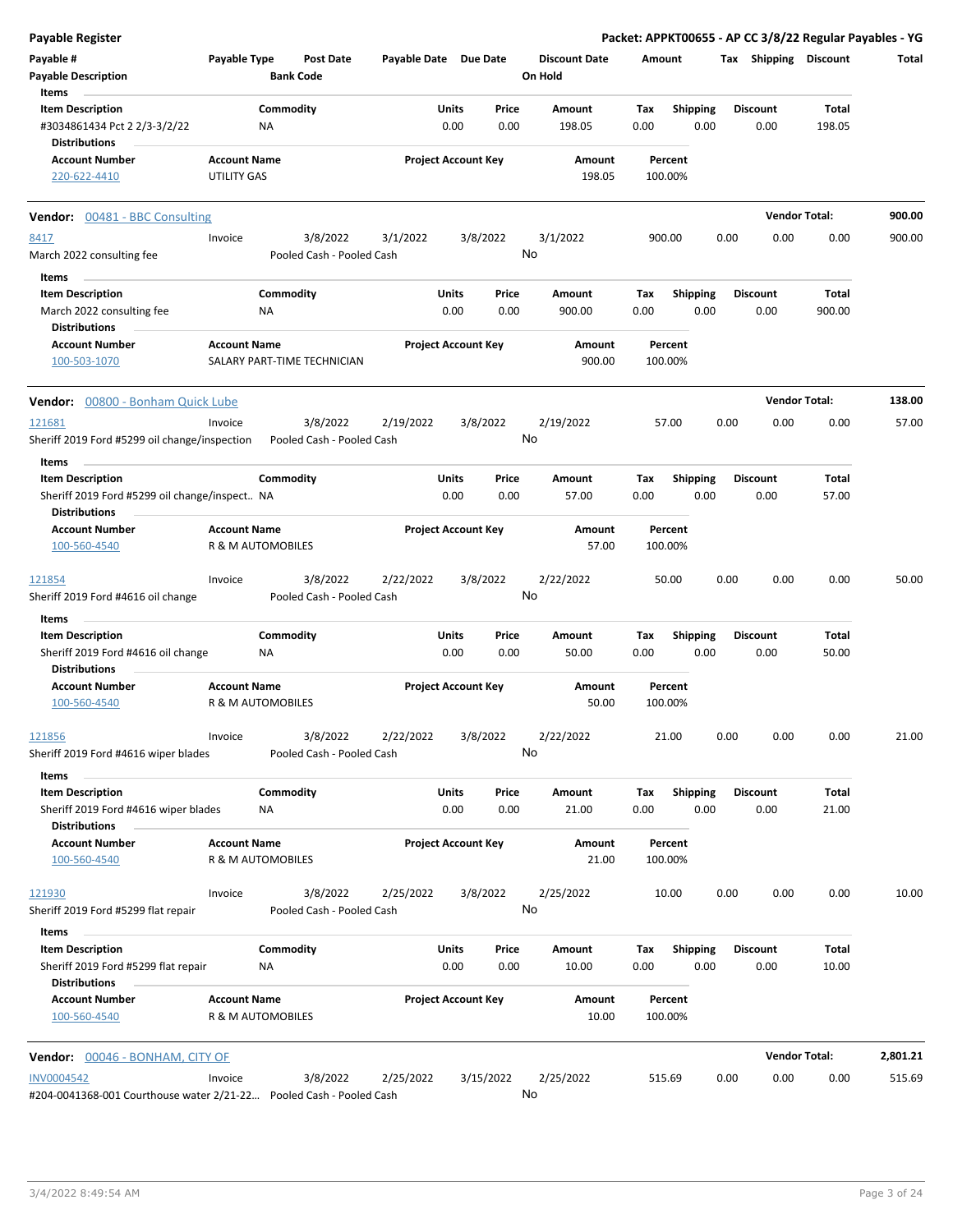| <b>Payable Register</b>                                                     |                                        |                  |                                       |                            |               |               |                                 |             |                    |      |                         |                | Packet: APPKT00655 - AP CC 3/8/22 Regular Payables - YG |
|-----------------------------------------------------------------------------|----------------------------------------|------------------|---------------------------------------|----------------------------|---------------|---------------|---------------------------------|-------------|--------------------|------|-------------------------|----------------|---------------------------------------------------------|
| Payable #<br>Payable Type<br><b>Payable Description</b>                     |                                        | <b>Bank Code</b> | <b>Post Date</b>                      | Payable Date Due Date      |               |               | <b>Discount Date</b><br>On Hold | Amount      |                    |      | Tax Shipping Discount   |                | Total                                                   |
| Items                                                                       |                                        |                  |                                       |                            |               |               |                                 |             |                    |      |                         |                |                                                         |
| <b>Item Description</b>                                                     |                                        | Commodity        |                                       |                            | Units         | Price         | Amount                          | Tax         | <b>Shipping</b>    |      | <b>Discount</b>         | Total          |                                                         |
| #204-0041368-001 Courthouse water 2/2 NA<br><b>Distributions</b>            |                                        |                  |                                       |                            | 0.00          | 0.00          | 515.69                          | 0.00        | 0.00               |      | 0.00                    | 515.69         |                                                         |
| <b>Account Number</b><br>100-510-4420                                       | <b>Account Name</b><br>UTILITIES WATER |                  |                                       | <b>Project Account Key</b> |               |               | Amount<br>515.69                |             | Percent<br>100.00% |      |                         |                |                                                         |
| <b>INV0004543</b>                                                           | Invoice                                |                  | 3/8/2022                              | 2/25/2022                  |               | 3/15/2022     | 2/25/2022                       |             | 256.05             | 0.00 | 0.00                    | 0.00           | 256.05                                                  |
| #204-0041367-001 Courthouse 1/24-2/22/22                                    |                                        |                  | Pooled Cash - Pooled Cash             |                            |               |               | No                              |             |                    |      |                         |                |                                                         |
| Items                                                                       |                                        |                  |                                       |                            |               |               |                                 |             |                    |      |                         |                |                                                         |
| <b>Item Description</b>                                                     |                                        | Commodity        |                                       |                            | Units         | Price         | Amount                          | Tax         | <b>Shipping</b>    |      | <b>Discount</b>         | Total          |                                                         |
| #204-0041367-001 Courthouse 1/24-2/22 NA                                    |                                        |                  |                                       |                            | 0.00          | 0.00          | 256.05                          | 0.00        | 0.00               |      | 0.00                    | 256.05         |                                                         |
| <b>Distributions</b>                                                        |                                        |                  |                                       |                            |               |               |                                 |             |                    |      |                         |                |                                                         |
| <b>Account Number</b><br>100-510-4420                                       | <b>Account Name</b><br>UTILITIES WATER |                  |                                       | <b>Project Account Key</b> |               |               | Amount<br>256.05                |             | Percent<br>100.00% |      |                         |                |                                                         |
| <b>INV0004544</b>                                                           | Invoice                                |                  | 3/8/2022                              | 2/25/2022                  |               | 3/15/2022     | 2/25/2022                       |             | 140.27             | 0.00 | 0.00                    | 0.00           | 140.27                                                  |
| #209-0093037-002 200 1st 1/24-2/24/22                                       |                                        |                  | Pooled Cash - Pooled Cash             |                            |               |               | No                              |             |                    |      |                         |                |                                                         |
| Items<br><b>Item Description</b>                                            |                                        | Commodity        |                                       |                            | Units         | Price         | Amount                          | Tax         | <b>Shipping</b>    |      | Discount                | Total          |                                                         |
| #209-0093037-002 200 1st 1/24-2/24/22                                       |                                        | ΝA               |                                       |                            | 0.00          | 0.00          | 140.27                          | 0.00        | 0.00               |      | 0.00                    | 140.27         |                                                         |
| <b>Distributions</b>                                                        |                                        |                  |                                       |                            |               |               |                                 |             |                    |      |                         |                |                                                         |
| <b>Account Number</b>                                                       | <b>Account Name</b><br>UTILITIES WATER |                  |                                       | <b>Project Account Key</b> |               |               | Amount<br>116.13                |             | Percent<br>82.79%  |      |                         |                |                                                         |
| 100-518-4420<br>100-518-4430                                                | <b>TRASH PICKUP SERVICE</b>            |                  |                                       |                            |               |               | 24.14                           |             | 17.21%             |      |                         |                |                                                         |
|                                                                             |                                        |                  |                                       |                            |               |               |                                 |             |                    |      |                         |                |                                                         |
| INV0004545<br>#209-0092863-001 800 2nd 1/27-2/25/22                         | Invoice                                |                  | 3/8/2022<br>Pooled Cash - Pooled Cash | 2/25/2022                  |               | 3/15/2022     | 2/25/2022<br>No                 |             | 67.99              | 0.00 | 0.00                    | 0.00           | 67.99                                                   |
| Items                                                                       |                                        |                  |                                       |                            |               |               |                                 |             |                    |      |                         |                |                                                         |
| <b>Item Description</b>                                                     |                                        | Commodity        |                                       |                            | Units         | Price         | Amount                          | Tax         | <b>Shipping</b>    |      | Discount                | Total          |                                                         |
| #209-0092863-001 800 2nd 1/27-2/25/22<br><b>Distributions</b>               |                                        | NA               |                                       |                            | 0.00          | 0.00          | 67.99                           | 0.00        | 0.00               |      | 0.00                    | 67.99          |                                                         |
| <b>Account Number</b>                                                       | <b>Account Name</b>                    |                  |                                       | <b>Project Account Key</b> |               |               | Amount                          |             | Percent            |      |                         |                |                                                         |
| 100-518-4430                                                                | <b>TRASH PICKUP SERVICE</b>            |                  |                                       |                            |               |               | 67.99                           |             | 100.00%            |      |                         |                |                                                         |
| <b>INV0004546</b><br>#208-0082528-001 Agrilife 1/26-2/22/22                 | Invoice                                |                  | 3/8/2022<br>Pooled Cash - Pooled Cash | 2/25/2022                  |               | 3/15/2022     | 2/25/2022<br>No                 |             | 63.54              | 0.00 | 0.00                    | 0.00           | 63.54                                                   |
| Items                                                                       |                                        |                  |                                       |                            |               |               |                                 |             |                    |      |                         |                |                                                         |
| <b>Item Description</b><br>#208-0082528-001 Agrilife 1/26-2/22/22           |                                        | Commodity<br>ΝA  |                                       |                            | Units<br>0.00 | Price<br>0.00 | Amount<br>63.54                 | Tax<br>0.00 | Shipping<br>0.00   |      | <b>Discount</b><br>0.00 | Total<br>63.54 |                                                         |
| <b>Distributions</b><br><b>Account Number</b>                               | <b>Account Name</b>                    |                  |                                       | <b>Project Account Key</b> |               |               | Amount                          |             | Percent            |      |                         |                |                                                         |
| 100-516-4420                                                                | UTILITIES WATER                        |                  |                                       |                            |               |               | 63.54                           |             | 100.00%            |      |                         |                |                                                         |
| <b>INV0004547</b>                                                           | Invoice                                |                  | 3/8/2022                              | 2/25/2022                  |               | 3/15/2022     | 2/25/2022                       |             | 82.73              | 0.00 | 0.00                    | 0.00           | 82.73                                                   |
| #204-0041265-003 108 Sam Rayburn 1/26-2/ Pooled Cash - Pooled Cash<br>Items |                                        |                  |                                       |                            |               |               | No                              |             |                    |      |                         |                |                                                         |
| <b>Item Description</b>                                                     |                                        | Commodity        |                                       |                            | Units         | Price         | Amount                          | Tax         | <b>Shipping</b>    |      | <b>Discount</b>         | Total          |                                                         |
| #204-0041265-003 108 Sam Rayburn 1/2 NA                                     |                                        |                  |                                       |                            | 0.00          | 0.00          | 82.73                           | 0.00        | 0.00               |      | 0.00                    | 82.73          |                                                         |
| <b>Distributions</b>                                                        |                                        |                  |                                       |                            |               |               |                                 |             |                    |      |                         |                |                                                         |
| <b>Account Number</b>                                                       | <b>Account Name</b>                    |                  |                                       | <b>Project Account Key</b> |               |               | Amount                          |             | Percent            |      |                         |                |                                                         |
| 100-518-4420                                                                | UTILITIES WATER                        |                  |                                       |                            |               |               | 58.59                           |             | 70.82%             |      |                         |                |                                                         |
| 100-518-4430                                                                | <b>TRASH PICKUP SERVICE</b>            |                  |                                       |                            |               |               | 24.14                           |             | 29.18%             |      |                         |                |                                                         |
| <b>INV0004549</b>                                                           | Invoice                                |                  | 3/8/2022                              | 2/25/2022                  |               | 3/15/2022     | 2/25/2022                       |             | 87.92              | 0.00 | 0.00                    | 0.00           | 87.92                                                   |

#209-0092782-001 Pct 4 1/26-2/22/22 Pooled Cash - Pooled Cash

No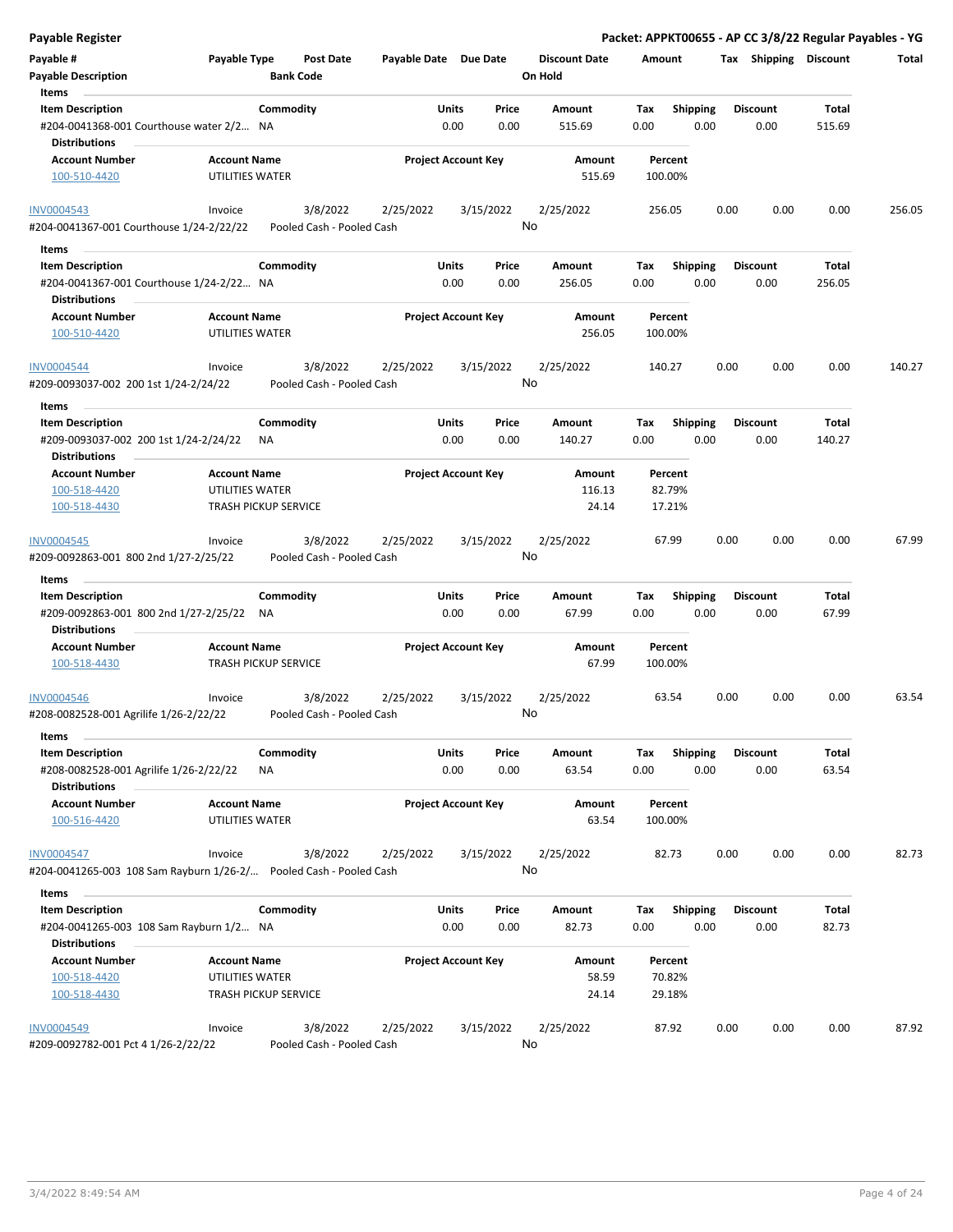| <b>Payable Register</b>                                                                           |                                                 |                  |                                       |                       |               |                            |         |                      |             |                    |      |      |                         |                 | Packet: APPKT00655 - AP CC 3/8/22 Regular Payables - YG |
|---------------------------------------------------------------------------------------------------|-------------------------------------------------|------------------|---------------------------------------|-----------------------|---------------|----------------------------|---------|----------------------|-------------|--------------------|------|------|-------------------------|-----------------|---------------------------------------------------------|
| Payable #<br>Payable Type<br><b>Payable Description</b>                                           |                                                 | <b>Bank Code</b> | <b>Post Date</b>                      | Payable Date Due Date |               |                            | On Hold | <b>Discount Date</b> | Amount      |                    |      |      | Tax Shipping Discount   |                 | Total                                                   |
| Items                                                                                             |                                                 |                  |                                       |                       |               |                            |         |                      |             |                    |      |      |                         |                 |                                                         |
| <b>Item Description</b><br>#209-0092782-001 Pct 4 1/26-2/22/22<br><b>Distributions</b>            |                                                 | Commodity<br>ΝA  |                                       |                       | Units<br>0.00 | Price<br>0.00              |         | Amount<br>87.92      | Tax<br>0.00 | <b>Shipping</b>    | 0.00 |      | <b>Discount</b><br>0.00 | Total<br>87.92  |                                                         |
| <b>Account Number</b>                                                                             | <b>Account Name</b>                             |                  |                                       |                       |               | <b>Project Account Key</b> |         | Amount               |             | Percent            |      |      |                         |                 |                                                         |
| 240-624-4420                                                                                      | UTILITY WATER                                   |                  |                                       |                       |               |                            |         | 87.92                |             | 100.00%            |      |      |                         |                 |                                                         |
| <b>INV0004550</b><br>#209-0092738-001 E Annex 1/26-2/22/22                                        | Invoice                                         |                  | 3/8/2022<br>Pooled Cash - Pooled Cash | 2/25/2022             |               | 3/15/2022                  | No      | 2/25/2022            |             | 200.32             |      | 0.00 | 0.00                    | 0.00            | 200.32                                                  |
| Items                                                                                             |                                                 |                  |                                       |                       |               |                            |         |                      |             |                    |      |      |                         |                 |                                                         |
| <b>Item Description</b>                                                                           |                                                 | Commodity        |                                       |                       | Units         | Price                      |         | Amount               | Tax         | <b>Shipping</b>    |      |      | Discount                | Total           |                                                         |
| #209-0092738-001 E Annex 1/26-2/22/22<br><b>Distributions</b>                                     |                                                 | ΝA               |                                       |                       | 0.00          | 0.00                       |         | 200.32               | 0.00        |                    | 0.00 |      | 0.00                    | 200.32          |                                                         |
| <b>Account Number</b><br>100-511-4420                                                             | <b>Account Name</b><br>UTILITIES WATER          |                  |                                       |                       |               | <b>Project Account Key</b> |         | Amount<br>200.32     |             | Percent<br>100.00% |      |      |                         |                 |                                                         |
| INV0004551<br>#205-0050150-001 S Annex 1/26-2/22/22                                               | Invoice                                         |                  | 3/8/2022<br>Pooled Cash - Pooled Cash | 2/25/2022             |               | 3/15/2022                  | No      | 2/25/2022            |             | 500.75             |      | 0.00 | 0.00                    | 0.00            | 500.75                                                  |
| Items                                                                                             |                                                 |                  |                                       |                       |               |                            |         |                      |             |                    |      |      |                         |                 |                                                         |
| <b>Item Description</b><br>#205-0050150-001 S Annex 1/26-2/22/22<br><b>Distributions</b>          |                                                 | Commodity<br>ΝA  |                                       |                       | Units<br>0.00 | Price<br>0.00              |         | Amount<br>500.75     | Tax<br>0.00 | <b>Shipping</b>    | 0.00 |      | Discount<br>0.00        | Total<br>500.75 |                                                         |
| <b>Account Number</b>                                                                             | <b>Account Name</b>                             |                  |                                       |                       |               | <b>Project Account Key</b> |         | Amount               |             | Percent            |      |      |                         |                 |                                                         |
| 100-513-4420                                                                                      | UTILITIES WATER                                 |                  |                                       |                       |               |                            |         | 413.19               |             | 82.51%             |      |      |                         |                 |                                                         |
| 100-513-4430                                                                                      | <b>TRASH PICKUP SERVICE</b>                     |                  |                                       |                       |               |                            |         | 87.56                |             | 17.49%             |      |      |                         |                 |                                                         |
| INV0004552<br>#214-0043011-001 Sheriff 1/26-2/23/22                                               | Invoice                                         |                  | 3/8/2022<br>Pooled Cash - Pooled Cash | 2/25/2022             |               | 3/15/2022                  | No      | 2/25/2022            |             | 482.29             |      | 0.00 | 0.00                    | 0.00            | 482.29                                                  |
|                                                                                                   |                                                 |                  |                                       |                       |               |                            |         |                      |             |                    |      |      |                         |                 |                                                         |
| Items<br><b>Item Description</b><br>#214-0043011-001 Sheriff 1/26-2/23/22<br><b>Distributions</b> |                                                 | Commodity<br>ΝA  |                                       |                       | Units<br>0.00 | Price<br>0.00              |         | Amount<br>482.29     | Tax<br>0.00 | <b>Shipping</b>    | 0.00 |      | Discount<br>0.00        | Total<br>482.29 |                                                         |
| <b>Account Number</b>                                                                             | <b>Account Name</b>                             |                  |                                       |                       |               | <b>Project Account Key</b> |         | Amount               |             | Percent            |      |      |                         |                 |                                                         |
| 100-560-4420                                                                                      | UTILITIES WATER                                 |                  |                                       |                       |               |                            |         | 361.45               |             | 74.94%             |      |      |                         |                 |                                                         |
| 100-560-4430                                                                                      | SHERIFF TRASH PICKUP                            |                  |                                       |                       |               |                            |         | 120.84               |             | 25.06%             |      |      |                         |                 |                                                         |
| <b>INV0004553</b><br>#209-0092739-001 TDHS 1/26-2/23/22                                           | Invoice                                         |                  | 3/8/2022<br>Pooled Cash - Pooled Cash | 2/25/2022             |               | 3/15/2022                  | No      | 2/25/2022            |             | 403.66             |      | 0.00 | 0.00                    | 0.00            | 403.66                                                  |
| Items                                                                                             |                                                 |                  |                                       |                       |               |                            |         |                      |             |                    |      |      |                         |                 |                                                         |
| <b>Item Description</b>                                                                           |                                                 | Commodity        |                                       |                       | Units         | Price                      |         | Amount               | Tax         | <b>Shipping</b>    |      |      | <b>Discount</b>         | Total           |                                                         |
| #209-0092739-001 TDHS 1/26-2/23/22<br><b>Distributions</b>                                        |                                                 | ΝA               |                                       |                       | 0.00          | 0.00                       |         | 403.66               | 0.00        |                    | 0.00 |      | 0.00                    | 403.66          |                                                         |
| <b>Account Number</b>                                                                             | <b>Account Name</b>                             |                  |                                       |                       |               | <b>Project Account Key</b> |         | Amount               |             | Percent            |      |      |                         |                 |                                                         |
| 100-640-4420                                                                                      | UTILITIES WATER<br><b>TRASH PICK-UP</b>         |                  |                                       |                       |               |                            |         | 316.10<br>43.78      |             | 78.31%<br>10.85%   |      |      |                         |                 |                                                         |
| 100-640-4430<br>100-511-4430                                                                      | TRASH PICK-UP SERVICE                           |                  |                                       |                       |               |                            |         | 43.78                |             | 10.85%             |      |      |                         |                 |                                                         |
| <b>Vendor: 00443 - BORSERINE LAW</b>                                                              |                                                 |                  |                                       |                       |               |                            |         |                      |             |                    |      |      | <b>Vendor Total:</b>    |                 | 7,410.00                                                |
| <u> 1496</u>                                                                                      | Invoice                                         |                  | 3/8/2022                              | 8/27/2021             |               | 3/8/2022                   |         | 8/27/2021            | 4,400.00    |                    |      | 0.00 | 0.00                    | 0.00            | 4,400.00                                                |
| FA-20-44707 DP/AR/AR Dst Ct 4/1-8/12/21<br>Items                                                  |                                                 |                  | Pooled Cash - Pooled Cash             |                       |               |                            | No      |                      |             |                    |      |      |                         |                 |                                                         |
| <b>Item Description</b>                                                                           |                                                 | Commodity        |                                       |                       | Units         | Price                      |         | Amount               | Tax         | <b>Shipping</b>    |      |      | Discount                | Total           |                                                         |
| FA-20-44707 DP/AR/AR Dst Ct 4/1-8/12/21 NA<br><b>Distributions</b>                                |                                                 |                  |                                       |                       | 0.00          | 0.00                       |         | 4,400.00             | 0.00        |                    | 0.00 |      | 0.00                    | 4,400.00        |                                                         |
| <b>Account Number</b><br>100-435-4360                                                             | <b>Account Name</b><br>ATTORNEY FEES- CPS CASES |                  |                                       |                       |               | <b>Project Account Key</b> |         | Amount<br>4,400.00   |             | Percent<br>100.00% |      |      |                         |                 |                                                         |
|                                                                                                   |                                                 |                  |                                       |                       |               |                            |         |                      |             |                    |      |      |                         |                 |                                                         |
| <u>1832</u><br>FA-21-45118 JT Dst Ct 8/5-12/14/21                                                 | Invoice                                         |                  | 3/8/2022<br>Pooled Cash - Pooled Cash | 1/8/2022              |               | 3/8/2022                   | No      | 1/8/2022             | 3,010.00    |                    |      | 0.00 | 0.00                    | 0.00            | 3,010.00                                                |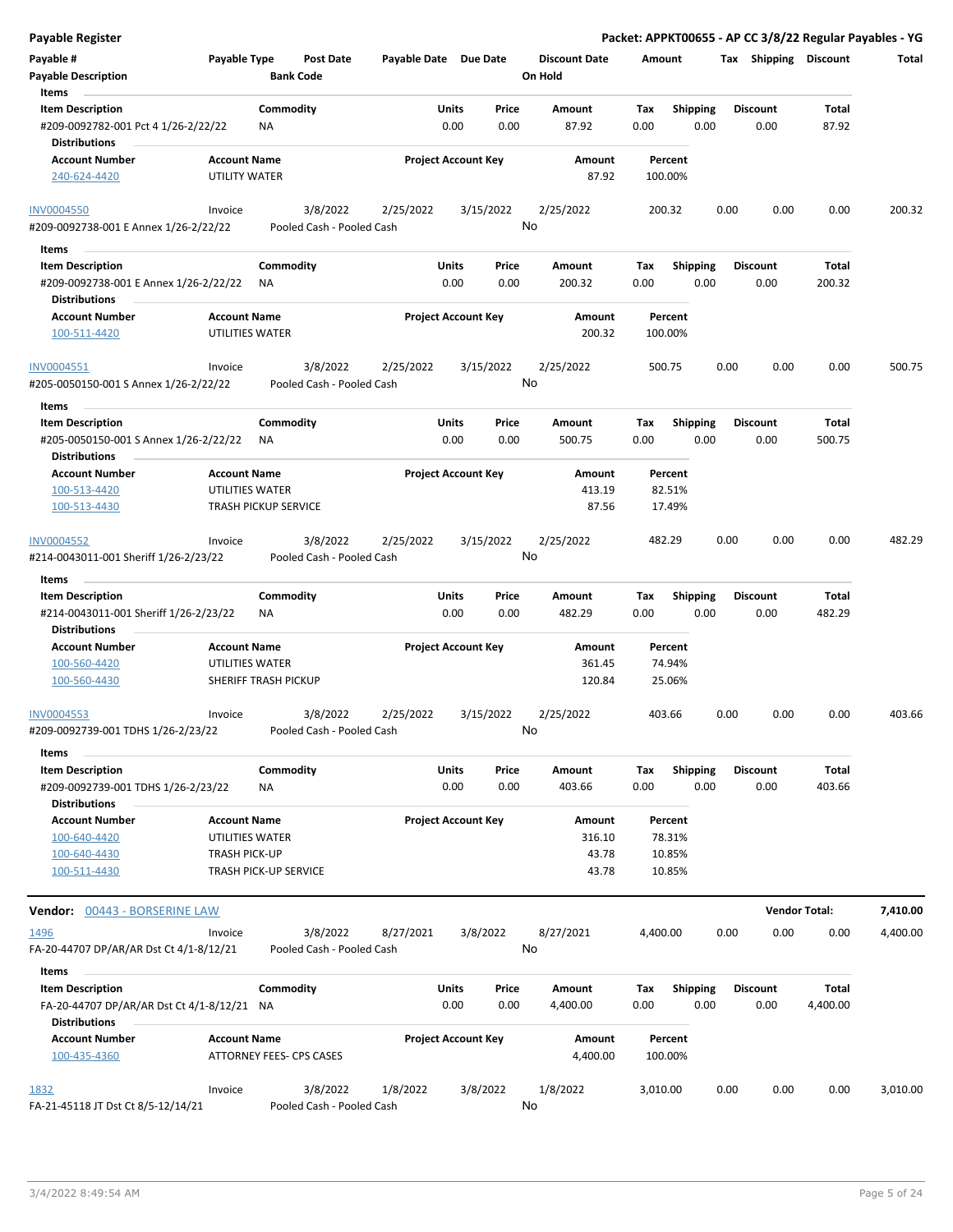| <b>Payable Register</b>                                                                          |                                               |                        |                                       |                       |                |                            |               |                                 |             |                         |      |                         |                      | Packet: APPKT00655 - AP CC 3/8/22 Regular Payables - YG |
|--------------------------------------------------------------------------------------------------|-----------------------------------------------|------------------------|---------------------------------------|-----------------------|----------------|----------------------------|---------------|---------------------------------|-------------|-------------------------|------|-------------------------|----------------------|---------------------------------------------------------|
| Payable #<br>Payable Type<br><b>Payable Description</b><br>Items                                 |                                               | <b>Bank Code</b>       | Post Date                             | Payable Date Due Date |                |                            |               | <b>Discount Date</b><br>On Hold | Amount      |                         |      | Tax Shipping Discount   |                      | Total                                                   |
| <b>Item Description</b><br>FA-21-45118 JT Dst Ct 8/5-12/14/21<br><b>Distributions</b>            |                                               | Commodity<br><b>NA</b> |                                       |                       | Units<br>0.00  |                            | Price<br>0.00 | Amount<br>3,010.00              | Tax<br>0.00 | <b>Shipping</b><br>0.00 |      | <b>Discount</b><br>0.00 | Total<br>3,010.00    |                                                         |
| <b>Account Number</b><br>100-435-4360                                                            | <b>Account Name</b>                           |                        | ATTORNEY FEES- CPS CASES              |                       |                | <b>Project Account Key</b> |               | Amount<br>3,010.00              |             | Percent<br>100.00%      |      |                         |                      |                                                         |
| Vendor: 00449 - BRESE-LEBRON LAW, PLLC                                                           |                                               |                        |                                       |                       |                |                            |               |                                 |             |                         |      |                         | <b>Vendor Total:</b> | 5,924.50                                                |
| 500<br>FA-20-45001 MN Dst Ct 2/1-25/22                                                           | Invoice                                       |                        | 3/8/2022<br>Pooled Cash - Pooled Cash | 2/25/2022             |                | 3/8/2022                   | No            | 2/25/2022                       | 5,924.50    |                         | 0.00 | 0.00                    | 0.00                 | 5,924.50                                                |
| Items<br><b>Item Description</b><br>FA-20-45001 MN Dst Ct 2/1-25/22                              |                                               | Commodity<br>NA        |                                       |                       | Units<br>0.00  |                            | Price<br>0.00 | Amount<br>5,924.50              | Тах<br>0.00 | Shipping<br>0.00        |      | <b>Discount</b><br>0.00 | Total<br>5,924.50    |                                                         |
| <b>Distributions</b><br><b>Account Number</b><br>100-435-4360                                    | <b>Account Name</b>                           |                        | ATTORNEY FEES- CPS CASES              |                       |                | <b>Project Account Key</b> |               | Amount<br>5,924.50              |             | Percent<br>100.00%      |      |                         |                      |                                                         |
| Vendor: 00766 - COLLISION 1ST                                                                    |                                               |                        |                                       |                       |                |                            |               |                                 |             |                         |      |                         | <b>Vendor Total:</b> | 9,315.33                                                |
| 220019<br>Sheriff 2020 Chev #0342 repairs                                                        | Invoice                                       |                        | 3/8/2022<br>Pooled Cash - Pooled Cash | 2/17/2022             |                | 3/8/2022                   | No            | 2/17/2022                       | 9,315.33    |                         | 0.00 | 0.00                    | 0.00                 | 9,315.33                                                |
| Items<br><b>Item Description</b>                                                                 |                                               | Commodity              |                                       |                       | Units          |                            | Price         | Amount                          | Тах         | Shipping                |      | <b>Discount</b>         | <b>Total</b>         |                                                         |
| Sheriff 2020 Chev #0342 repairs<br><b>Distributions</b>                                          |                                               | ΝA                     |                                       |                       | 0.00           |                            | 0.00          | 9,315.33                        | 0.00        | 0.00                    |      | 0.00                    | 9,315.33             |                                                         |
| <b>Account Number</b><br>100-560-4540                                                            | <b>Account Name</b><br>R & M AUTOMOBILES      |                        |                                       |                       |                | <b>Project Account Key</b> |               | Amount<br>9,315.33              |             | Percent<br>100.00%      |      |                         |                      |                                                         |
| Vendor: 00163 - COOPER-SORRELLS FUNERAL HOME                                                     |                                               |                        |                                       |                       |                |                            |               |                                 |             |                         |      |                         | <b>Vendor Total:</b> | 776.25                                                  |
| $C22 - 01$<br>Martinez Removal/Pouch/Transport                                                   | Invoice                                       |                        | 3/8/2022<br>Pooled Cash - Pooled Cash | 2/24/2022             |                | 3/8/2022                   | No            | 2/24/2022                       |             | 776.25                  | 0.00 | 0.00                    | 0.00                 | 776.25                                                  |
| Items<br><b>Item Description</b>                                                                 |                                               | Commodity              |                                       |                       | Units          |                            | Price         | Amount                          | Тах         | <b>Shipping</b>         |      | <b>Discount</b>         | Total                |                                                         |
| Martinez Removal/Pouch/Transport<br><b>Distributions</b>                                         |                                               | NA                     |                                       |                       | 0.00           |                            | 0.00          | 776.25                          | 0.00        | 0.00                    |      | 0.00                    | 776.25               |                                                         |
| <b>Account Number</b><br>100-425-4660                                                            | <b>Account Name</b><br><b>AUTOPSIES</b>       |                        |                                       |                       |                | <b>Project Account Key</b> |               | Amount<br>776.25                |             | Percent<br>100.00%      |      |                         |                      |                                                         |
| Vendor: 00727 - CORRECTIONS SOFTWARE SOLUTIONS, LP                                               |                                               |                        |                                       |                       |                |                            |               |                                 |             |                         |      |                         | <b>Vendor Total:</b> | 107.00                                                  |
| 51465<br>April 2022 computer software support                                                    | Invoice                                       |                        | 3/8/2022<br>Pooled Cash - Pooled Cash | 3/1/2022              |                | 3/8/2022                   | No            | 3/1/2022                        |             | 107.00                  | 0.00 | 0.00                    | 0.00                 | 107.00                                                  |
| Items<br><b>Item Description</b><br>April 2022 computer software support<br><b>Distributions</b> |                                               | Commodity<br>ΝA        |                                       |                       | Units<br>0.00  |                            | Price<br>0.00 | Amount<br>107.00                | Tax<br>0.00 | <b>Shipping</b><br>0.00 |      | Discount<br>0.00        | Total<br>107.00      |                                                         |
| <b>Account Number</b><br>100-573-4530                                                            | <b>Account Name</b><br>COMPUTER SOFTWARE      |                        |                                       |                       |                | <b>Project Account Key</b> |               | Amount<br>107.00                |             | Percent<br>100.00%      |      |                         |                      |                                                         |
| Vendor: 00200 - DOLESE BROS. CO.                                                                 |                                               |                        |                                       |                       |                |                            |               |                                 |             |                         |      |                         | <b>Vendor Total:</b> | 17,848.92                                               |
| AG22010480<br>#FAN584 Pct 4 Rock & Gravel                                                        | Invoice                                       |                        | 3/8/2022<br>Pooled Cash - Pooled Cash | 2/1/2022              |                | 3/8/2022                   | No            | 2/1/2022                        |             | 654.48                  | 0.00 | 0.00                    | 0.00                 | 654.48                                                  |
| Items                                                                                            |                                               |                        |                                       |                       |                |                            |               |                                 |             |                         |      |                         |                      |                                                         |
| <b>Item Description</b><br>#FAN584 Pct 4 Rock & Gravel<br><b>Distributions</b>                   |                                               | Commodity<br>Rock      |                                       |                       | Units<br>81.81 |                            | Price<br>8.00 | Amount<br>654.48                | Tax<br>0.00 | <b>Shipping</b><br>0.00 |      | <b>Discount</b><br>0.00 | Total<br>654.48      |                                                         |
| <b>Account Number</b><br>240-624-3410                                                            | <b>Account Name</b><br>R&B MAT. ROCK & GRAVEL |                        |                                       |                       |                | <b>Project Account Key</b> |               | Amount<br>654.48                |             | Percent<br>100.00%      |      |                         |                      |                                                         |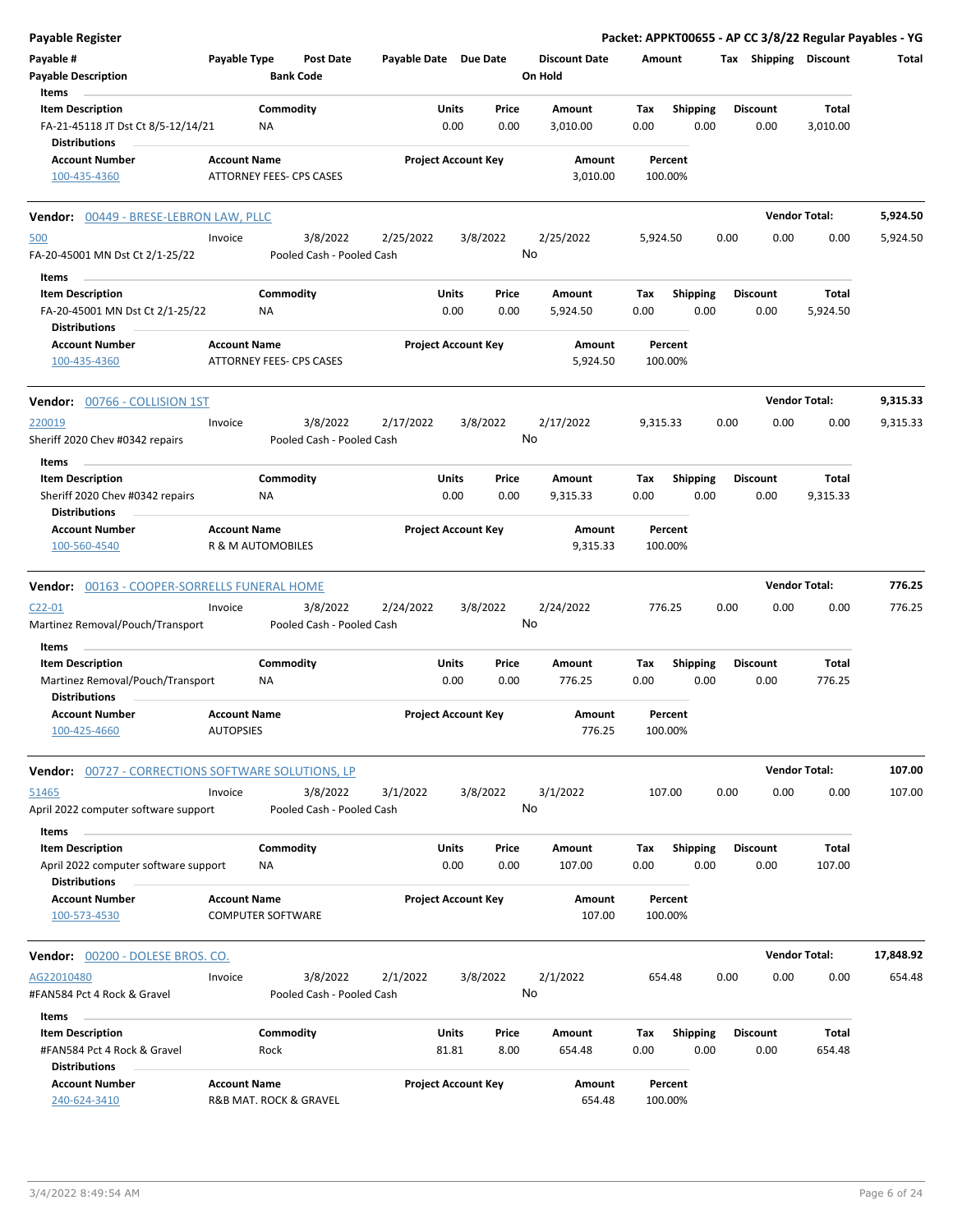| Payable Register                                    |                     |                                       |          |                            |                                 |                    |                 |      |                       |          | Packet: APPKT00655 - AP CC 3/8/22 Regular Payables - YG |
|-----------------------------------------------------|---------------------|---------------------------------------|----------|----------------------------|---------------------------------|--------------------|-----------------|------|-----------------------|----------|---------------------------------------------------------|
| Payable #<br><b>Payable Description</b>             | Payable Type        | Post Date<br><b>Bank Code</b>         |          | Payable Date Due Date      | <b>Discount Date</b><br>On Hold | Amount             |                 |      | Tax Shipping Discount |          | Total                                                   |
| AG22010780<br>#FAN582 Pct 2 Rock & Gravel           | Invoice             | 3/8/2022<br>Pooled Cash - Pooled Cash | 2/2/2022 | 3/8/2022                   | 2/2/2022<br>No                  | 607.04             |                 | 0.00 | 0.00                  | 0.00     | 607.04                                                  |
| Items                                               |                     |                                       |          |                            |                                 |                    |                 |      |                       |          |                                                         |
| <b>Item Description</b>                             |                     | Commodity                             |          | Price<br>Units             | Amount                          | Tax                | <b>Shipping</b> |      | <b>Discount</b>       | Total    |                                                         |
| #FAN582 Pct 2 Rock & Gravel                         |                     | Rock                                  |          | 75.88<br>8.00              | 607.04                          | 0.00               | 0.00            |      | 0.00                  | 607.04   |                                                         |
| <b>Distributions</b>                                |                     |                                       |          |                            |                                 |                    |                 |      |                       |          |                                                         |
| <b>Account Number</b>                               | <b>Account Name</b> |                                       |          | <b>Project Account Key</b> | Amount                          | Percent            |                 |      |                       |          |                                                         |
| 220-622-3410                                        |                     | R&B MAT. ROCK & GRAVEL                |          |                            | 607.04                          | 100.00%            |                 |      |                       |          |                                                         |
| AG22011080                                          | Invoice             | 3/8/2022                              | 2/7/2022 | 3/8/2022                   | 2/7/2022                        | 604.48             |                 | 0.00 | 0.00                  | 0.00     | 604.48                                                  |
| #FAN582 Pct 2 Rock & Gravel<br>Items                |                     | Pooled Cash - Pooled Cash             |          |                            | No                              |                    |                 |      |                       |          |                                                         |
| <b>Item Description</b>                             |                     | Commodity                             |          | Units<br>Price             | Amount                          | Tax                | <b>Shipping</b> |      | <b>Discount</b>       | Total    |                                                         |
| #FAN582 Pct 2 Rock & Gravel<br><b>Distributions</b> |                     | Rock                                  |          | 75.56<br>8.00              | 604.48                          | 0.00               | 0.00            |      | 0.00                  | 604.48   |                                                         |
| <b>Account Number</b><br>220-622-3410               | <b>Account Name</b> | R&B MAT. ROCK & GRAVEL                |          | <b>Project Account Key</b> | Amount<br>604.48                | Percent<br>100.00% |                 |      |                       |          |                                                         |
| AG22011081                                          | Invoice             | 3/8/2022                              | 2/7/2022 | 3/8/2022                   | 2/7/2022                        | 400.48             |                 | 0.00 | 0.00                  | 0.00     | 400.48                                                  |
| #FAN584 Pct 4 Rock & Gravel                         |                     | Pooled Cash - Pooled Cash             |          |                            | No                              |                    |                 |      |                       |          |                                                         |
| Items                                               |                     |                                       |          |                            |                                 |                    |                 |      |                       |          |                                                         |
| <b>Item Description</b>                             |                     | Commodity                             |          | Units<br>Price             | Amount                          | Tax                | <b>Shipping</b> |      | <b>Discount</b>       | Total    |                                                         |
| #FAN584 Pct 4 Rock & Gravel<br><b>Distributions</b> |                     | Rock                                  |          | 50.06<br>8.00              | 400.48                          | 0.00               | 0.00            |      | 0.00                  | 400.48   |                                                         |
| <b>Account Number</b>                               | <b>Account Name</b> |                                       |          | <b>Project Account Key</b> | Amount                          | Percent            |                 |      |                       |          |                                                         |
| 240-624-3410                                        |                     | R&B MAT. ROCK & GRAVEL                |          |                            | 400.48                          | 100.00%            |                 |      |                       |          |                                                         |
| AG22011615<br>#FAN581 Pct 1 Rock & Gravel           | Invoice             | 3/8/2022<br>Pooled Cash - Pooled Cash | 2/8/2022 | 3/8/2022                   | 2/8/2022<br>No                  | 1,390.08           |                 | 0.00 | 0.00                  | 0.00     | 1,390.08                                                |
| Items                                               |                     |                                       |          |                            |                                 |                    |                 |      |                       |          |                                                         |
| <b>Item Description</b>                             |                     | Commodity                             |          | Units<br>Price             | Amount                          | Tax                | Shipping        |      | <b>Discount</b>       | Total    |                                                         |
| #FAN581 Pct 1 Rock & Gravel<br><b>Distributions</b> |                     | Rock                                  |          | 8.00<br>173.76             | 1,390.08                        | 0.00               | 0.00            |      | 0.00                  | 1,390.08 |                                                         |
| <b>Account Number</b>                               | <b>Account Name</b> |                                       |          | <b>Project Account Key</b> | Amount                          | Percent            |                 |      |                       |          |                                                         |
| 210-621-3410                                        |                     | R&B MAT. ROCK & GRAVEL                |          |                            | 1,390.08                        | 100.00%            |                 |      |                       |          |                                                         |
| AG22011616                                          | Invoice             | 3/8/2022                              | 2/8/2022 | 3/8/2022                   | 2/8/2022                        | 608.72             |                 | 0.00 | 0.00                  | 0.00     | 608.72                                                  |
| #FAN582 Pct 2 Rock & Gravel                         |                     | Pooled Cash - Pooled Cash             |          |                            | No                              |                    |                 |      |                       |          |                                                         |
| Items<br><b>Item Description</b>                    |                     | Commodity                             |          | Units<br>Price             | Amount                          | Tax                | Shipping        |      | <b>Discount</b>       | Total    |                                                         |
| #FAN582 Pct 2 Rock & Gravel<br><b>Distributions</b> |                     | Rock                                  |          | 76.09<br>8.00              | 608.72                          | 0.00               | 0.00            |      | 0.00                  | 608.72   |                                                         |
| <b>Account Number</b>                               | <b>Account Name</b> |                                       |          | <b>Project Account Key</b> | Amount                          | Percent            |                 |      |                       |          |                                                         |
| 220-622-3410                                        |                     | R&B MAT. ROCK & GRAVEL                |          |                            | 608.72                          | 100.00%            |                 |      |                       |          |                                                         |
| AG22011617                                          | Invoice             | 3/8/2022                              | 2/8/2022 | 3/8/2022                   | 2/8/2022                        | 621.36             |                 | 0.00 | 0.00                  | 0.00     | 621.36                                                  |
| #FAN584 Pct 4 Rock & Gravel                         |                     | Pooled Cash - Pooled Cash             |          |                            | No                              |                    |                 |      |                       |          |                                                         |
| Items                                               |                     |                                       |          |                            |                                 |                    |                 |      |                       |          |                                                         |
| <b>Item Description</b>                             |                     | Commodity                             |          | <b>Units</b><br>Price      | Amount                          | Tax                | <b>Shipping</b> |      | <b>Discount</b>       | Total    |                                                         |
| #FAN584 Pct 4 Rock & Gravel                         |                     | Rock                                  |          | 77.67<br>8.00              | 621.36                          | 0.00               | 0.00            |      | 0.00                  | 621.36   |                                                         |
| <b>Distributions</b><br><b>Account Number</b>       | <b>Account Name</b> |                                       |          | <b>Project Account Key</b> | Amount                          | Percent            |                 |      |                       |          |                                                         |
| 240-624-3410                                        |                     | R&B MAT. ROCK & GRAVEL                |          |                            | 621.36                          | 100.00%            |                 |      |                       |          |                                                         |
| AG22012235<br>#FAN581 Pct 1 Rock & Gravel           | Invoice             | 3/8/2022<br>Pooled Cash - Pooled Cash | 2/9/2022 | 3/8/2022                   | 2/9/2022<br>No                  | 432.16             |                 | 0.00 | 0.00                  | 0.00     | 432.16                                                  |
|                                                     |                     |                                       |          |                            |                                 |                    |                 |      |                       |          |                                                         |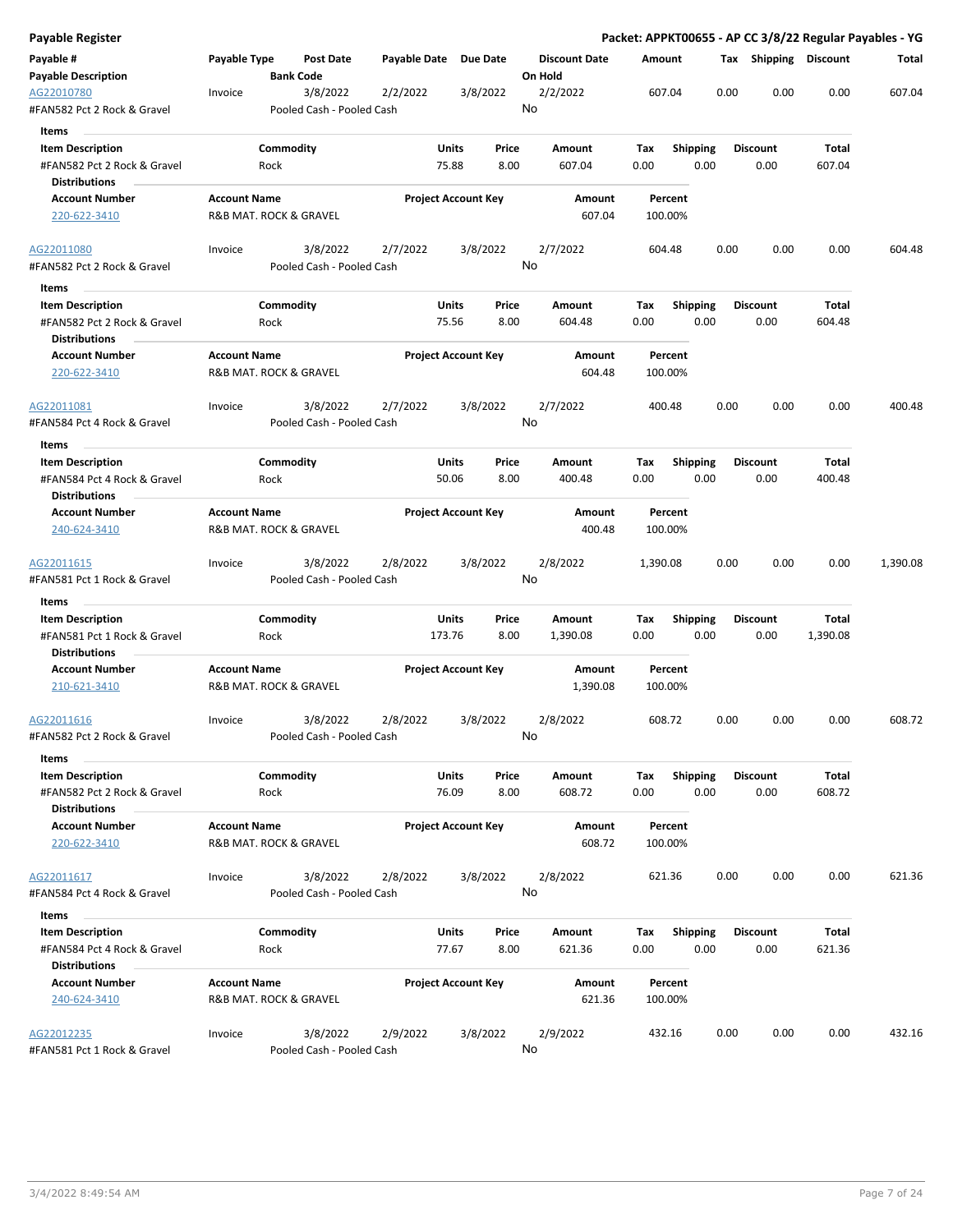|  | Payable Register |
|--|------------------|

**Payable Register Packet: APPKT00655 - AP CC 3/8/22 Regular Payables - YG**

| Payable #                                              | Payable Type           | <b>Post Date</b>          | Payable Date Due Date |                            | <b>Discount Date</b> | Amount      |                         | Tax  | Shipping        | <b>Discount</b> | Total  |
|--------------------------------------------------------|------------------------|---------------------------|-----------------------|----------------------------|----------------------|-------------|-------------------------|------|-----------------|-----------------|--------|
| <b>Payable Description</b>                             |                        | <b>Bank Code</b>          |                       |                            | On Hold              |             |                         |      |                 |                 |        |
| Items                                                  |                        |                           |                       |                            |                      |             |                         |      |                 |                 |        |
| <b>Item Description</b>                                |                        | Commodity                 |                       | Price<br>Units             | Amount               | Tax         | <b>Shipping</b>         |      | <b>Discount</b> | Total           |        |
| #FAN581 Pct 1 Rock & Gravel                            | Rock                   |                           |                       | 54.02<br>8.00              | 432.16               | 0.00        | 0.00                    |      | 0.00            | 432.16          |        |
| <b>Distributions</b>                                   |                        |                           |                       |                            |                      |             |                         |      |                 |                 |        |
| <b>Account Number</b>                                  | <b>Account Name</b>    |                           |                       | <b>Project Account Key</b> | Amount               | Percent     |                         |      |                 |                 |        |
| 210-621-3410                                           | R&B MAT. ROCK & GRAVEL |                           |                       |                            | 432.16               | 100.00%     |                         |      |                 |                 |        |
|                                                        |                        |                           |                       |                            |                      |             |                         |      |                 |                 |        |
| AG22012236                                             | Invoice                | 3/8/2022                  | 2/9/2022              | 3/8/2022                   | 2/9/2022             | 415.44      |                         | 0.00 | 0.00            | 0.00            | 415.44 |
| #FAN582 Pct 2 Rock & Gravel                            |                        | Pooled Cash - Pooled Cash |                       |                            | No                   |             |                         |      |                 |                 |        |
| Items                                                  |                        |                           |                       |                            |                      |             |                         |      |                 |                 |        |
| <b>Item Description</b>                                |                        | Commodity                 |                       | <b>Units</b><br>Price      | Amount               | Tax         | <b>Shipping</b>         |      | <b>Discount</b> | Total           |        |
| #FAN582 Pct 2 Rock & Gravel                            | Rock                   |                           |                       | 51.93<br>8.00              | 415.44               | 0.00        | 0.00                    |      | 0.00            | 415.44          |        |
| <b>Distributions</b>                                   |                        |                           |                       |                            |                      |             |                         |      |                 |                 |        |
| <b>Account Number</b>                                  | <b>Account Name</b>    |                           |                       | <b>Project Account Key</b> | Amount               | Percent     |                         |      |                 |                 |        |
| 220-622-3410                                           | R&B MAT. ROCK & GRAVEL |                           |                       |                            | 415.44               | 100.00%     |                         |      |                 |                 |        |
|                                                        |                        |                           |                       |                            |                      |             |                         |      |                 |                 |        |
| AG22012237                                             | Invoice                | 3/8/2022                  | 2/9/2022              | 3/8/2022                   | 2/9/2022<br>No       | 618.08      |                         | 0.00 | 0.00            | 0.00            | 618.08 |
| #FAN584 Pct 4 Rock & Gravel                            |                        | Pooled Cash - Pooled Cash |                       |                            |                      |             |                         |      |                 |                 |        |
| Items                                                  |                        |                           |                       |                            |                      |             |                         |      |                 |                 |        |
| <b>Item Description</b>                                |                        | Commodity                 |                       | Units<br>Price             | Amount               | Tax         | <b>Shipping</b>         |      | <b>Discount</b> | Total           |        |
| #FAN584 Pct 4 Rock & Gravel                            | Rock                   |                           |                       | 77.26<br>8.00              | 618.08               | 0.00        | 0.00                    |      | 0.00            | 618.08          |        |
| <b>Distributions</b>                                   |                        |                           |                       |                            |                      |             |                         |      |                 |                 |        |
| <b>Account Number</b>                                  | <b>Account Name</b>    |                           |                       | <b>Project Account Key</b> | Amount               | Percent     |                         |      |                 |                 |        |
| 240-624-3410                                           | R&B MAT. ROCK & GRAVEL |                           |                       |                            | 618.08               | 100.00%     |                         |      |                 |                 |        |
| AG22012863                                             | Invoice                | 3/8/2022                  | 2/10/2022             | 3/8/2022                   | 2/10/2022            | 215.52      |                         | 0.00 | 0.00            | 0.00            | 215.52 |
| #FAN581 Pct 1 Rock & Gravel                            |                        | Pooled Cash - Pooled Cash |                       |                            | No                   |             |                         |      |                 |                 |        |
|                                                        |                        |                           |                       |                            |                      |             |                         |      |                 |                 |        |
| Items                                                  |                        |                           |                       | <b>Units</b><br>Price      |                      |             |                         |      | <b>Discount</b> | <b>Total</b>    |        |
| <b>Item Description</b><br>#FAN581 Pct 1 Rock & Gravel |                        | Commodity                 |                       | 26.94<br>8.00              | Amount<br>215.52     | Tax<br>0.00 | <b>Shipping</b><br>0.00 |      | 0.00            | 215.52          |        |
| <b>Distributions</b>                                   | Rock                   |                           |                       |                            |                      |             |                         |      |                 |                 |        |
| <b>Account Number</b>                                  | <b>Account Name</b>    |                           |                       | <b>Project Account Key</b> | Amount               | Percent     |                         |      |                 |                 |        |
| 210-621-3410                                           | R&B MAT. ROCK & GRAVEL |                           |                       |                            | 215.52               | 100.00%     |                         |      |                 |                 |        |
|                                                        |                        |                           |                       |                            |                      |             |                         |      |                 |                 |        |
| AG22012864                                             | Invoice                | 3/8/2022                  | 2/10/2022             | 3/8/2022                   | 2/10/2022            | 615.76      |                         | 0.00 | 0.00            | 0.00            | 615.76 |
| #FAN582 Pct 2 Rock & Gravel                            |                        | Pooled Cash - Pooled Cash |                       |                            | No                   |             |                         |      |                 |                 |        |
| Items                                                  |                        |                           |                       |                            |                      |             |                         |      |                 |                 |        |
| <b>Item Description</b>                                |                        | Commodity                 |                       | Units<br>Price             | Amount               | Tax         | <b>Shipping</b>         |      | <b>Discount</b> | <b>Total</b>    |        |
| #FAN582 Pct 2 Rock & Gravel                            | Rock                   |                           |                       | 76.97<br>8.00              | 615.76               | 0.00        | 0.00                    |      | 0.00            | 615.76          |        |
| <b>Distributions</b>                                   |                        |                           |                       |                            |                      |             |                         |      |                 |                 |        |
| <b>Account Number</b>                                  | <b>Account Name</b>    |                           |                       | <b>Project Account Key</b> | Amount               | Percent     |                         |      |                 |                 |        |
| 220-622-3410                                           | R&B MAT. ROCK & GRAVEL |                           |                       |                            | 615.76               | 100.00%     |                         |      |                 |                 |        |
|                                                        |                        |                           |                       |                            |                      |             |                         |      |                 |                 |        |
| AG22012865                                             | Invoice                | 3/8/2022                  | 2/10/2022             | 3/8/2022                   | 2/10/2022            | 623.60      |                         | 0.00 | 0.00            | 0.00            | 623.60 |
| #FAN584 Pct 4 Rock & Gravel                            |                        | Pooled Cash - Pooled Cash |                       |                            | No                   |             |                         |      |                 |                 |        |
| Items                                                  |                        |                           |                       |                            |                      |             |                         |      |                 |                 |        |
| <b>Item Description</b>                                |                        | Commodity                 |                       | Units<br>Price             | Amount               | Tax         | <b>Shipping</b>         |      | <b>Discount</b> | Total           |        |
| #FAN584 Pct 4 Rock & Gravel                            | Rock                   |                           |                       | 77.95<br>8.00              | 623.60               | 0.00        | 0.00                    |      | 0.00            | 623.60          |        |
| <b>Distributions</b>                                   |                        |                           |                       |                            |                      |             |                         |      |                 |                 |        |
| <b>Account Number</b>                                  | <b>Account Name</b>    |                           |                       | <b>Project Account Key</b> | Amount               | Percent     |                         |      |                 |                 |        |
| 240-624-3410                                           | R&B MAT. ROCK & GRAVEL |                           |                       |                            | 623.60               | 100.00%     |                         |      |                 |                 |        |
|                                                        |                        |                           |                       |                            |                      |             |                         |      |                 |                 |        |
| AG22013470                                             | Invoice                | 3/8/2022                  | 2/11/2022             | 3/8/2022                   | 2/11/2022            | 384.56      |                         | 0.00 | 0.00            | 0.00            | 384.56 |
| #FAN584 Pct 4 Rock & Gravel                            |                        | Pooled Cash - Pooled Cash |                       |                            | No                   |             |                         |      |                 |                 |        |
| Items                                                  |                        |                           |                       |                            |                      |             |                         |      |                 |                 |        |
| <b>Item Description</b>                                |                        | Commodity                 |                       | Units<br>Price             | Amount               | Tax         | <b>Shipping</b>         |      | <b>Discount</b> | Total           |        |
| #FAN584 Pct 4 Rock & Gravel                            | Rock                   |                           |                       | 48.07<br>8.00              | 384.56               | 0.00        | 0.00                    |      | 0.00            | 384.56          |        |
| <b>Distributions</b>                                   |                        |                           |                       |                            |                      |             |                         |      |                 |                 |        |
| <b>Account Number</b>                                  | <b>Account Name</b>    |                           |                       | <b>Project Account Key</b> | Amount               | Percent     |                         |      |                 |                 |        |
| 240-624-3410                                           | R&B MAT. ROCK & GRAVEL |                           |                       |                            | 384.56               | 100.00%     |                         |      |                 |                 |        |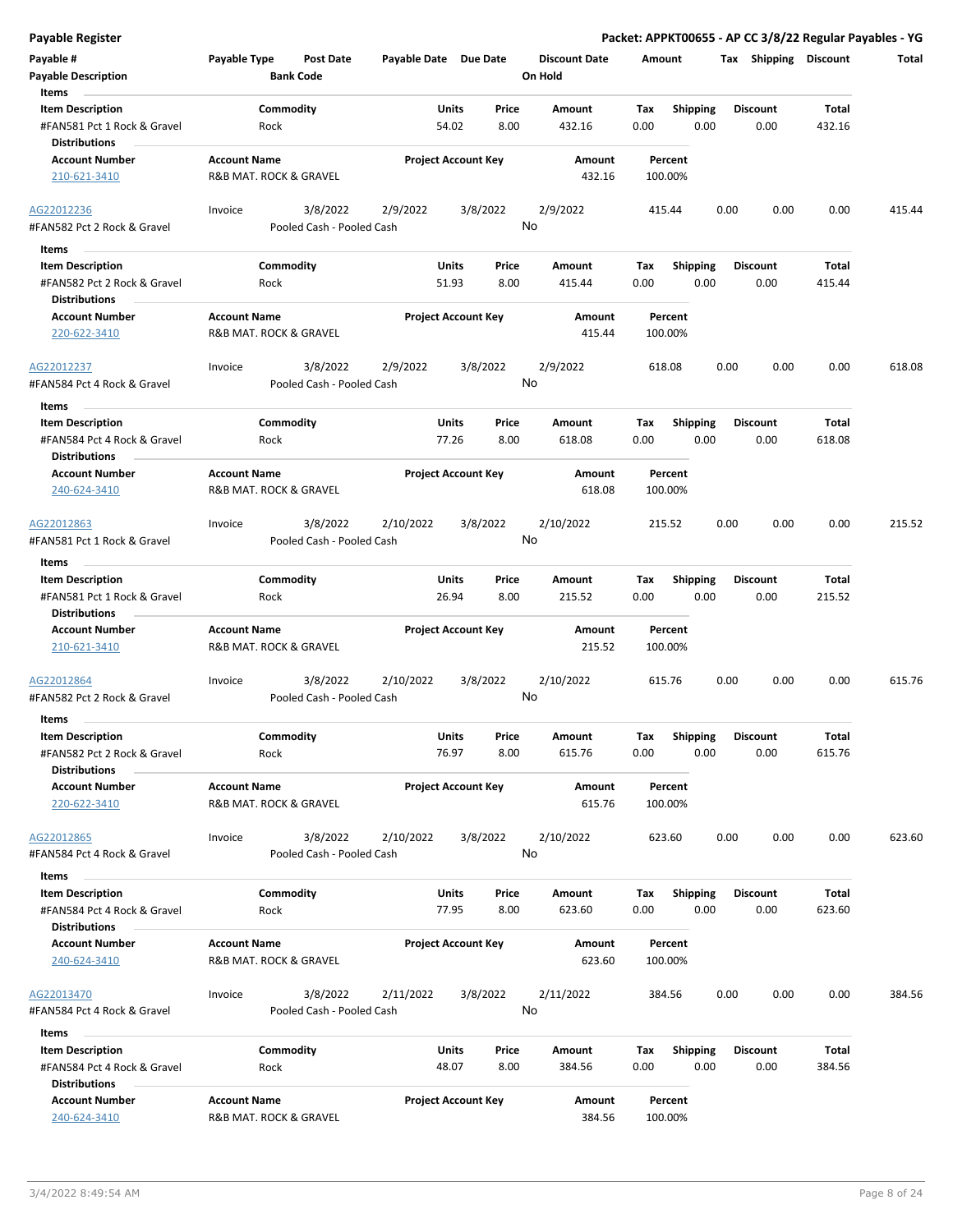| Payable Type<br>Payable Date Due Date<br><b>Discount Date</b><br>Tax Shipping Discount<br>Post Date<br>Amount<br>Total<br><b>Payable Description</b><br><b>Bank Code</b><br>On Hold<br>2/15/2022<br>208.32<br>0.00<br>0.00<br>0.00<br>208.32<br>3/8/2022<br>2/15/2022<br>3/8/2022<br>Invoice<br>No<br>#FAN582 Pct 2 Rock & Gravel<br>Pooled Cash - Pooled Cash<br>Items<br>Commodity<br><b>Item Description</b><br>Units<br>Price<br>Amount<br>Tax<br><b>Shipping</b><br><b>Discount</b><br>Total<br>#FAN582 Pct 2 Rock & Gravel<br>26.04<br>8.00<br>208.32<br>0.00<br>0.00<br>0.00<br>208.32<br>Rock<br><b>Distributions</b><br><b>Account Name</b><br><b>Project Account Key</b><br><b>Account Number</b><br>Amount<br>Percent<br>208.32<br>220-622-3410<br>R&B MAT. ROCK & GRAVEL<br>100.00%<br>3/8/2022<br>2/16/2022<br>3/8/2022<br>2/16/2022<br>0.00<br>0.00<br>0.00<br>204.56<br>Invoice<br>204.56<br>No<br>#FAN582 Pct 2 Rock & Gravel<br>Pooled Cash - Pooled Cash<br>Items<br>Commodity<br>Units<br>Tax<br><b>Shipping</b><br><b>Discount</b><br>Total<br><b>Item Description</b><br>Price<br>Amount<br>0.00<br>#FAN582 Pct 2 Rock & Gravel<br>Rock<br>25.57<br>8.00<br>204.56<br>0.00<br>0.00<br>204.56<br><b>Distributions</b><br><b>Project Account Key</b><br><b>Account Number</b><br><b>Account Name</b><br>Amount<br>Percent<br>R&B MAT. ROCK & GRAVEL<br>204.56<br>220-622-3410<br>100.00%<br>3/8/2022<br>2/17/2022<br>3/8/2022<br>2/17/2022<br>0.00<br>0.00<br>0.00<br>786.64<br>Invoice<br>786.64<br>No<br>Pooled Cash - Pooled Cash<br>Items<br>Commodity<br>Units<br><b>Shipping</b><br><b>Discount</b><br><b>Item Description</b><br>Price<br>Amount<br>Tax<br>Total<br>98.33<br>8.00<br>786.64<br>0.00<br>0.00<br>0.00<br>786.64<br>#FAN581 Pct 1 Rock & Gravel<br>Rock<br><b>Distributions</b><br><b>Project Account Key</b><br><b>Account Number</b><br><b>Account Name</b><br>Amount<br>Percent<br>R&B MAT. ROCK & GRAVEL<br>786.64<br>100.00%<br>210-621-3410<br>3/8/2022<br>2/17/2022<br>3/8/2022<br>2/17/2022<br>0.00<br>0.00<br>0.00<br>Invoice<br>1,643.68<br>1,643.68<br>No<br>Pooled Cash - Pooled Cash<br>Items<br>Commodity<br>Units<br>Shipping<br>Total<br><b>Item Description</b><br>Price<br>Amount<br>Tax<br><b>Discount</b><br>#FAN581 Pct 1 Rock & Gravel<br>8.00<br>0.00<br>0.00<br>0.00<br>Rock<br>205.46<br>1,643.68<br>1,643.68<br>Distributions<br><b>Account Name</b><br><b>Account Number</b><br><b>Project Account Key</b><br>Amount<br>Percent<br>1,643.68<br>210-621-3410<br>R&B MAT. ROCK & GRAVEL<br>100.00%<br>3/8/2022<br>2/17/2022<br>3/8/2022<br>2/17/2022<br>0.00<br>610.80<br>Invoice<br>610.80<br>0.00<br>0.00<br>No<br>#FAN582 Pct 2 Rock & Gravel<br>Pooled Cash - Pooled Cash<br>Items<br><b>Item Description</b><br>Commodity<br><b>Units</b><br>Price<br>Shipping<br>Total<br>Amount<br>Tax<br><b>Discount</b><br>610.80<br>76.35<br>8.00<br>610.80<br>0.00<br>0.00<br>0.00<br>#FAN582 Pct 2 Rock & Gravel<br>Rock<br><b>Distributions</b><br><b>Account Name</b><br><b>Project Account Key</b><br><b>Account Number</b><br>Amount<br>Percent<br>220-622-3410<br>R&B MAT. ROCK & GRAVEL<br>610.80<br>100.00%<br>0.00<br>193.12<br>3/8/2022<br>2/17/2022<br>3/8/2022<br>2/17/2022<br>193.12<br>0.00<br>0.00<br>Invoice<br>No<br>Pooled Cash - Pooled Cash<br>#FAN584 Pct 4 Rock & Gravel<br>Items<br>Commodity<br>Units<br><b>Shipping</b><br><b>Discount</b><br>Total<br><b>Item Description</b><br>Price<br>Amount<br>Tax<br>#FAN584 Pct 4 Rock & Gravel<br>Rock<br>24.14<br>8.00<br>193.12<br>0.00<br>0.00<br>0.00<br>193.12<br><b>Distributions</b><br><b>Account Name</b><br><b>Project Account Key</b><br><b>Account Number</b><br>Amount<br>Percent<br>193.12<br>240-624-3410<br>R&B MAT. ROCK & GRAVEL<br>100.00%<br>3/8/2022<br>2/18/2022<br>3/8/2022<br>2/18/2022<br>204.32<br>0.00<br>0.00<br>0.00<br>204.32<br>Invoice<br>Pooled Cash - Pooled Cash | Payable Register                          |  |  |    |  |  | Packet: APPKT00655 - AP CC 3/8/22 Regular Payables - YG |
|----------------------------------------------------------------------------------------------------------------------------------------------------------------------------------------------------------------------------------------------------------------------------------------------------------------------------------------------------------------------------------------------------------------------------------------------------------------------------------------------------------------------------------------------------------------------------------------------------------------------------------------------------------------------------------------------------------------------------------------------------------------------------------------------------------------------------------------------------------------------------------------------------------------------------------------------------------------------------------------------------------------------------------------------------------------------------------------------------------------------------------------------------------------------------------------------------------------------------------------------------------------------------------------------------------------------------------------------------------------------------------------------------------------------------------------------------------------------------------------------------------------------------------------------------------------------------------------------------------------------------------------------------------------------------------------------------------------------------------------------------------------------------------------------------------------------------------------------------------------------------------------------------------------------------------------------------------------------------------------------------------------------------------------------------------------------------------------------------------------------------------------------------------------------------------------------------------------------------------------------------------------------------------------------------------------------------------------------------------------------------------------------------------------------------------------------------------------------------------------------------------------------------------------------------------------------------------------------------------------------------------------------------------------------------------------------------------------------------------------------------------------------------------------------------------------------------------------------------------------------------------------------------------------------------------------------------------------------------------------------------------------------------------------------------------------------------------------------------------------------------------------------------------------------------------------------------------------------------------------------------------------------------------------------------------------------------------------------------------------------------------------------------------------------------------------------------------------------------------------------------------------------------------------------------------------------------------------------------------------------------------------------------------------------------------------------------------------------------------------------------------------------------------------------------------------------------------------------------------------------------------------------------------------------------------|-------------------------------------------|--|--|----|--|--|---------------------------------------------------------|
|                                                                                                                                                                                                                                                                                                                                                                                                                                                                                                                                                                                                                                                                                                                                                                                                                                                                                                                                                                                                                                                                                                                                                                                                                                                                                                                                                                                                                                                                                                                                                                                                                                                                                                                                                                                                                                                                                                                                                                                                                                                                                                                                                                                                                                                                                                                                                                                                                                                                                                                                                                                                                                                                                                                                                                                                                                                                                                                                                                                                                                                                                                                                                                                                                                                                                                                                                                                                                                                                                                                                                                                                                                                                                                                                                                                                                                                                                                                                  | Payable #                                 |  |  |    |  |  |                                                         |
|                                                                                                                                                                                                                                                                                                                                                                                                                                                                                                                                                                                                                                                                                                                                                                                                                                                                                                                                                                                                                                                                                                                                                                                                                                                                                                                                                                                                                                                                                                                                                                                                                                                                                                                                                                                                                                                                                                                                                                                                                                                                                                                                                                                                                                                                                                                                                                                                                                                                                                                                                                                                                                                                                                                                                                                                                                                                                                                                                                                                                                                                                                                                                                                                                                                                                                                                                                                                                                                                                                                                                                                                                                                                                                                                                                                                                                                                                                                                  |                                           |  |  |    |  |  |                                                         |
|                                                                                                                                                                                                                                                                                                                                                                                                                                                                                                                                                                                                                                                                                                                                                                                                                                                                                                                                                                                                                                                                                                                                                                                                                                                                                                                                                                                                                                                                                                                                                                                                                                                                                                                                                                                                                                                                                                                                                                                                                                                                                                                                                                                                                                                                                                                                                                                                                                                                                                                                                                                                                                                                                                                                                                                                                                                                                                                                                                                                                                                                                                                                                                                                                                                                                                                                                                                                                                                                                                                                                                                                                                                                                                                                                                                                                                                                                                                                  | AG22014727                                |  |  |    |  |  |                                                         |
|                                                                                                                                                                                                                                                                                                                                                                                                                                                                                                                                                                                                                                                                                                                                                                                                                                                                                                                                                                                                                                                                                                                                                                                                                                                                                                                                                                                                                                                                                                                                                                                                                                                                                                                                                                                                                                                                                                                                                                                                                                                                                                                                                                                                                                                                                                                                                                                                                                                                                                                                                                                                                                                                                                                                                                                                                                                                                                                                                                                                                                                                                                                                                                                                                                                                                                                                                                                                                                                                                                                                                                                                                                                                                                                                                                                                                                                                                                                                  |                                           |  |  |    |  |  |                                                         |
|                                                                                                                                                                                                                                                                                                                                                                                                                                                                                                                                                                                                                                                                                                                                                                                                                                                                                                                                                                                                                                                                                                                                                                                                                                                                                                                                                                                                                                                                                                                                                                                                                                                                                                                                                                                                                                                                                                                                                                                                                                                                                                                                                                                                                                                                                                                                                                                                                                                                                                                                                                                                                                                                                                                                                                                                                                                                                                                                                                                                                                                                                                                                                                                                                                                                                                                                                                                                                                                                                                                                                                                                                                                                                                                                                                                                                                                                                                                                  |                                           |  |  |    |  |  |                                                         |
|                                                                                                                                                                                                                                                                                                                                                                                                                                                                                                                                                                                                                                                                                                                                                                                                                                                                                                                                                                                                                                                                                                                                                                                                                                                                                                                                                                                                                                                                                                                                                                                                                                                                                                                                                                                                                                                                                                                                                                                                                                                                                                                                                                                                                                                                                                                                                                                                                                                                                                                                                                                                                                                                                                                                                                                                                                                                                                                                                                                                                                                                                                                                                                                                                                                                                                                                                                                                                                                                                                                                                                                                                                                                                                                                                                                                                                                                                                                                  |                                           |  |  |    |  |  |                                                         |
|                                                                                                                                                                                                                                                                                                                                                                                                                                                                                                                                                                                                                                                                                                                                                                                                                                                                                                                                                                                                                                                                                                                                                                                                                                                                                                                                                                                                                                                                                                                                                                                                                                                                                                                                                                                                                                                                                                                                                                                                                                                                                                                                                                                                                                                                                                                                                                                                                                                                                                                                                                                                                                                                                                                                                                                                                                                                                                                                                                                                                                                                                                                                                                                                                                                                                                                                                                                                                                                                                                                                                                                                                                                                                                                                                                                                                                                                                                                                  |                                           |  |  |    |  |  |                                                         |
|                                                                                                                                                                                                                                                                                                                                                                                                                                                                                                                                                                                                                                                                                                                                                                                                                                                                                                                                                                                                                                                                                                                                                                                                                                                                                                                                                                                                                                                                                                                                                                                                                                                                                                                                                                                                                                                                                                                                                                                                                                                                                                                                                                                                                                                                                                                                                                                                                                                                                                                                                                                                                                                                                                                                                                                                                                                                                                                                                                                                                                                                                                                                                                                                                                                                                                                                                                                                                                                                                                                                                                                                                                                                                                                                                                                                                                                                                                                                  |                                           |  |  |    |  |  |                                                         |
|                                                                                                                                                                                                                                                                                                                                                                                                                                                                                                                                                                                                                                                                                                                                                                                                                                                                                                                                                                                                                                                                                                                                                                                                                                                                                                                                                                                                                                                                                                                                                                                                                                                                                                                                                                                                                                                                                                                                                                                                                                                                                                                                                                                                                                                                                                                                                                                                                                                                                                                                                                                                                                                                                                                                                                                                                                                                                                                                                                                                                                                                                                                                                                                                                                                                                                                                                                                                                                                                                                                                                                                                                                                                                                                                                                                                                                                                                                                                  |                                           |  |  |    |  |  |                                                         |
|                                                                                                                                                                                                                                                                                                                                                                                                                                                                                                                                                                                                                                                                                                                                                                                                                                                                                                                                                                                                                                                                                                                                                                                                                                                                                                                                                                                                                                                                                                                                                                                                                                                                                                                                                                                                                                                                                                                                                                                                                                                                                                                                                                                                                                                                                                                                                                                                                                                                                                                                                                                                                                                                                                                                                                                                                                                                                                                                                                                                                                                                                                                                                                                                                                                                                                                                                                                                                                                                                                                                                                                                                                                                                                                                                                                                                                                                                                                                  | AG22015348                                |  |  |    |  |  |                                                         |
|                                                                                                                                                                                                                                                                                                                                                                                                                                                                                                                                                                                                                                                                                                                                                                                                                                                                                                                                                                                                                                                                                                                                                                                                                                                                                                                                                                                                                                                                                                                                                                                                                                                                                                                                                                                                                                                                                                                                                                                                                                                                                                                                                                                                                                                                                                                                                                                                                                                                                                                                                                                                                                                                                                                                                                                                                                                                                                                                                                                                                                                                                                                                                                                                                                                                                                                                                                                                                                                                                                                                                                                                                                                                                                                                                                                                                                                                                                                                  |                                           |  |  |    |  |  |                                                         |
|                                                                                                                                                                                                                                                                                                                                                                                                                                                                                                                                                                                                                                                                                                                                                                                                                                                                                                                                                                                                                                                                                                                                                                                                                                                                                                                                                                                                                                                                                                                                                                                                                                                                                                                                                                                                                                                                                                                                                                                                                                                                                                                                                                                                                                                                                                                                                                                                                                                                                                                                                                                                                                                                                                                                                                                                                                                                                                                                                                                                                                                                                                                                                                                                                                                                                                                                                                                                                                                                                                                                                                                                                                                                                                                                                                                                                                                                                                                                  |                                           |  |  |    |  |  |                                                         |
|                                                                                                                                                                                                                                                                                                                                                                                                                                                                                                                                                                                                                                                                                                                                                                                                                                                                                                                                                                                                                                                                                                                                                                                                                                                                                                                                                                                                                                                                                                                                                                                                                                                                                                                                                                                                                                                                                                                                                                                                                                                                                                                                                                                                                                                                                                                                                                                                                                                                                                                                                                                                                                                                                                                                                                                                                                                                                                                                                                                                                                                                                                                                                                                                                                                                                                                                                                                                                                                                                                                                                                                                                                                                                                                                                                                                                                                                                                                                  |                                           |  |  |    |  |  |                                                         |
|                                                                                                                                                                                                                                                                                                                                                                                                                                                                                                                                                                                                                                                                                                                                                                                                                                                                                                                                                                                                                                                                                                                                                                                                                                                                                                                                                                                                                                                                                                                                                                                                                                                                                                                                                                                                                                                                                                                                                                                                                                                                                                                                                                                                                                                                                                                                                                                                                                                                                                                                                                                                                                                                                                                                                                                                                                                                                                                                                                                                                                                                                                                                                                                                                                                                                                                                                                                                                                                                                                                                                                                                                                                                                                                                                                                                                                                                                                                                  |                                           |  |  |    |  |  |                                                         |
|                                                                                                                                                                                                                                                                                                                                                                                                                                                                                                                                                                                                                                                                                                                                                                                                                                                                                                                                                                                                                                                                                                                                                                                                                                                                                                                                                                                                                                                                                                                                                                                                                                                                                                                                                                                                                                                                                                                                                                                                                                                                                                                                                                                                                                                                                                                                                                                                                                                                                                                                                                                                                                                                                                                                                                                                                                                                                                                                                                                                                                                                                                                                                                                                                                                                                                                                                                                                                                                                                                                                                                                                                                                                                                                                                                                                                                                                                                                                  | AG22015767                                |  |  |    |  |  |                                                         |
|                                                                                                                                                                                                                                                                                                                                                                                                                                                                                                                                                                                                                                                                                                                                                                                                                                                                                                                                                                                                                                                                                                                                                                                                                                                                                                                                                                                                                                                                                                                                                                                                                                                                                                                                                                                                                                                                                                                                                                                                                                                                                                                                                                                                                                                                                                                                                                                                                                                                                                                                                                                                                                                                                                                                                                                                                                                                                                                                                                                                                                                                                                                                                                                                                                                                                                                                                                                                                                                                                                                                                                                                                                                                                                                                                                                                                                                                                                                                  | #FAN581 Pct 1 Rock & Gravel               |  |  |    |  |  |                                                         |
|                                                                                                                                                                                                                                                                                                                                                                                                                                                                                                                                                                                                                                                                                                                                                                                                                                                                                                                                                                                                                                                                                                                                                                                                                                                                                                                                                                                                                                                                                                                                                                                                                                                                                                                                                                                                                                                                                                                                                                                                                                                                                                                                                                                                                                                                                                                                                                                                                                                                                                                                                                                                                                                                                                                                                                                                                                                                                                                                                                                                                                                                                                                                                                                                                                                                                                                                                                                                                                                                                                                                                                                                                                                                                                                                                                                                                                                                                                                                  |                                           |  |  |    |  |  |                                                         |
|                                                                                                                                                                                                                                                                                                                                                                                                                                                                                                                                                                                                                                                                                                                                                                                                                                                                                                                                                                                                                                                                                                                                                                                                                                                                                                                                                                                                                                                                                                                                                                                                                                                                                                                                                                                                                                                                                                                                                                                                                                                                                                                                                                                                                                                                                                                                                                                                                                                                                                                                                                                                                                                                                                                                                                                                                                                                                                                                                                                                                                                                                                                                                                                                                                                                                                                                                                                                                                                                                                                                                                                                                                                                                                                                                                                                                                                                                                                                  |                                           |  |  |    |  |  |                                                         |
|                                                                                                                                                                                                                                                                                                                                                                                                                                                                                                                                                                                                                                                                                                                                                                                                                                                                                                                                                                                                                                                                                                                                                                                                                                                                                                                                                                                                                                                                                                                                                                                                                                                                                                                                                                                                                                                                                                                                                                                                                                                                                                                                                                                                                                                                                                                                                                                                                                                                                                                                                                                                                                                                                                                                                                                                                                                                                                                                                                                                                                                                                                                                                                                                                                                                                                                                                                                                                                                                                                                                                                                                                                                                                                                                                                                                                                                                                                                                  |                                           |  |  |    |  |  |                                                         |
|                                                                                                                                                                                                                                                                                                                                                                                                                                                                                                                                                                                                                                                                                                                                                                                                                                                                                                                                                                                                                                                                                                                                                                                                                                                                                                                                                                                                                                                                                                                                                                                                                                                                                                                                                                                                                                                                                                                                                                                                                                                                                                                                                                                                                                                                                                                                                                                                                                                                                                                                                                                                                                                                                                                                                                                                                                                                                                                                                                                                                                                                                                                                                                                                                                                                                                                                                                                                                                                                                                                                                                                                                                                                                                                                                                                                                                                                                                                                  |                                           |  |  |    |  |  |                                                         |
|                                                                                                                                                                                                                                                                                                                                                                                                                                                                                                                                                                                                                                                                                                                                                                                                                                                                                                                                                                                                                                                                                                                                                                                                                                                                                                                                                                                                                                                                                                                                                                                                                                                                                                                                                                                                                                                                                                                                                                                                                                                                                                                                                                                                                                                                                                                                                                                                                                                                                                                                                                                                                                                                                                                                                                                                                                                                                                                                                                                                                                                                                                                                                                                                                                                                                                                                                                                                                                                                                                                                                                                                                                                                                                                                                                                                                                                                                                                                  |                                           |  |  |    |  |  |                                                         |
|                                                                                                                                                                                                                                                                                                                                                                                                                                                                                                                                                                                                                                                                                                                                                                                                                                                                                                                                                                                                                                                                                                                                                                                                                                                                                                                                                                                                                                                                                                                                                                                                                                                                                                                                                                                                                                                                                                                                                                                                                                                                                                                                                                                                                                                                                                                                                                                                                                                                                                                                                                                                                                                                                                                                                                                                                                                                                                                                                                                                                                                                                                                                                                                                                                                                                                                                                                                                                                                                                                                                                                                                                                                                                                                                                                                                                                                                                                                                  | AG22015768<br>#FAN581 Pct 1 Rock & Gravel |  |  |    |  |  |                                                         |
|                                                                                                                                                                                                                                                                                                                                                                                                                                                                                                                                                                                                                                                                                                                                                                                                                                                                                                                                                                                                                                                                                                                                                                                                                                                                                                                                                                                                                                                                                                                                                                                                                                                                                                                                                                                                                                                                                                                                                                                                                                                                                                                                                                                                                                                                                                                                                                                                                                                                                                                                                                                                                                                                                                                                                                                                                                                                                                                                                                                                                                                                                                                                                                                                                                                                                                                                                                                                                                                                                                                                                                                                                                                                                                                                                                                                                                                                                                                                  |                                           |  |  |    |  |  |                                                         |
|                                                                                                                                                                                                                                                                                                                                                                                                                                                                                                                                                                                                                                                                                                                                                                                                                                                                                                                                                                                                                                                                                                                                                                                                                                                                                                                                                                                                                                                                                                                                                                                                                                                                                                                                                                                                                                                                                                                                                                                                                                                                                                                                                                                                                                                                                                                                                                                                                                                                                                                                                                                                                                                                                                                                                                                                                                                                                                                                                                                                                                                                                                                                                                                                                                                                                                                                                                                                                                                                                                                                                                                                                                                                                                                                                                                                                                                                                                                                  |                                           |  |  |    |  |  |                                                         |
|                                                                                                                                                                                                                                                                                                                                                                                                                                                                                                                                                                                                                                                                                                                                                                                                                                                                                                                                                                                                                                                                                                                                                                                                                                                                                                                                                                                                                                                                                                                                                                                                                                                                                                                                                                                                                                                                                                                                                                                                                                                                                                                                                                                                                                                                                                                                                                                                                                                                                                                                                                                                                                                                                                                                                                                                                                                                                                                                                                                                                                                                                                                                                                                                                                                                                                                                                                                                                                                                                                                                                                                                                                                                                                                                                                                                                                                                                                                                  |                                           |  |  |    |  |  |                                                         |
|                                                                                                                                                                                                                                                                                                                                                                                                                                                                                                                                                                                                                                                                                                                                                                                                                                                                                                                                                                                                                                                                                                                                                                                                                                                                                                                                                                                                                                                                                                                                                                                                                                                                                                                                                                                                                                                                                                                                                                                                                                                                                                                                                                                                                                                                                                                                                                                                                                                                                                                                                                                                                                                                                                                                                                                                                                                                                                                                                                                                                                                                                                                                                                                                                                                                                                                                                                                                                                                                                                                                                                                                                                                                                                                                                                                                                                                                                                                                  |                                           |  |  |    |  |  |                                                         |
|                                                                                                                                                                                                                                                                                                                                                                                                                                                                                                                                                                                                                                                                                                                                                                                                                                                                                                                                                                                                                                                                                                                                                                                                                                                                                                                                                                                                                                                                                                                                                                                                                                                                                                                                                                                                                                                                                                                                                                                                                                                                                                                                                                                                                                                                                                                                                                                                                                                                                                                                                                                                                                                                                                                                                                                                                                                                                                                                                                                                                                                                                                                                                                                                                                                                                                                                                                                                                                                                                                                                                                                                                                                                                                                                                                                                                                                                                                                                  |                                           |  |  |    |  |  |                                                         |
|                                                                                                                                                                                                                                                                                                                                                                                                                                                                                                                                                                                                                                                                                                                                                                                                                                                                                                                                                                                                                                                                                                                                                                                                                                                                                                                                                                                                                                                                                                                                                                                                                                                                                                                                                                                                                                                                                                                                                                                                                                                                                                                                                                                                                                                                                                                                                                                                                                                                                                                                                                                                                                                                                                                                                                                                                                                                                                                                                                                                                                                                                                                                                                                                                                                                                                                                                                                                                                                                                                                                                                                                                                                                                                                                                                                                                                                                                                                                  | AG22015769                                |  |  |    |  |  |                                                         |
|                                                                                                                                                                                                                                                                                                                                                                                                                                                                                                                                                                                                                                                                                                                                                                                                                                                                                                                                                                                                                                                                                                                                                                                                                                                                                                                                                                                                                                                                                                                                                                                                                                                                                                                                                                                                                                                                                                                                                                                                                                                                                                                                                                                                                                                                                                                                                                                                                                                                                                                                                                                                                                                                                                                                                                                                                                                                                                                                                                                                                                                                                                                                                                                                                                                                                                                                                                                                                                                                                                                                                                                                                                                                                                                                                                                                                                                                                                                                  |                                           |  |  |    |  |  |                                                         |
|                                                                                                                                                                                                                                                                                                                                                                                                                                                                                                                                                                                                                                                                                                                                                                                                                                                                                                                                                                                                                                                                                                                                                                                                                                                                                                                                                                                                                                                                                                                                                                                                                                                                                                                                                                                                                                                                                                                                                                                                                                                                                                                                                                                                                                                                                                                                                                                                                                                                                                                                                                                                                                                                                                                                                                                                                                                                                                                                                                                                                                                                                                                                                                                                                                                                                                                                                                                                                                                                                                                                                                                                                                                                                                                                                                                                                                                                                                                                  |                                           |  |  |    |  |  |                                                         |
|                                                                                                                                                                                                                                                                                                                                                                                                                                                                                                                                                                                                                                                                                                                                                                                                                                                                                                                                                                                                                                                                                                                                                                                                                                                                                                                                                                                                                                                                                                                                                                                                                                                                                                                                                                                                                                                                                                                                                                                                                                                                                                                                                                                                                                                                                                                                                                                                                                                                                                                                                                                                                                                                                                                                                                                                                                                                                                                                                                                                                                                                                                                                                                                                                                                                                                                                                                                                                                                                                                                                                                                                                                                                                                                                                                                                                                                                                                                                  |                                           |  |  |    |  |  |                                                         |
|                                                                                                                                                                                                                                                                                                                                                                                                                                                                                                                                                                                                                                                                                                                                                                                                                                                                                                                                                                                                                                                                                                                                                                                                                                                                                                                                                                                                                                                                                                                                                                                                                                                                                                                                                                                                                                                                                                                                                                                                                                                                                                                                                                                                                                                                                                                                                                                                                                                                                                                                                                                                                                                                                                                                                                                                                                                                                                                                                                                                                                                                                                                                                                                                                                                                                                                                                                                                                                                                                                                                                                                                                                                                                                                                                                                                                                                                                                                                  |                                           |  |  |    |  |  |                                                         |
|                                                                                                                                                                                                                                                                                                                                                                                                                                                                                                                                                                                                                                                                                                                                                                                                                                                                                                                                                                                                                                                                                                                                                                                                                                                                                                                                                                                                                                                                                                                                                                                                                                                                                                                                                                                                                                                                                                                                                                                                                                                                                                                                                                                                                                                                                                                                                                                                                                                                                                                                                                                                                                                                                                                                                                                                                                                                                                                                                                                                                                                                                                                                                                                                                                                                                                                                                                                                                                                                                                                                                                                                                                                                                                                                                                                                                                                                                                                                  |                                           |  |  |    |  |  |                                                         |
|                                                                                                                                                                                                                                                                                                                                                                                                                                                                                                                                                                                                                                                                                                                                                                                                                                                                                                                                                                                                                                                                                                                                                                                                                                                                                                                                                                                                                                                                                                                                                                                                                                                                                                                                                                                                                                                                                                                                                                                                                                                                                                                                                                                                                                                                                                                                                                                                                                                                                                                                                                                                                                                                                                                                                                                                                                                                                                                                                                                                                                                                                                                                                                                                                                                                                                                                                                                                                                                                                                                                                                                                                                                                                                                                                                                                                                                                                                                                  | AG22015770                                |  |  |    |  |  |                                                         |
|                                                                                                                                                                                                                                                                                                                                                                                                                                                                                                                                                                                                                                                                                                                                                                                                                                                                                                                                                                                                                                                                                                                                                                                                                                                                                                                                                                                                                                                                                                                                                                                                                                                                                                                                                                                                                                                                                                                                                                                                                                                                                                                                                                                                                                                                                                                                                                                                                                                                                                                                                                                                                                                                                                                                                                                                                                                                                                                                                                                                                                                                                                                                                                                                                                                                                                                                                                                                                                                                                                                                                                                                                                                                                                                                                                                                                                                                                                                                  |                                           |  |  |    |  |  |                                                         |
|                                                                                                                                                                                                                                                                                                                                                                                                                                                                                                                                                                                                                                                                                                                                                                                                                                                                                                                                                                                                                                                                                                                                                                                                                                                                                                                                                                                                                                                                                                                                                                                                                                                                                                                                                                                                                                                                                                                                                                                                                                                                                                                                                                                                                                                                                                                                                                                                                                                                                                                                                                                                                                                                                                                                                                                                                                                                                                                                                                                                                                                                                                                                                                                                                                                                                                                                                                                                                                                                                                                                                                                                                                                                                                                                                                                                                                                                                                                                  |                                           |  |  |    |  |  |                                                         |
|                                                                                                                                                                                                                                                                                                                                                                                                                                                                                                                                                                                                                                                                                                                                                                                                                                                                                                                                                                                                                                                                                                                                                                                                                                                                                                                                                                                                                                                                                                                                                                                                                                                                                                                                                                                                                                                                                                                                                                                                                                                                                                                                                                                                                                                                                                                                                                                                                                                                                                                                                                                                                                                                                                                                                                                                                                                                                                                                                                                                                                                                                                                                                                                                                                                                                                                                                                                                                                                                                                                                                                                                                                                                                                                                                                                                                                                                                                                                  |                                           |  |  |    |  |  |                                                         |
|                                                                                                                                                                                                                                                                                                                                                                                                                                                                                                                                                                                                                                                                                                                                                                                                                                                                                                                                                                                                                                                                                                                                                                                                                                                                                                                                                                                                                                                                                                                                                                                                                                                                                                                                                                                                                                                                                                                                                                                                                                                                                                                                                                                                                                                                                                                                                                                                                                                                                                                                                                                                                                                                                                                                                                                                                                                                                                                                                                                                                                                                                                                                                                                                                                                                                                                                                                                                                                                                                                                                                                                                                                                                                                                                                                                                                                                                                                                                  |                                           |  |  |    |  |  |                                                         |
|                                                                                                                                                                                                                                                                                                                                                                                                                                                                                                                                                                                                                                                                                                                                                                                                                                                                                                                                                                                                                                                                                                                                                                                                                                                                                                                                                                                                                                                                                                                                                                                                                                                                                                                                                                                                                                                                                                                                                                                                                                                                                                                                                                                                                                                                                                                                                                                                                                                                                                                                                                                                                                                                                                                                                                                                                                                                                                                                                                                                                                                                                                                                                                                                                                                                                                                                                                                                                                                                                                                                                                                                                                                                                                                                                                                                                                                                                                                                  |                                           |  |  |    |  |  |                                                         |
|                                                                                                                                                                                                                                                                                                                                                                                                                                                                                                                                                                                                                                                                                                                                                                                                                                                                                                                                                                                                                                                                                                                                                                                                                                                                                                                                                                                                                                                                                                                                                                                                                                                                                                                                                                                                                                                                                                                                                                                                                                                                                                                                                                                                                                                                                                                                                                                                                                                                                                                                                                                                                                                                                                                                                                                                                                                                                                                                                                                                                                                                                                                                                                                                                                                                                                                                                                                                                                                                                                                                                                                                                                                                                                                                                                                                                                                                                                                                  |                                           |  |  |    |  |  |                                                         |
|                                                                                                                                                                                                                                                                                                                                                                                                                                                                                                                                                                                                                                                                                                                                                                                                                                                                                                                                                                                                                                                                                                                                                                                                                                                                                                                                                                                                                                                                                                                                                                                                                                                                                                                                                                                                                                                                                                                                                                                                                                                                                                                                                                                                                                                                                                                                                                                                                                                                                                                                                                                                                                                                                                                                                                                                                                                                                                                                                                                                                                                                                                                                                                                                                                                                                                                                                                                                                                                                                                                                                                                                                                                                                                                                                                                                                                                                                                                                  | AG22016173<br>#FAN581 Pct 1 Rock & Gravel |  |  | No |  |  |                                                         |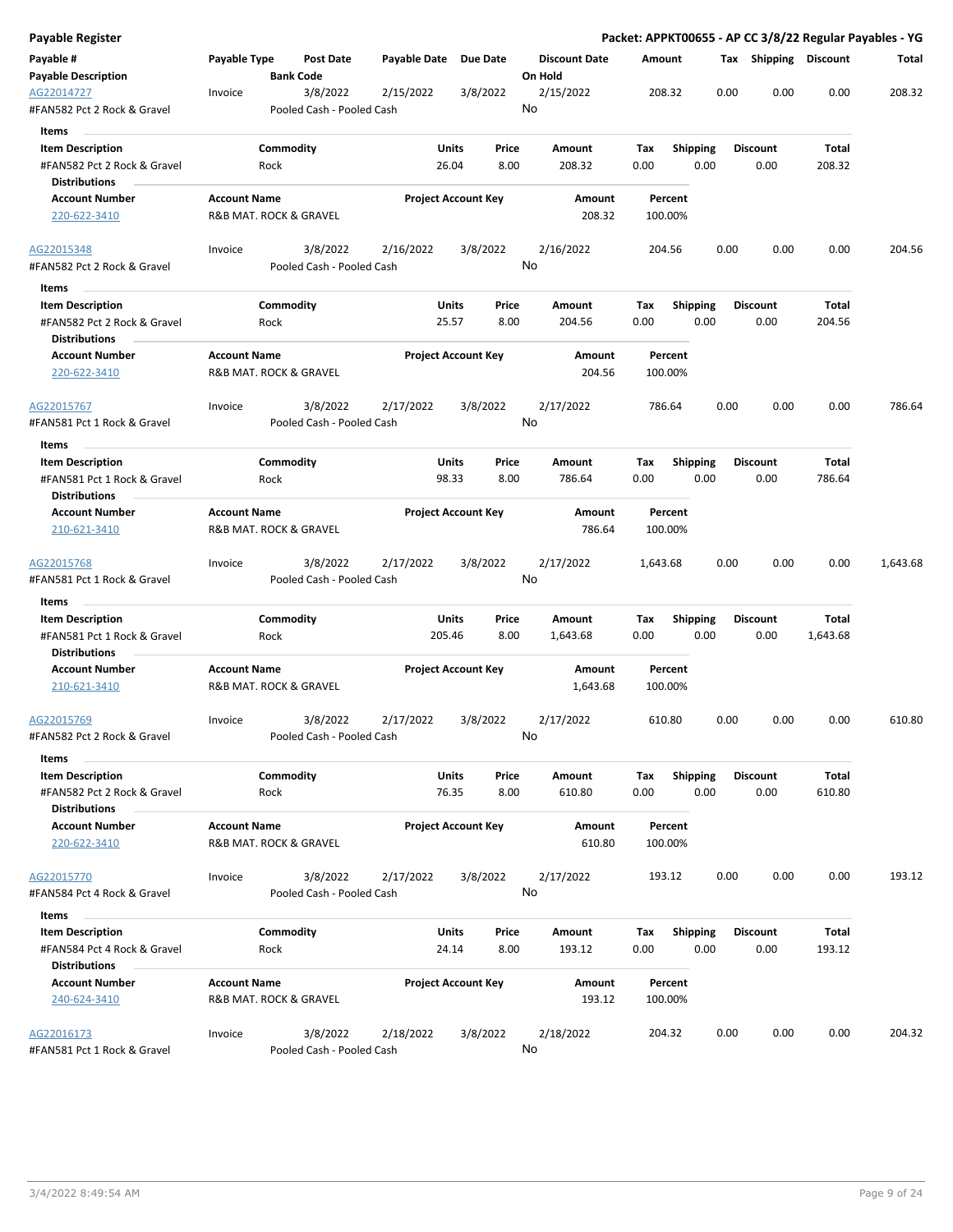| Payable #                                           | Payable Type           | <b>Post Date</b>          | Payable Date Due Date |                            | <b>Discount Date</b> | Amount   |                 | Tax             | <b>Shipping Discount</b> | Total    |
|-----------------------------------------------------|------------------------|---------------------------|-----------------------|----------------------------|----------------------|----------|-----------------|-----------------|--------------------------|----------|
| <b>Payable Description</b>                          |                        | <b>Bank Code</b>          |                       |                            | On Hold              |          |                 |                 |                          |          |
| Items                                               |                        |                           |                       |                            |                      |          |                 |                 |                          |          |
| <b>Item Description</b>                             |                        | Commodity                 |                       | Units<br>Price             | Amount               | Tax      | Shipping        | <b>Discount</b> | Total                    |          |
| #FAN581 Pct 1 Rock & Gravel<br><b>Distributions</b> | Rock                   |                           |                       | 8.00<br>25.54              | 204.32               | 0.00     | 0.00            | 0.00            | 204.32                   |          |
| <b>Account Number</b>                               | <b>Account Name</b>    |                           |                       | <b>Project Account Key</b> | Amount               |          | Percent         |                 |                          |          |
| 210-621-3410                                        | R&B MAT. ROCK & GRAVEL |                           |                       |                            | 204.32               |          | 100.00%         |                 |                          |          |
| AG22016174                                          | Invoice                | 3/8/2022                  | 2/18/2022             | 3/8/2022                   | 2/18/2022            | 208.00   |                 | 0.00            | 0.00<br>0.00             | 208.00   |
| #FAN582 Pct 2 Rock & Gravel                         |                        | Pooled Cash - Pooled Cash |                       |                            | No                   |          |                 |                 |                          |          |
| Items                                               |                        |                           |                       |                            |                      |          |                 |                 |                          |          |
| <b>Item Description</b>                             |                        | Commodity                 |                       | Units<br>Price             | Amount               | Tax      | <b>Shipping</b> | <b>Discount</b> | Total                    |          |
| #FAN582 Pct 2 Rock & Gravel                         | Rock                   |                           |                       | 8.00<br>26.00              | 208.00               | 0.00     | 0.00            | 0.00            | 208.00                   |          |
| <b>Distributions</b>                                |                        |                           |                       |                            |                      |          |                 |                 |                          |          |
| <b>Account Number</b>                               | <b>Account Name</b>    |                           |                       | <b>Project Account Key</b> | Amount               |          | Percent         |                 |                          |          |
| 220-622-3410                                        | R&B MAT. ROCK & GRAVEL |                           |                       |                            | 208.00               |          | 100.00%         |                 |                          |          |
| AG22016175                                          | Invoice                | 3/8/2022                  | 2/18/2022             | 3/8/2022                   | 2/18/2022            | 2,332.37 |                 | 0.00            | 0.00<br>$-0.01$          | 2,332.36 |
| #FAN584 Pct 4 Rock & Gravel                         |                        | Pooled Cash - Pooled Cash |                       |                            | No                   |          |                 |                 |                          |          |
| Items                                               |                        |                           |                       |                            |                      |          |                 |                 |                          |          |
| <b>Item Description</b>                             |                        | Commodity                 |                       | Units<br>Price             | Amount               | Tax      | <b>Shipping</b> | <b>Discount</b> | Total                    |          |
| #FAN584 Pct 4 Rock & Gravel<br>Distributions        | Rock                   |                           | 215.96                | 10.80                      | 2,332.37             | 0.00     | $-0.01$         | 0.00            | 2,332.36                 |          |
| <b>Account Number</b>                               | <b>Account Name</b>    |                           |                       | <b>Project Account Key</b> | Amount               |          | Percent         |                 |                          |          |
| 240-624-3410                                        | R&B MAT. ROCK & GRAVEL |                           |                       |                            | 2,332.36             |          | 100.00%         |                 |                          |          |
| AG22017237                                          | Invoice                | 3/8/2022                  | 2/22/2022             | 3/8/2022                   | 2/22/2022            | 192.24   |                 | 0.00            | 0.00<br>0.00             | 192.24   |
| #FAN581 Pct 1 Rock & Gravel                         |                        | Pooled Cash - Pooled Cash |                       |                            | No                   |          |                 |                 |                          |          |
| Items                                               |                        |                           |                       |                            |                      |          |                 |                 |                          |          |
| <b>Item Description</b>                             |                        | Commodity                 |                       | Units<br>Price             | Amount               | Tax      | <b>Shipping</b> | Discount        | Total                    |          |
| #FAN581 Pct 1 Rock & Gravel                         | Rock                   |                           |                       | 24.03<br>8.00              | 192.24               | 0.00     | 0.00            | 0.00            | 192.24                   |          |
| Distributions                                       |                        |                           |                       |                            |                      |          |                 |                 |                          |          |
| <b>Account Number</b>                               | <b>Account Name</b>    |                           |                       | <b>Project Account Key</b> | Amount               |          | Percent         |                 |                          |          |
| 210-621-3410                                        | R&B MAT. ROCK & GRAVEL |                           |                       |                            | 192.24               |          | 100.00%         |                 |                          |          |
| AG22017238                                          | Invoice                | 3/8/2022                  | 2/22/2022             | 3/8/2022                   | 2/22/2022            | 407.68   |                 | 0.00            | 0.00<br>0.00             | 407.68   |
| #FAN582 Pct 2 Rock & Gravel                         |                        | Pooled Cash - Pooled Cash |                       |                            | No                   |          |                 |                 |                          |          |
| <b>Items</b>                                        |                        |                           |                       |                            |                      |          |                 |                 |                          |          |
| <b>Item Description</b>                             |                        | Commodity                 |                       | Units<br>Price             | Amount               | Tax      | <b>Shipping</b> | <b>Discount</b> | Total                    |          |
| #FAN582 Pct 2 Rock & Gravel<br><b>Distributions</b> | Rock                   |                           |                       | 50.96<br>8.00              | 407.68               | 0.00     | 0.00            | 0.00            | 407.68                   |          |
| <b>Account Number</b>                               | <b>Account Name</b>    |                           |                       | <b>Project Account Key</b> | Amount               |          | Percent         |                 |                          |          |
| 220-622-3410                                        | R&B MAT. ROCK & GRAVEL |                           |                       |                            | 407.68               |          | 100.00%         |                 |                          |          |
| AG22017239                                          | Invoice                | 3/8/2022                  | 2/22/2022             | 3/8/2022                   | 2/22/2022            | 388.48   |                 | 0.00            | 0.00<br>0.00             | 388.48   |
| #FAN584 Pct 4 Rock & Gravel                         |                        | Pooled Cash - Pooled Cash |                       |                            | No                   |          |                 |                 |                          |          |
|                                                     |                        |                           |                       |                            |                      |          |                 |                 |                          |          |
| Items                                               |                        |                           |                       |                            |                      |          |                 |                 |                          |          |
| <b>Item Description</b>                             |                        | Commodity                 |                       | Units<br>Price             | Amount               | Tax      | <b>Shipping</b> | <b>Discount</b> | Total                    |          |
| #FAN584 Pct 4 Rock & Gravel<br><b>Distributions</b> | Rock                   |                           |                       | 48.56<br>8.00              | 388.48               | 0.00     | 0.00            | 0.00            | 388.48                   |          |
| <b>Account Number</b>                               | <b>Account Name</b>    |                           |                       | <b>Project Account Key</b> | Amount               |          | Percent         |                 |                          |          |
| 240-624-3410                                        | R&B MAT. ROCK & GRAVEL |                           |                       |                            | 388.48               |          | 100.00%         |                 |                          |          |
| AG22017912                                          | Invoice                | 3/8/2022                  | 2/28/2022             | 3/8/2022                   | 2/28/2022            | 2,276.96 |                 | 0.00            | 0.00<br>0.00             | 2,276.96 |
| #FAN584 Pct 4 Rock & Gravel                         |                        | Pooled Cash - Pooled Cash |                       |                            | No                   |          |                 |                 |                          |          |
| Items                                               |                        |                           |                       |                            |                      |          |                 |                 |                          |          |
| <b>Item Description</b>                             |                        | Commodity                 |                       | Units<br>Price             | Amount               | Тах      | <b>Shipping</b> | <b>Discount</b> | Total                    |          |
| #FAN584 Pct 4 Rock & Gravel                         | Rock                   |                           |                       | 284.62<br>8.00             | 2,276.96             | 0.00     | 0.00            | 0.00            | 2,276.96                 |          |
| Distributions                                       |                        |                           |                       |                            |                      |          |                 |                 |                          |          |
| <b>Account Number</b>                               | <b>Account Name</b>    |                           |                       | <b>Project Account Key</b> | Amount               |          | Percent         |                 |                          |          |

240-624-3410 R&B MAT. ROCK & GRAVEL 2,276.96 100.00%

**Payable Register Packet: APPKT00655 - AP CC 3/8/22 Regular Payables - YG**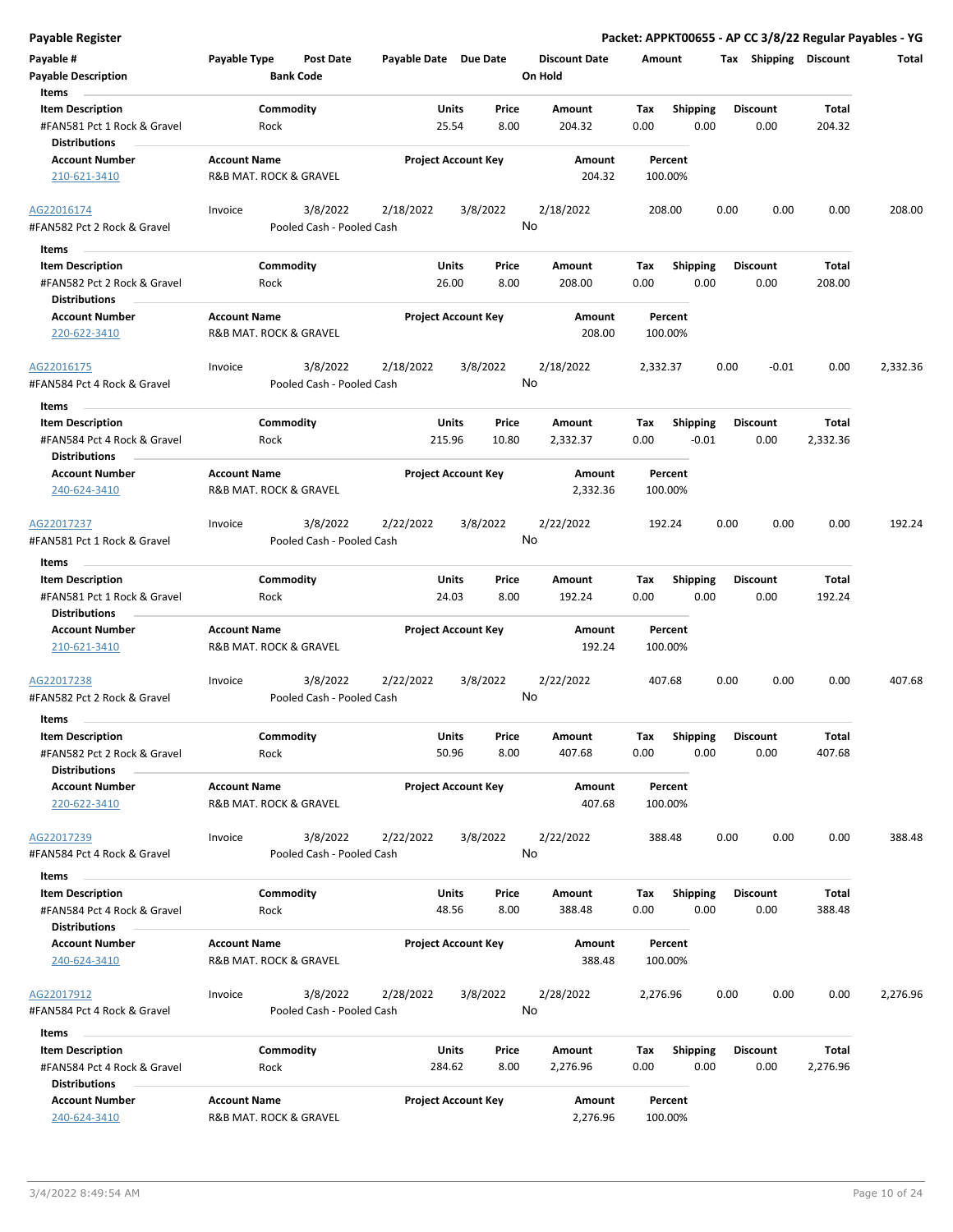| <b>Payable Register</b>                                                                                       |                                                       |                                       |                            |                                      |                                 |                    |                    |                         |                       |                         | Packet: APPKT00655 - AP CC 3/8/22 Regular Payables - YG |          |
|---------------------------------------------------------------------------------------------------------------|-------------------------------------------------------|---------------------------------------|----------------------------|--------------------------------------|---------------------------------|--------------------|--------------------|-------------------------|-----------------------|-------------------------|---------------------------------------------------------|----------|
| Payable #<br>Payable Type<br><b>Post Date</b><br><b>Payable Description</b><br><b>Bank Code</b>               |                                                       | Payable Date Due Date                 |                            |                                      | <b>Discount Date</b><br>On Hold | Amount             |                    |                         | Tax Shipping Discount |                         | Total                                                   |          |
| Vendor: VEN02782 - DUFFEK, KENNETH                                                                            |                                                       |                                       |                            |                                      |                                 |                    |                    |                         |                       |                         | <b>Vendor Total:</b>                                    | 81.65    |
| <b>INV0004516</b><br>12/13/21-2/14/22 Facilities Coordin. miles -140 Pooled Cash - Pooled Cash                | Invoice                                               | 3/8/2022                              | 3/1/2022                   | 3/8/2022                             |                                 | 3/1/2022<br>No     |                    | 81.65                   | 0.00                  | 0.00                    | 0.00                                                    | 81.65    |
| Items<br><b>Item Description</b><br>12/13/21-12/31/21 Facilities Coordin. mil Mileage<br><b>Distributions</b> |                                                       | Commodity                             |                            | Units<br>28.40                       | Price<br>0.56                   | Amount<br>15.90    | Tax<br>0.00        | <b>Shipping</b><br>0.00 |                       | <b>Discount</b><br>0.00 | Total<br>15.90                                          |          |
| <b>Account Number</b><br>100-496-2251                                                                         | <b>Account Name</b><br><b>FACILITIES COORD TRAVEL</b> |                                       |                            | <b>Project Account Key</b>           |                                 | Amount<br>15.90    |                    | Percent<br>100.00%      |                       |                         |                                                         |          |
| Items<br><b>Item Description</b>                                                                              |                                                       | Commodity                             |                            | Units                                | Price                           | Amount             | Tax                | Shipping                |                       | <b>Discount</b>         | Total                                                   |          |
| 1/4-2/14/22 Facilities Coordin. miles -112.4 Mileage<br><b>Distributions</b><br><b>Account Number</b>         | <b>Account Name</b>                                   |                                       |                            | 112.40<br><b>Project Account Key</b> | 0.59                            | 65.75<br>Amount    | 0.00               | 0.00<br>Percent         |                       | 0.00                    | 65.75                                                   |          |
| 100-496-2251                                                                                                  | <b>FACILITIES COORD TRAVEL</b>                        |                                       |                            |                                      |                                 | 65.75              |                    | 100.00%                 |                       |                         |                                                         |          |
| <b>Vendor:</b> 00797 - FANNIN COUNTY TAX ASSESSOR-COL                                                         |                                                       |                                       |                            |                                      |                                 |                    |                    |                         |                       |                         | <b>Vendor Total:</b>                                    | 7.50     |
| INV0004512<br>Sheriff 2019 Ford #5299 registration                                                            | Invoice                                               | 3/8/2022<br>Pooled Cash - Pooled Cash | 2/25/2022                  | 3/8/2022                             |                                 | 2/25/2022<br>No    |                    | 7.50                    | 0.00                  | 0.00                    | 0.00                                                    | 7.50     |
| Items<br><b>Item Description</b><br>Sheriff 2019 Ford #5299 registration<br><b>Distributions</b>              | ΝA                                                    | Commodity                             |                            | Units<br>0.00                        | Price<br>0.00                   | Amount<br>7.50     | Tax<br>0.00        | <b>Shipping</b><br>0.00 |                       | <b>Discount</b><br>0.00 | Total<br>7.50                                           |          |
| <b>Account Number</b><br>100-560-4540                                                                         | <b>Account Name</b><br>R & M AUTOMOBILES              |                                       |                            | <b>Project Account Key</b>           |                                 | Amount<br>7.50     |                    | Percent<br>100.00%      |                       |                         |                                                         |          |
| <b>Vendor:</b> 00215 - FIRST UNITED METHODIST CHURCH                                                          |                                                       |                                       |                            |                                      |                                 |                    |                    |                         |                       |                         | <b>Vendor Total:</b>                                    | 2,350.00 |
| <b>INV0004554</b><br>3/15-4/14/22 200 W 8th lease                                                             | Invoice                                               | 3/8/2022<br>Pooled Cash - Pooled Cash | 3/3/2022                   | 3/8/2022                             |                                 | 3/3/2022<br>No     | 2,350.00           |                         | 0.00                  | 0.00                    | 0.00                                                    | 2,350.00 |
| Items<br><b>Item Description</b><br>3/15-4/14/22 200 W 8th lease                                              | ΝA                                                    | Commodity                             |                            | Units<br>0.00                        | Price<br>0.00                   | Amount<br>2,350.00 | Tax<br>0.00        | <b>Shipping</b><br>0.00 |                       | <b>Discount</b><br>0.00 | Total<br>2,350.00                                       |          |
| <b>Distributions</b><br><b>Account Number</b><br>100-518-4700                                                 | <b>Account Name</b><br>OFFICE SPACE LEASE             |                                       |                            | <b>Project Account Key</b>           |                                 | Amount<br>2,350.00 |                    | Percent<br>100.00%      |                       |                         |                                                         |          |
| Vendor: 00195 - FIX & FEED BONHAM/COMMERCE                                                                    |                                                       |                                       |                            |                                      |                                 |                    |                    |                         |                       |                         | <b>Vendor Total:</b>                                    | 7,446.02 |
| 2202-186337<br>Courthouse lumber                                                                              | Invoice                                               | 3/8/2022<br>Pooled Cash - Pooled Cash | 2/1/2022                   | 3/8/2022                             |                                 | 2/1/2022<br>No     |                    | 26.78                   | 0.00                  | 0.00                    | 0.00                                                    | 26.78    |
| Items<br><b>Item Description</b><br>Courthouse lumber<br><b>Distributions</b>                                 | ΝA                                                    | Commodity                             |                            | <b>Units</b><br>0.00                 | Price<br>0.00                   | Amount<br>26.78    | Tax<br>0.00        | <b>Shipping</b><br>0.00 |                       | <b>Discount</b><br>0.00 | Total<br>26.78                                          |          |
| <b>Account Number</b><br>670-670-1650                                                                         | <b>Account Name</b><br><b>CONSTRUCTION</b>            |                                       | <b>Project Account Key</b> |                                      | Amount<br>26.78                 |                    | Percent<br>100.00% |                         |                       |                         |                                                         |          |
| 2202-186603<br>Courthouse fasteners<br><b>Items</b>                                                           | Invoice                                               | 3/8/2022<br>Pooled Cash - Pooled Cash | 2/1/2022                   | 3/8/2022                             |                                 | 2/1/2022<br>No     |                    | 9.10                    | 0.00                  | 0.00                    | 0.00                                                    | 9.10     |
| <b>Item Description</b><br>Courthouse fasteners<br><b>Distributions</b>                                       | <b>NA</b>                                             | Commodity                             |                            | Units<br>0.00                        | Price<br>0.00                   | Amount<br>9.10     | Tax<br>0.00        | <b>Shipping</b><br>0.00 |                       | <b>Discount</b><br>0.00 | Total<br>9.10                                           |          |
| <b>Account Number</b><br>670-670-1650                                                                         | <b>Account Name</b><br><b>CONSTRUCTION</b>            |                                       |                            | <b>Project Account Key</b>           |                                 | Amount<br>9.10     |                    | Percent<br>100.00%      |                       |                         |                                                         |          |
| 2202-195480<br>Pct 1 shop supply                                                                              | Invoice                                               | 3/8/2022<br>Pooled Cash - Pooled Cash | 2/7/2022                   | 3/8/2022                             |                                 | 2/7/2022<br>No     |                    | 11.47                   | 0.00                  | 0.00                    | 0.00                                                    | 11.47    |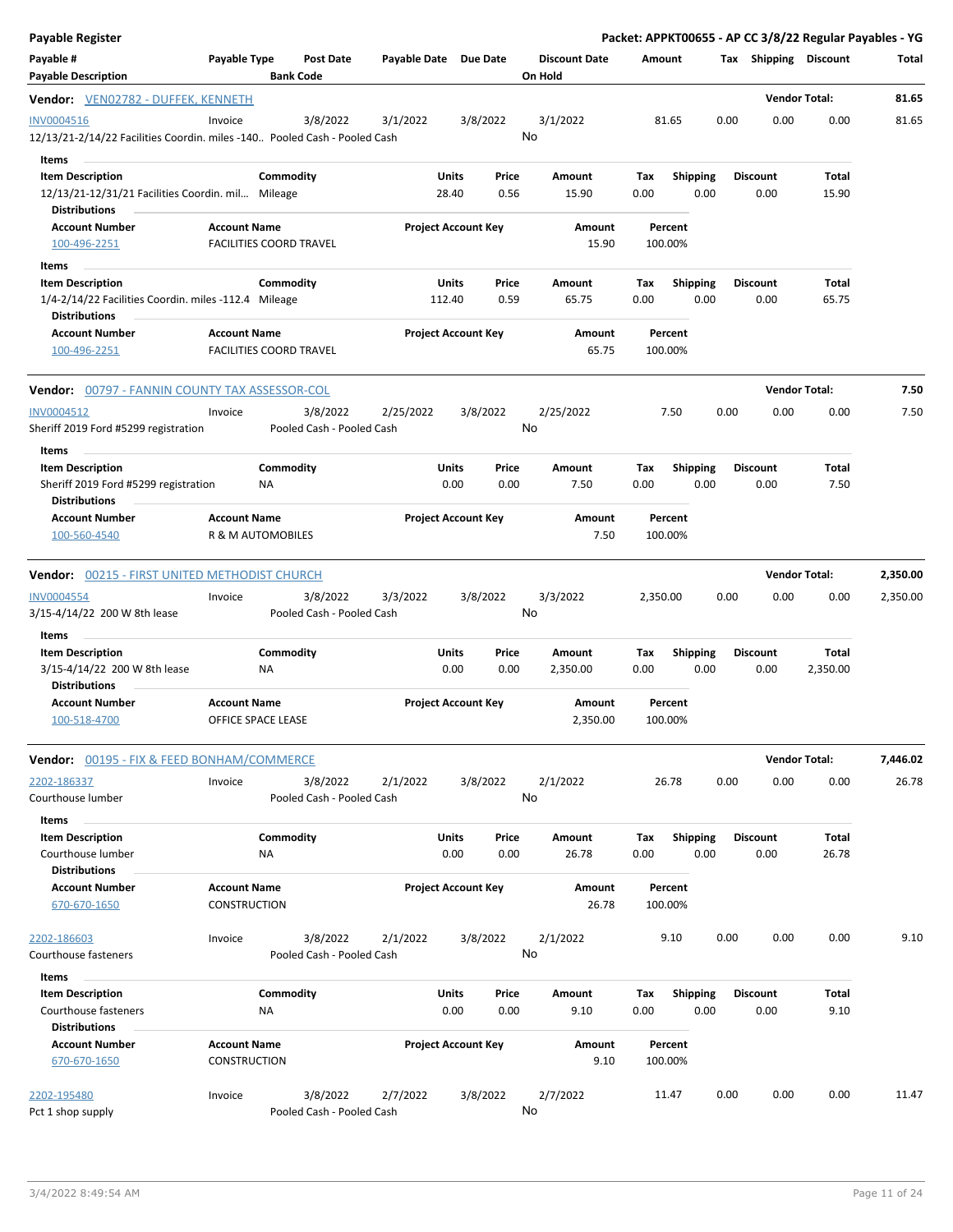| <b>Payable Register</b>                        |                                             |                           |                            |       |          |                      |      |                    |      |                       |              | Packet: APPKT00655 - AP CC 3/8/22 Regular Payables - YG |
|------------------------------------------------|---------------------------------------------|---------------------------|----------------------------|-------|----------|----------------------|------|--------------------|------|-----------------------|--------------|---------------------------------------------------------|
| Payable #                                      | Payable Type                                | <b>Post Date</b>          | Payable Date Due Date      |       |          | <b>Discount Date</b> |      | Amount             |      | Tax Shipping Discount |              | Total                                                   |
| <b>Payable Description</b>                     |                                             | <b>Bank Code</b>          |                            |       |          | On Hold              |      |                    |      |                       |              |                                                         |
| Items                                          |                                             |                           |                            |       |          |                      |      |                    |      |                       |              |                                                         |
| <b>Item Description</b>                        | Commodity                                   |                           |                            | Units | Price    | Amount               | Tax  | <b>Shipping</b>    |      | <b>Discount</b>       | Total        |                                                         |
| Pct 1 shop supply                              | ΝA                                          |                           |                            | 0.00  | 0.00     | 11.47                | 0.00 | 0.00               |      | 0.00                  | 11.47        |                                                         |
| <b>Distributions</b>                           |                                             |                           |                            |       |          |                      |      |                    |      |                       |              |                                                         |
| <b>Account Number</b><br>210-621-3400          | <b>Account Name</b><br><b>SHOP SUPPLIES</b> |                           | <b>Project Account Key</b> |       |          | Amount<br>11.47      |      | Percent<br>100.00% |      |                       |              |                                                         |
| 2202-195553                                    | Invoice                                     | 3/8/2022                  | 2/7/2022                   |       | 3/8/2022 | 2/7/2022             |      | 19.99              | 0.00 | 0.00                  | 0.00         | 19.99                                                   |
| Pct 4 truefuel-2 cycle                         |                                             | Pooled Cash - Pooled Cash |                            |       |          | No                   |      |                    |      |                       |              |                                                         |
| Items                                          |                                             |                           |                            |       |          |                      |      |                    |      |                       |              |                                                         |
| <b>Item Description</b>                        | Commodity                                   |                           |                            | Units | Price    | Amount               | Tax  | <b>Shipping</b>    |      | <b>Discount</b>       | Total        |                                                         |
| Pct 4 truefuel-2 cycle<br><b>Distributions</b> | ΝA                                          |                           |                            | 0.00  | 0.00     | 19.99                | 0.00 | 0.00               |      | 0.00                  | 19.99        |                                                         |
| <b>Account Number</b>                          | <b>Account Name</b>                         |                           | <b>Project Account Key</b> |       |          | Amount               |      | Percent            |      |                       |              |                                                         |
| 240-624-4580                                   | <b>R&amp;M MACHINERY PARTS</b>              |                           |                            |       |          | 19.99                |      | 100.00%            |      |                       |              |                                                         |
| 2202-195958                                    | Invoice                                     | 3/8/2022                  | 2/7/2022                   |       | 3/8/2022 | 2/7/2022             |      | 17.99              | 0.00 | 0.00                  | 0.00         | 17.99                                                   |
| Facilities-shovel                              |                                             | Pooled Cash - Pooled Cash |                            |       |          | No                   |      |                    |      |                       |              |                                                         |
| Items                                          |                                             |                           |                            |       |          |                      |      |                    |      |                       |              |                                                         |
| <b>Item Description</b>                        | Commodity                                   |                           |                            | Units | Price    | Amount               | Tax  | <b>Shipping</b>    |      | <b>Discount</b>       | Total        |                                                         |
| Facilities-shovel                              | NA                                          |                           |                            | 0.00  | 0.00     | 17.99                | 0.00 | 0.00               |      | 0.00                  | 17.99        |                                                         |
| <b>Distributions</b>                           |                                             |                           |                            |       |          |                      |      |                    |      |                       |              |                                                         |
| <b>Account Number</b>                          | <b>Account Name</b>                         |                           | <b>Project Account Key</b> |       |          | Amount               |      | Percent            |      |                       |              |                                                         |
| 100-409-4500                                   | R & M BUILDING                              |                           |                            |       |          | 17.99                |      | 100.00%            |      |                       |              |                                                         |
| 2202-197647                                    | Invoice                                     | 3/8/2022                  | 2/8/2022                   |       | 3/8/2022 | 2/8/2022             |      | 92.37              | 0.00 | 0.00                  | 0.00         | 92.37                                                   |
| Pct 1 brooms/backhoe parts                     |                                             | Pooled Cash - Pooled Cash |                            |       |          | No                   |      |                    |      |                       |              |                                                         |
| Items                                          |                                             |                           |                            |       |          |                      |      |                    |      |                       |              |                                                         |
| <b>Item Description</b>                        | Commodity                                   |                           |                            | Units | Price    | Amount               | Tax  | <b>Shipping</b>    |      | <b>Discount</b>       | Total        |                                                         |
| Pct 1 brooms/backhoe parts                     | ΝA                                          |                           |                            | 0.00  | 0.00     | 92.37                | 0.00 | 0.00               |      | 0.00                  | 92.37        |                                                         |
| <b>Distributions</b>                           |                                             |                           |                            |       |          |                      |      |                    |      |                       |              |                                                         |
| <b>Account Number</b>                          | <b>Account Name</b>                         |                           | <b>Project Account Key</b> |       |          | Amount               |      | Percent            |      |                       |              |                                                         |
| 210-621-3400                                   | <b>SHOP SUPPLIES</b>                        |                           |                            |       |          | 63.95                |      | 69.23%             |      |                       |              |                                                         |
| 210-621-4580                                   | <b>R&amp;M MACHINERY PARTS</b>              |                           |                            |       |          | 28.42                |      | 30.77%             |      |                       |              |                                                         |
| 2202-198646                                    | Invoice                                     | 3/8/2022                  | 2/8/2022                   |       | 3/8/2022 | 2/8/2022             |      | 16.77              | 0.00 | 0.00                  | 0.00         | 16.77                                                   |
| Items for repairs                              |                                             | Pooled Cash - Pooled Cash |                            |       |          | No                   |      |                    |      |                       |              |                                                         |
| Items                                          |                                             |                           |                            |       |          |                      |      |                    |      |                       |              |                                                         |
| <b>Item Description</b>                        | Commodity                                   |                           |                            | Units | Price    | Amount               | Tax  | <b>Shipping</b>    |      | <b>Discount</b>       | <b>Total</b> |                                                         |
| Items for repairs                              | <b>NA</b>                                   |                           |                            | 0.00  | 0.00     | 16.77                | 0.00 | 0.00               |      | 0.00                  | 16.77        |                                                         |
| <b>Distributions</b>                           |                                             |                           |                            |       |          |                      |      |                    |      |                       |              |                                                         |
| <b>Account Number</b>                          | <b>Account Name</b>                         |                           | <b>Project Account Key</b> |       |          | Amount               |      | Percent            |      |                       |              |                                                         |
| 100-511-4500                                   | R & M BUILDING                              |                           |                            |       |          | 5.99                 |      | 35.72%             |      |                       |              |                                                         |
| 100-518-4500                                   | R & M BUILDING                              |                           |                            |       |          | 10.78                |      | 64.28%             |      |                       |              |                                                         |
| 2202-199875                                    | Invoice                                     | 3/8/2022                  | 2/9/2022                   |       | 3/8/2022 | 2/9/2022             |      | 72.93              | 0.00 | 0.00                  | 0.00         | 72.93                                                   |
| Courthouse paper/tape                          |                                             | Pooled Cash - Pooled Cash |                            |       |          | No                   |      |                    |      |                       |              |                                                         |
| Items                                          |                                             |                           |                            |       |          |                      |      |                    |      |                       |              |                                                         |
| <b>Item Description</b>                        | Commodity                                   |                           |                            | Units | Price    | Amount               | Tax  | <b>Shipping</b>    |      | <b>Discount</b>       | <b>Total</b> |                                                         |
| Courthouse paper/tape                          | NA                                          |                           |                            | 0.00  | 0.00     | 72.93                | 0.00 | 0.00               |      | 0.00                  | 72.93        |                                                         |
| <b>Distributions</b>                           |                                             |                           |                            |       |          |                      |      |                    |      |                       |              |                                                         |
| <b>Account Number</b>                          | <b>Account Name</b>                         |                           | <b>Project Account Key</b> |       |          | Amount               |      | Percent            |      |                       |              |                                                         |
| 670-670-1650                                   | CONSTRUCTION                                |                           |                            |       |          | 72.93                |      | 100.00%            |      |                       |              |                                                         |
| 2202-203909                                    | Invoice                                     | 3/8/2022                  | 2/11/2022                  |       | 3/8/2022 | 2/11/2022            |      | 11.69              | 0.00 | 0.00                  | 0.00         | 11.69                                                   |
| Pct 1 tank valve                               |                                             | Pooled Cash - Pooled Cash |                            |       |          | No                   |      |                    |      |                       |              |                                                         |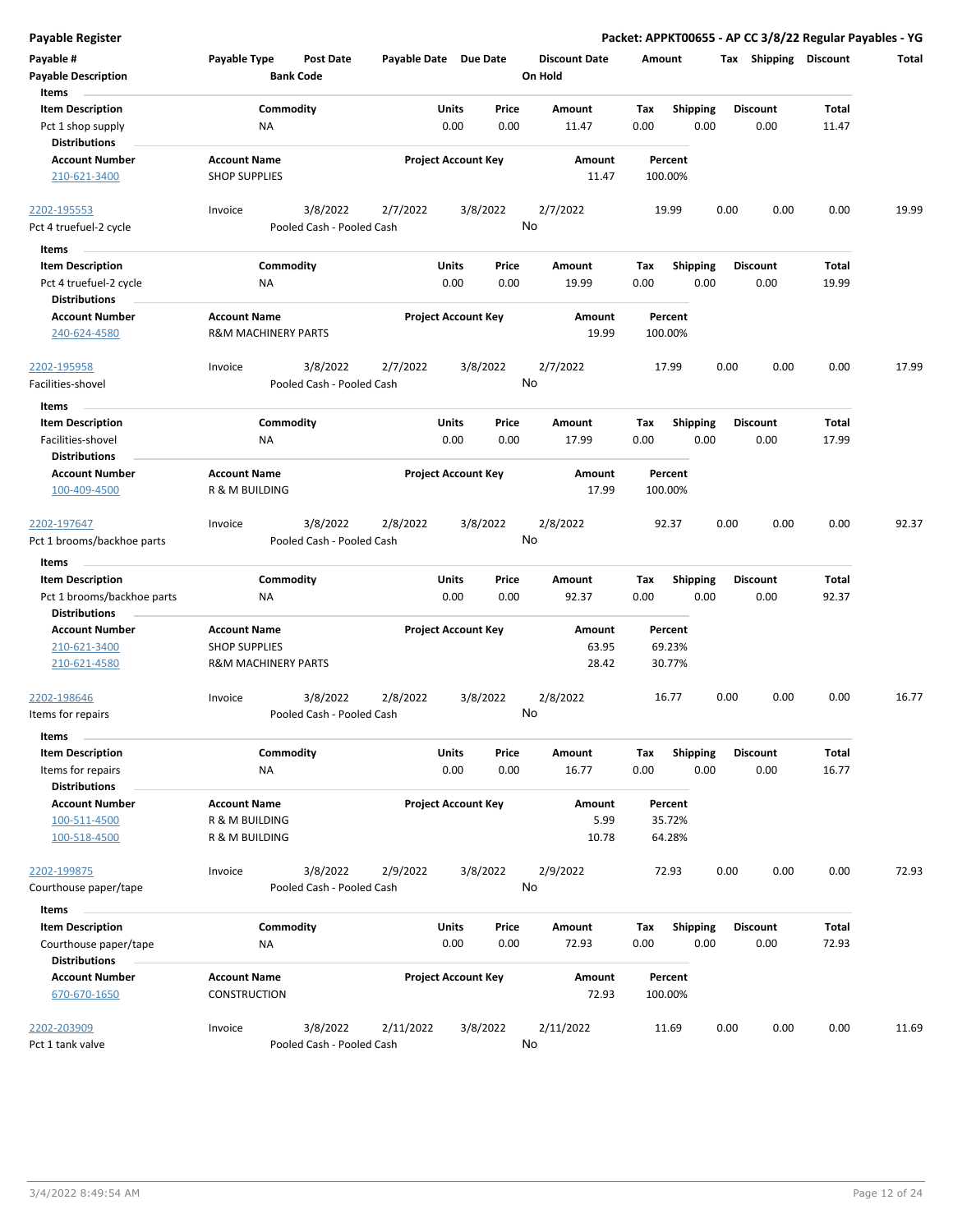| <b>Payable Register</b>                                              |                                             |                  |                           |                       |               |                            |                      |             |                         |      |                         |                      | Packet: APPKT00655 - AP CC 3/8/22 Regular Payables - YG |
|----------------------------------------------------------------------|---------------------------------------------|------------------|---------------------------|-----------------------|---------------|----------------------------|----------------------|-------------|-------------------------|------|-------------------------|----------------------|---------------------------------------------------------|
| Payable #                                                            | Payable Type                                |                  | <b>Post Date</b>          | Payable Date Due Date |               |                            | <b>Discount Date</b> |             | Amount                  |      | Tax Shipping Discount   |                      | Total                                                   |
| <b>Payable Description</b>                                           |                                             | <b>Bank Code</b> |                           |                       |               |                            | On Hold              |             |                         |      |                         |                      |                                                         |
| Items                                                                |                                             |                  |                           |                       |               |                            |                      |             |                         |      |                         |                      |                                                         |
| <b>Item Description</b>                                              |                                             | Commodity        |                           |                       | Units         | Price                      | <b>Amount</b>        | Tax         | <b>Shipping</b>         |      | <b>Discount</b>         | Total                |                                                         |
| Pct 1 tank valve<br><b>Distributions</b>                             |                                             | ΝA               |                           |                       | 0.00          | 0.00                       | 11.69                | 0.00        | 0.00                    |      | 0.00                    | 11.69                |                                                         |
| <b>Account Number</b>                                                | <b>Account Name</b>                         |                  |                           |                       |               | <b>Project Account Key</b> | Amount               |             | Percent                 |      |                         |                      |                                                         |
| 210-621-4580                                                         | <b>R&amp;M MACHINERY PARTS</b>              |                  |                           |                       |               |                            | 11.69                |             | 100.00%                 |      |                         |                      |                                                         |
| 2202-211194                                                          | Invoice                                     |                  | 3/8/2022                  | 2/15/2022             |               | 3/8/2022                   | 2/15/2022            |             | 17.98                   | 0.00 | 0.00                    | 0.00                 | 17.98                                                   |
| Pct 3 shop supply                                                    |                                             |                  | Pooled Cash - Pooled Cash |                       |               |                            | No                   |             |                         |      |                         |                      |                                                         |
| Items                                                                |                                             |                  |                           |                       |               |                            |                      |             |                         |      |                         |                      |                                                         |
| <b>Item Description</b><br>Pct 3 shop supply<br><b>Distributions</b> |                                             | Commodity<br>ΝA  |                           |                       | Units<br>0.00 | Price<br>0.00              | Amount<br>17.98      | Tax<br>0.00 | <b>Shipping</b><br>0.00 |      | <b>Discount</b><br>0.00 | Total<br>17.98       |                                                         |
| <b>Account Number</b><br>230-623-3400                                | <b>Account Name</b><br><b>SHOP SUPPLIES</b> |                  |                           |                       |               | <b>Project Account Key</b> | Amount<br>17.98      |             | Percent<br>100.00%      |      |                         |                      |                                                         |
| 2202-215616                                                          | Invoice                                     |                  | 3/8/2022                  | 2/17/2022             |               | 3/8/2022                   | 2/17/2022            |             | 171.64                  | 0.00 | 0.00                    | 0.00                 | 171.64                                                  |
| Pct 3 supplies                                                       |                                             |                  | Pooled Cash - Pooled Cash |                       |               |                            | No                   |             |                         |      |                         |                      |                                                         |
|                                                                      |                                             |                  |                           |                       |               |                            |                      |             |                         |      |                         |                      |                                                         |
| Items<br><b>Item Description</b>                                     |                                             | Commodity        |                           |                       | Units         | Price                      | Amount               | Tax         | <b>Shipping</b>         |      | <b>Discount</b>         | Total                |                                                         |
| Pct 3 supplies                                                       |                                             | NA               |                           |                       | 0.00          | 0.00                       | 171.64               | 0.00        | 0.00                    |      | 0.00                    | 171.64               |                                                         |
| <b>Distributions</b>                                                 |                                             |                  |                           |                       |               |                            |                      |             |                         |      |                         |                      |                                                         |
| <b>Account Number</b>                                                | <b>Account Name</b>                         |                  |                           |                       |               | <b>Project Account Key</b> | Amount               |             | Percent                 |      |                         |                      |                                                         |
| 230-623-3400                                                         | <b>SHOP SUPPLIES</b>                        |                  |                           |                       |               |                            | 171.64               |             | 100.00%                 |      |                         |                      |                                                         |
| 2202-226485                                                          | Invoice                                     |                  | 3/8/2022                  | 2/22/2022             |               | 3/8/2022                   | 2/22/2022            | 6,899.99    |                         | 0.00 | 0.00                    | 0.00                 | 6,899.99                                                |
| Courthouse rebar for parking lot                                     |                                             |                  | Pooled Cash - Pooled Cash |                       |               |                            | No                   |             |                         |      |                         |                      |                                                         |
| Items                                                                |                                             |                  |                           |                       |               |                            |                      |             |                         |      |                         |                      |                                                         |
| <b>Item Description</b>                                              |                                             | Commodity        |                           |                       | Units         | Price                      | Amount               | Tax         | <b>Shipping</b>         |      | <b>Discount</b>         | Total                |                                                         |
| Courthouse rebar for parking lot                                     |                                             | NA               |                           |                       | 0.00          | 0.00                       | 6,899.99             | 0.00        | 0.00                    |      | 0.00                    | 6,899.99             |                                                         |
| <b>Distributions</b>                                                 |                                             |                  |                           |                       |               |                            |                      |             |                         |      |                         |                      |                                                         |
| <b>Account Number</b><br>670-670-1650                                | <b>Account Name</b><br><b>CONSTRUCTION</b>  |                  |                           |                       |               | <b>Project Account Key</b> | Amount<br>6,899.99   |             | Percent<br>100.00%      |      |                         |                      |                                                         |
| 2202-227088                                                          | Invoice                                     |                  | 3/8/2022                  | 2/23/2022             |               | 3/8/2022                   | 2/23/2022            |             | 13.58                   | 0.00 | 0.00                    | 0.00                 | 13.58                                                   |
| 2nd St - salt                                                        |                                             |                  | Pooled Cash - Pooled Cash |                       |               |                            | No                   |             |                         |      |                         |                      |                                                         |
| Items                                                                |                                             |                  |                           |                       |               |                            |                      |             |                         |      |                         |                      |                                                         |
| <b>Item Description</b>                                              |                                             | Commodity        |                           |                       | Units         | Price                      | Amount               | Tax         | <b>Shipping</b>         |      | Discount                | Total                |                                                         |
| 2nd St - salt                                                        |                                             | NA               |                           |                       | 0.00          | 0.00                       | 13.58                | 0.00        | 0.00                    |      | 0.00                    | 13.58                |                                                         |
| <b>Distributions</b>                                                 |                                             |                  |                           |                       |               |                            |                      |             |                         |      |                         |                      |                                                         |
| <b>Account Number</b>                                                | <b>Account Name</b>                         |                  |                           |                       |               | <b>Project Account Key</b> | Amount               |             | Percent                 |      |                         |                      |                                                         |
| 100-518-4500                                                         | R & M BUILDING                              |                  |                           |                       |               |                            | 13.58                |             | 100.00%                 |      |                         |                      |                                                         |
| 2202-227185                                                          | Invoice                                     |                  | 3/8/2022                  | 2/23/2022             |               | 3/8/2022                   | 2/23/2022            |             | 63.74                   | 0.00 | 0.00                    | 0.00                 | 63.74                                                   |
| Courthouse trash bags/towels                                         |                                             |                  | Pooled Cash - Pooled Cash |                       |               |                            | No                   |             |                         |      |                         |                      |                                                         |
| Items<br><b>Item Description</b>                                     |                                             | Commodity        |                           |                       | Units         | Price                      | Amount               | Tax         | <b>Shipping</b>         |      | <b>Discount</b>         | Total                |                                                         |
| Courthouse trash bags/towels                                         |                                             | ΝA               |                           |                       | 0.00          | 0.00                       | 63.74                | 0.00        | 0.00                    |      | 0.00                    | 63.74                |                                                         |
| <b>Distributions</b>                                                 |                                             |                  |                           |                       |               |                            |                      |             |                         |      |                         |                      |                                                         |
| <b>Account Number</b><br>670-670-1650                                | <b>Account Name</b><br>CONSTRUCTION         |                  |                           |                       |               | <b>Project Account Key</b> | Amount<br>63.74      |             | Percent<br>100.00%      |      |                         |                      |                                                         |
| Vendor: VEN02490 - Hatfield, Jedidiah                                |                                             |                  |                           |                       |               |                            |                      |             |                         |      |                         | <b>Vendor Total:</b> | 3,975.00                                                |
| <b>INV0004523</b>                                                    | Invoice                                     |                  | 3/8/2022                  | 3/1/2022              |               | 3/8/2022                   | 3/1/2022             | 3,000.00    |                         | 0.00 | 0.00                    | 0.00                 | 3,000.00                                                |
| Estray - 3 head cattle 15 days                                       |                                             |                  | Pooled Cash - Pooled Cash |                       |               |                            | No                   |             |                         |      |                         |                      |                                                         |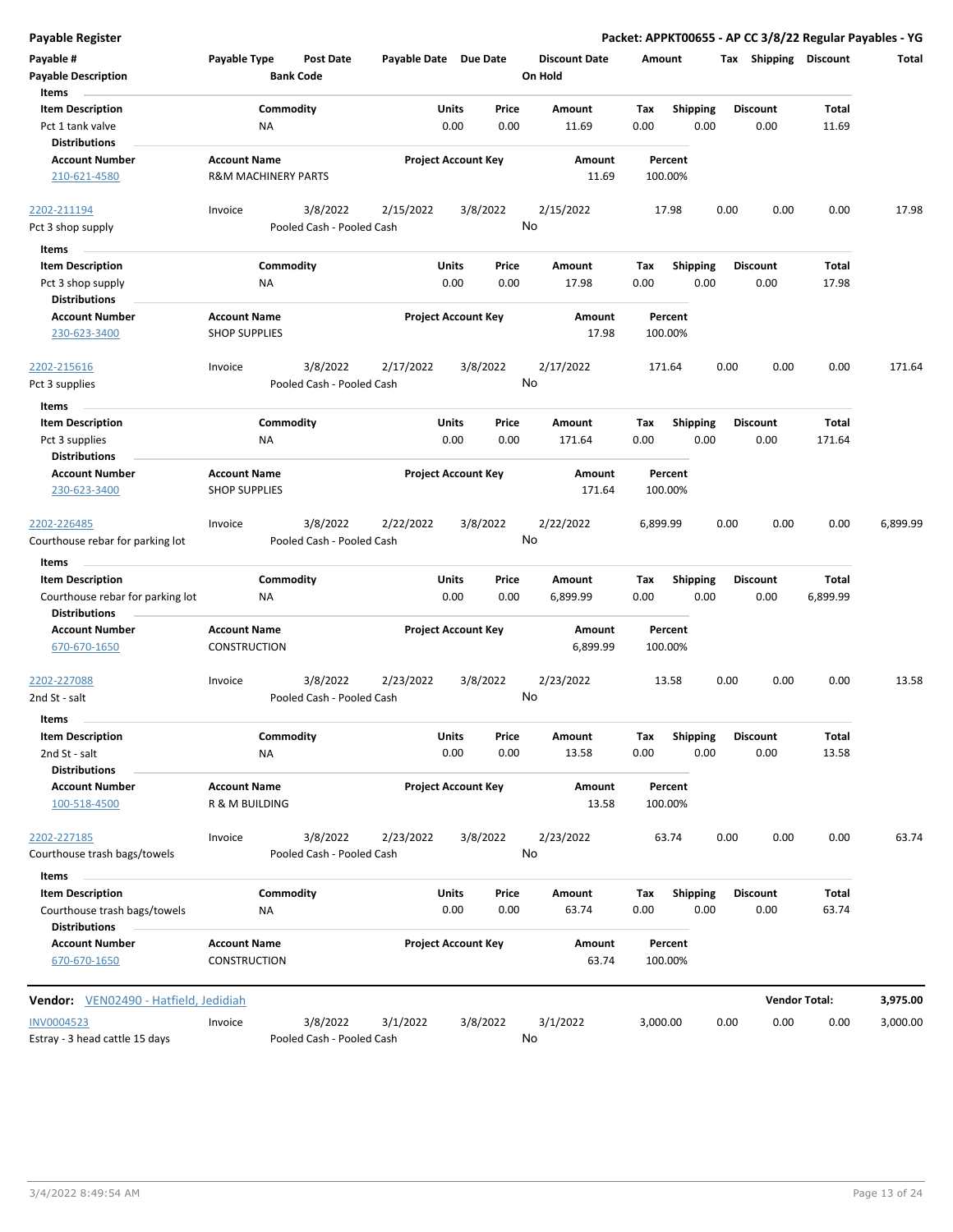| <b>Payable Register</b> |  |
|-------------------------|--|
|-------------------------|--|

| Payable #<br><b>Payable Description</b><br>Items                                  | Payable Type                                    | <b>Post Date</b><br><b>Bank Code</b>  | Payable Date Due Date |                            |               | <b>Discount Date</b><br>On Hold | Amount             |                         | Тах  | Shipping                | <b>Discount</b>      | Total    |
|-----------------------------------------------------------------------------------|-------------------------------------------------|---------------------------------------|-----------------------|----------------------------|---------------|---------------------------------|--------------------|-------------------------|------|-------------------------|----------------------|----------|
| <b>Item Description</b><br>Estray - 3 head cattle 15 days<br><b>Distributions</b> | ΝA                                              | Commodity                             |                       | Units<br>0.00              | Price<br>0.00 | Amount<br>3,000.00              | Tax<br>0.00        | <b>Shipping</b><br>0.00 |      | <b>Discount</b><br>0.00 | Total<br>3,000.00    |          |
| <b>Account Number</b><br>100-560-4320                                             | <b>Account Name</b>                             | IMPOUNDMENT OF ESTRAY LIVESTO         |                       | <b>Project Account Key</b> |               | Amount<br>3,000.00              | Percent<br>100.00% |                         |      |                         |                      |          |
| <b>INV0004524</b><br>Estray - 2 horses 14 days                                    | Invoice                                         | 3/8/2022<br>Pooled Cash - Pooled Cash | 3/1/2022              |                            | 3/8/2022      | 3/1/2022<br>No                  | 975.00             |                         | 0.00 | 0.00                    | 0.00                 | 975.00   |
| Items                                                                             |                                                 |                                       |                       |                            |               |                                 |                    |                         |      |                         |                      |          |
| <b>Item Description</b><br>Estray - 2 horses 14 days<br><b>Distributions</b>      | ΝA                                              | Commodity                             |                       | Units<br>0.00              | Price<br>0.00 | Amount<br>975.00                | Tax<br>0.00        | <b>Shipping</b><br>0.00 |      | <b>Discount</b><br>0.00 | Total<br>975.00      |          |
| <b>Account Number</b><br>100-560-4320                                             | <b>Account Name</b>                             | IMPOUNDMENT OF ESTRAY LIVESTO         |                       | <b>Project Account Key</b> |               | Amount<br>975.00                | Percent<br>100.00% |                         |      |                         |                      |          |
| <b>Vendor:</b> 00010 - HOLLAND, JORDAN PLLC                                       |                                                 |                                       |                       |                            |               |                                 |                    |                         |      |                         | <b>Vendor Total:</b> | 408.75   |
| INV0004519<br>2/14/22 Drug court                                                  | Invoice                                         | 3/8/2022<br>Pooled Cash - Pooled Cash | 2/17/2022             |                            | 3/8/2022      | 2/17/2022<br>No                 | 233.75             |                         | 0.00 | 0.00                    | 0.00                 | 233.75   |
| Items<br><b>Item Description</b>                                                  |                                                 | Commodity                             |                       | Units                      | Price         | Amount                          | Tax                | <b>Shipping</b>         |      | <b>Discount</b>         | Total                |          |
| $2/14/22$ Drug court                                                              | ΝA                                              |                                       |                       | 0.00                       | 0.00          | 233.75                          | 0.00               | 0.00                    |      | 0.00                    | 233.75               |          |
| <b>Distributions</b><br><b>Account Number</b><br>590-436-4370                     | <b>Account Name</b>                             | ATTORNEY FEES DRUG COURT              |                       | <b>Project Account Key</b> |               | Amount<br>233.75                | Percent<br>100.00% |                         |      |                         |                      |          |
| <b>INV0004560</b><br>50960 Wehrmann Co Ct@Law                                     | Invoice                                         | 3/8/2022<br>Pooled Cash - Pooled Cash | 2/28/2022             |                            | 3/8/2022      | 2/28/2022<br>No                 | 175.00             |                         | 0.00 | 0.00                    | 0.00                 | 175.00   |
| Items                                                                             |                                                 |                                       |                       |                            |               |                                 |                    |                         |      |                         |                      |          |
| <b>Item Description</b><br>50960 Wehrmann Co Ct@Law<br><b>Distributions</b>       | ΝA                                              | Commodity                             |                       | Units<br>0.00              | Price<br>0.00 | Amount<br>175.00                | Tax<br>0.00        | <b>Shipping</b><br>0.00 |      | <b>Discount</b><br>0.00 | Total<br>175.00      |          |
| <b>Account Number</b><br>100-410-4240                                             | <b>Account Name</b>                             | <b>INDIGENT ATTORNEY FEES</b>         |                       | <b>Project Account Key</b> |               | Amount<br>175.00                | Percent<br>100.00% |                         |      |                         |                      |          |
| Vendor: 00796 - INDIGENT HEALTHCARE SOLUTIONS, LTD                                |                                                 |                                       |                       |                            |               |                                 |                    |                         |      | <b>Vendor Total:</b>    |                      | 1,059.00 |
| 73305<br>April 2022 computer software support                                     | Invoice                                         | 3/8/2022<br>Pooled Cash - Pooled Cash | 3/1/2022              |                            | 3/8/2022      | 3/1/2022<br>No                  | 1,059.00           |                         | 0.00 | 0.00                    | 0.00                 | 1,059.00 |
| Items<br><b>Item Description</b><br>April 2022 computer software support          | ΝA                                              | Commodity                             |                       | Units<br>0.00              | Price<br>0.00 | Amount<br>1,059.00              | Tax<br>0.00        | Shipping<br>0.00        |      | <b>Discount</b><br>0.00 | Total<br>1,059.00    |          |
| <b>Distributions</b><br><b>Account Number</b><br>100-645-4530                     | <b>Account Name</b><br><b>COMPUTER SOFTWARE</b> |                                       |                       | <b>Project Account Key</b> |               | Amount<br>1,059.00              | Percent<br>100.00% |                         |      |                         |                      |          |
| <b>Vendor:</b> 00649 - LAW OFFICE OF MYLES PORTER, P.C.                           |                                                 |                                       |                       |                            |               |                                 |                    |                         |      | <b>Vendor Total:</b>    |                      | 500.00   |
| INV0004561<br>49757 Sherrard Co Ct@Law                                            | Invoice                                         | 3/8/2022<br>Pooled Cash - Pooled Cash | 3/2/2022              |                            | 3/8/2022      | 3/2/2022<br>No                  | 500.00             |                         | 0.00 | 0.00                    | 0.00                 | 500.00   |
| Items                                                                             |                                                 |                                       |                       |                            |               |                                 |                    |                         |      |                         |                      |          |
| <b>Item Description</b><br>49757 Sherrard Co Ct@Law<br><b>Distributions</b>       | ΝA                                              | Commodity                             |                       | Units<br>0.00              | Price<br>0.00 | Amount<br>500.00                | Tax<br>0.00        | <b>Shipping</b><br>0.00 |      | <b>Discount</b><br>0.00 | Total<br>500.00      |          |
| <b>Account Number</b><br>100-410-4240                                             | <b>Account Name</b>                             | <b>INDIGENT ATTORNEY FEES</b>         |                       | <b>Project Account Key</b> |               | Amount<br>500.00                | Percent<br>100.00% |                         |      |                         |                      |          |
| <b>Vendor:</b> 00273 - LEXISNEXIS RISK DATA MANAGEMENT INC                        |                                                 |                                       |                       |                            |               |                                 |                    |                         |      | <b>Vendor Total:</b>    |                      | 50.00    |
| 1394504-20220228<br>Feb 2022 Const #1 online                                      | Invoice                                         | 3/8/2022<br>Pooled Cash - Pooled Cash | 2/28/2022             |                            | 3/8/2022      | 2/28/2022<br>No                 | 50.00              |                         | 0.00 | 0.00                    | 0.00                 | 50.00    |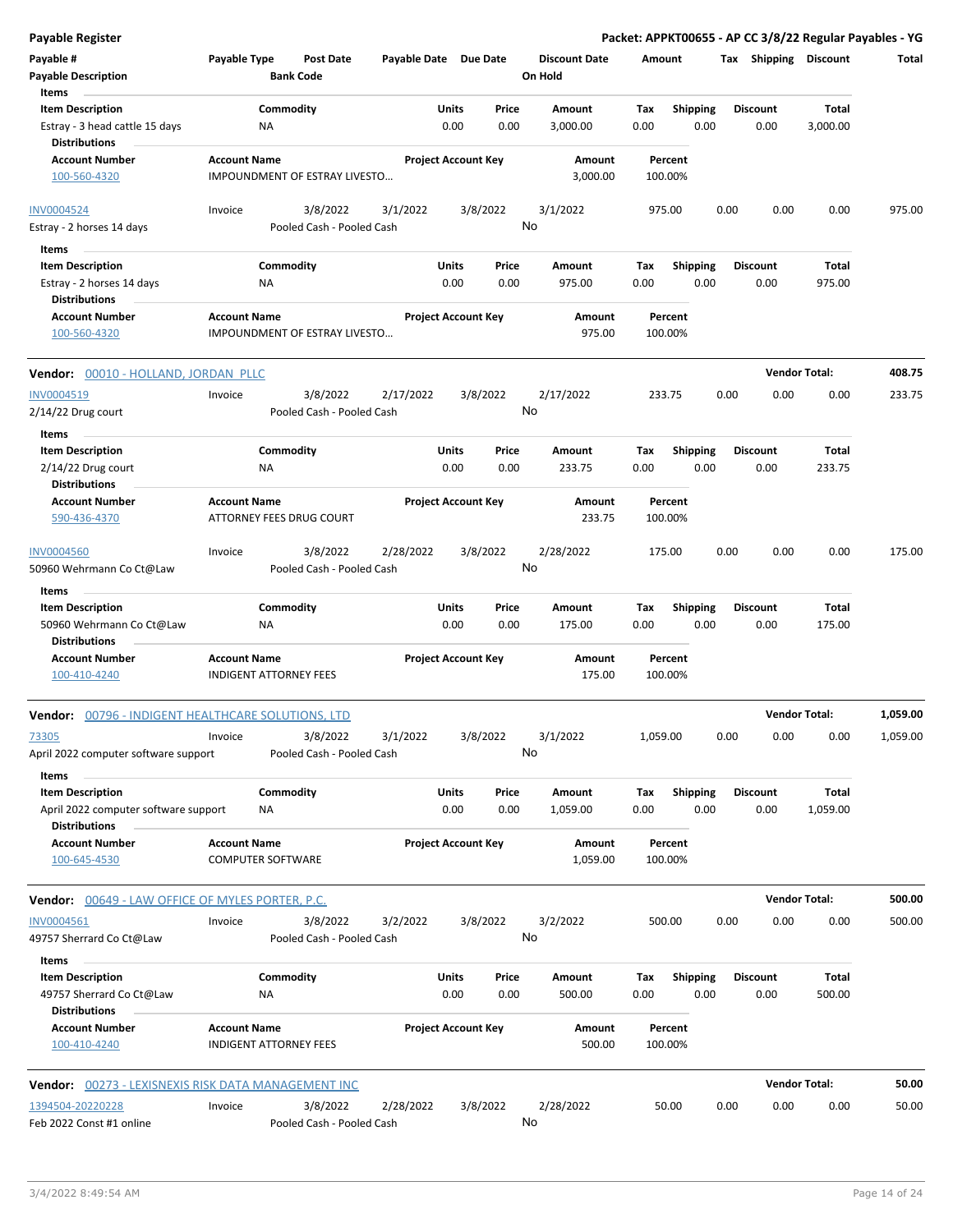| <b>Payable Register</b>                             |                     |                            |                       |                            |          |                      |             |                         |      |                       | Packet: APPKT00655 - AP CC 3/8/22 Regular Payables - YG |        |
|-----------------------------------------------------|---------------------|----------------------------|-----------------------|----------------------------|----------|----------------------|-------------|-------------------------|------|-----------------------|---------------------------------------------------------|--------|
| Payable #                                           | Payable Type        | <b>Post Date</b>           | Payable Date Due Date |                            |          | <b>Discount Date</b> | Amount      |                         |      | Tax Shipping Discount |                                                         | Total  |
| <b>Payable Description</b>                          |                     | <b>Bank Code</b>           |                       |                            |          | On Hold              |             |                         |      |                       |                                                         |        |
| Items                                               |                     |                            |                       |                            |          |                      |             |                         |      |                       |                                                         |        |
| <b>Item Description</b>                             |                     | Commodity                  |                       | Units                      | Price    | Amount               | Tax         | <b>Shipping</b>         |      | <b>Discount</b>       | Total                                                   |        |
| Feb 2022 Const #1 online                            |                     | ΝA                         |                       | 0.00                       | 0.00     | 50.00                | 0.00        | 0.00                    |      | 0.00                  | 50.00                                                   |        |
| <b>Distributions</b>                                |                     |                            |                       |                            |          |                      |             |                         |      |                       |                                                         |        |
| <b>Account Number</b>                               | <b>Account Name</b> |                            |                       | <b>Project Account Key</b> |          | Amount               |             | Percent                 |      |                       |                                                         |        |
| 100-551-5910                                        |                     | <b>ONLINE RESEARCH</b>     |                       |                            |          | 50.00                |             | 100.00%                 |      |                       |                                                         |        |
| Vendor: 00031 - LEXISNEXIS                          |                     |                            |                       |                            |          |                      |             |                         |      |                       | <b>Vendor Total:</b>                                    | 384.00 |
| 3093748032                                          | Invoice             | 3/8/2022                   | 2/28/2022             |                            | 3/8/2022 | 2/28/2022            |             | 384.00                  | 0.00 | 0.00                  | 0.00                                                    | 384.00 |
| Feb 2022 DA online subscription                     |                     | Pooled Cash - Pooled Cash  |                       |                            |          | No                   |             |                         |      |                       |                                                         |        |
| Items                                               |                     |                            |                       |                            |          |                      |             |                         |      |                       |                                                         |        |
| <b>Item Description</b>                             |                     | Commodity                  |                       | Units                      | Price    | Amount               | Tax         | <b>Shipping</b>         |      | <b>Discount</b>       | Total                                                   |        |
| Feb 2022 DA online subscription                     |                     | ΝA                         |                       | 0.00                       | 0.00     | 384.00               | 0.00        | 0.00                    |      | 0.00                  | 384.00                                                  |        |
| <b>Distributions</b>                                |                     |                            |                       |                            |          |                      |             |                         |      |                       |                                                         |        |
| <b>Account Number</b>                               | <b>Account Name</b> |                            |                       | <b>Project Account Key</b> |          | Amount               |             | Percent                 |      |                       |                                                         |        |
| 100-475-5910                                        |                     | <b>ONLINE RESEARCH</b>     |                       |                            |          | 384.00               |             | 100.00%                 |      |                       |                                                         |        |
|                                                     |                     |                            |                       |                            |          |                      |             |                         |      |                       |                                                         |        |
| Vendor: 00446 - MAGNEGAS WELDING SUPPLY - SOUTH, LL |                     |                            |                       |                            |          |                      |             |                         |      |                       | <b>Vendor Total:</b>                                    | 16.68  |
| 00116422                                            | Invoice             | 3/8/2022                   | 2/28/2022             |                            | 3/8/2022 | 2/28/2022            |             | 16.68                   | 0.00 | 0.00                  | 0.00                                                    | 16.68  |
| Pct 3 cylinder rental Feb 2022                      |                     | Pooled Cash - Pooled Cash  |                       |                            |          | No                   |             |                         |      |                       |                                                         |        |
| Items                                               |                     |                            |                       |                            |          |                      |             |                         |      |                       |                                                         |        |
| <b>Item Description</b>                             |                     | Commodity                  |                       | Units                      | Price    | Amount               | Tax         | <b>Shipping</b>         |      | <b>Discount</b>       | Total                                                   |        |
| Pct 3 cylinder rental Feb 2022                      |                     | NA                         |                       | 0.00                       | 0.00     | 16.68                | 0.00        | 0.00                    |      | 0.00                  | 16.68                                                   |        |
| Distributions                                       |                     |                            |                       |                            |          |                      |             |                         |      |                       |                                                         |        |
| <b>Account Number</b>                               | <b>Account Name</b> |                            |                       | <b>Project Account Key</b> |          | Amount               |             | Percent                 |      |                       |                                                         |        |
| 230-623-3430                                        |                     | R&B MAT. HARDWARE & LUMBER |                       |                            |          | 16.68                |             | 100.00%                 |      |                       |                                                         |        |
| <b>Vendor:</b> VEN02793 - Merryman, Thomas Wayne    |                     |                            |                       |                            |          |                      |             |                         |      |                       | <b>Vendor Total:</b>                                    | 108.00 |
| INV0004513                                          | Invoice             | 3/8/2022                   | 2/25/2022             |                            | 3/8/2022 | 2/25/2022            |             | 24.00                   | 0.00 | 0.00                  | 0.00                                                    | 24.00  |
| 2/23/22 transport meals                             |                     | Pooled Cash - Pooled Cash  |                       |                            |          | No                   |             |                         |      |                       |                                                         |        |
|                                                     |                     |                            |                       |                            |          |                      |             |                         |      |                       |                                                         |        |
| Items                                               |                     |                            |                       |                            |          |                      |             |                         |      |                       |                                                         |        |
| <b>Item Description</b>                             |                     | Commodity                  |                       | Units                      | Price    | Amount               | Tax         | <b>Shipping</b>         |      | <b>Discount</b>       | Total                                                   |        |
| 2/23/22 transport meals                             |                     | ΝA                         |                       | 0.00                       | 0.00     | 24.00                | 0.00        | 0.00                    |      | 0.00                  | 24.00                                                   |        |
| <b>Distributions</b>                                |                     |                            |                       |                            |          |                      |             |                         |      |                       |                                                         |        |
| <b>Account Number</b>                               | <b>Account Name</b> |                            |                       | <b>Project Account Key</b> |          | Amount               |             | Percent                 |      |                       |                                                         |        |
| <u>100-560-4280</u>                                 |                     | PRISONER TRANSPORT         |                       |                            |          | 24.00                |             | 100.00%                 |      |                       |                                                         |        |
| INV0004514                                          | Invoice             | 3/8/2022                   | 2/25/2022             |                            | 3/8/2022 | 2/25/2022            |             | 24.00                   | 0.00 | 0.00                  | 0.00                                                    | 24.00  |
| 2/22/22 transport meals                             |                     | Pooled Cash - Pooled Cash  |                       |                            |          | No                   |             |                         |      |                       |                                                         |        |
|                                                     |                     |                            |                       |                            |          |                      |             |                         |      |                       |                                                         |        |
| Items<br><b>Item Description</b>                    |                     | Commodity                  |                       | Units                      | Price    | Amount               |             |                         |      | <b>Discount</b>       | <b>Total</b>                                            |        |
| 2/22/22 transport meals                             |                     | ΝA                         |                       | 0.00                       | 0.00     | 24.00                | Tax<br>0.00 | <b>Shipping</b><br>0.00 |      | 0.00                  | 24.00                                                   |        |
| <b>Distributions</b>                                |                     |                            |                       |                            |          |                      |             |                         |      |                       |                                                         |        |
| <b>Account Number</b>                               | <b>Account Name</b> |                            |                       | <b>Project Account Key</b> |          | Amount               |             | Percent                 |      |                       |                                                         |        |
| 100-560-4280                                        |                     | PRISONER TRANSPORT         |                       |                            |          | 24.00                |             | 100.00%                 |      |                       |                                                         |        |
|                                                     |                     |                            |                       |                            |          |                      |             |                         |      |                       |                                                         |        |
| <b>INV0004518</b>                                   | Invoice             | 3/8/2022                   | 3/1/2022              |                            | 3/8/2022 | 3/1/2022             |             | 24.00                   | 0.00 | 0.00                  | 0.00                                                    | 24.00  |
| 2/28/22 transport meals                             |                     | Pooled Cash - Pooled Cash  |                       |                            |          | No                   |             |                         |      |                       |                                                         |        |
|                                                     |                     |                            |                       |                            |          |                      |             |                         |      |                       |                                                         |        |
| Items                                               |                     |                            |                       |                            |          |                      |             |                         |      |                       |                                                         |        |
| <b>Item Description</b>                             |                     | Commodity                  |                       | Units                      | Price    | Amount               | Tax         | Shipping                |      | <b>Discount</b>       | <b>Total</b>                                            |        |
| 2/28/22 transport meals                             |                     | ΝA                         |                       | 0.00                       | 0.00     | 24.00                | 0.00        | 0.00                    |      | 0.00                  | 24.00                                                   |        |
| <b>Distributions</b>                                |                     |                            |                       |                            |          |                      |             |                         |      |                       |                                                         |        |
| <b>Account Number</b>                               | <b>Account Name</b> |                            |                       | <b>Project Account Key</b> |          | Amount               |             | Percent                 |      |                       |                                                         |        |
| 100-560-4280                                        |                     | PRISONER TRANSPORT         |                       |                            |          | 24.00                |             | 100.00%                 |      |                       |                                                         |        |
| <b>INV0004555</b>                                   | Invoice             | 3/8/2022                   |                       |                            |          | 3/3/2022             |             | 12.00                   | 0.00 |                       | 0.00                                                    | 12.00  |
| 3/1/22 transport meal                               |                     | Pooled Cash - Pooled Cash  | 3/3/2022              |                            | 3/8/2022 | No                   |             |                         |      | 0.00                  |                                                         |        |
|                                                     |                     |                            |                       |                            |          |                      |             |                         |      |                       |                                                         |        |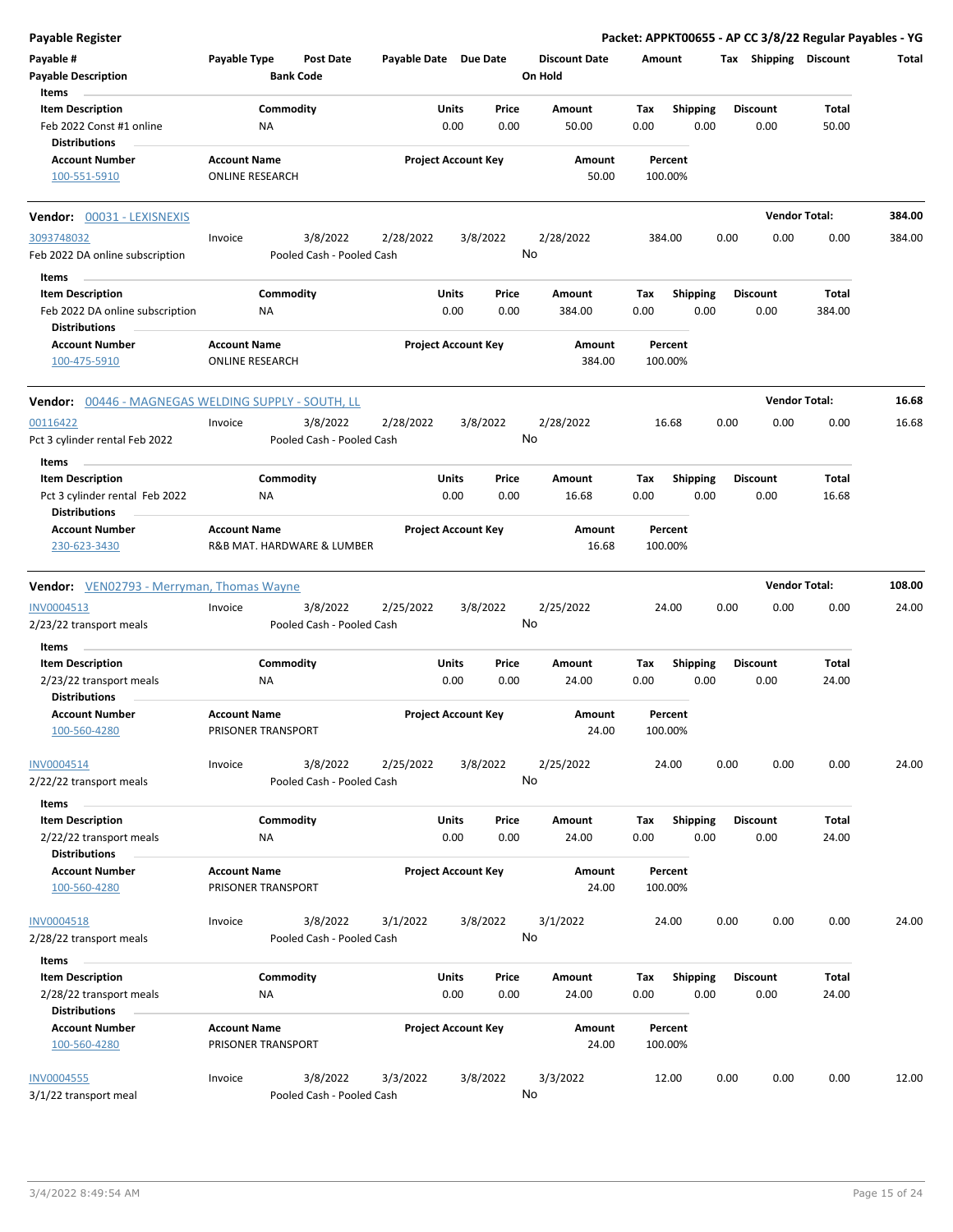| <b>Payable Register</b>                                                                  |                                     |                          |                           |                       |                            |               |                                 |             |                         |      |                         | Packet: APPKT00655 - AP CC 3/8/22 Regular Payables - YG |          |
|------------------------------------------------------------------------------------------|-------------------------------------|--------------------------|---------------------------|-----------------------|----------------------------|---------------|---------------------------------|-------------|-------------------------|------|-------------------------|---------------------------------------------------------|----------|
| Payable #<br><b>Payable Description</b>                                                  | Payable Type                        | <b>Bank Code</b>         | <b>Post Date</b>          | Payable Date Due Date |                            |               | <b>Discount Date</b><br>On Hold | Amount      |                         |      | Tax Shipping Discount   |                                                         | Total    |
| Items                                                                                    |                                     |                          |                           |                       |                            |               |                                 |             |                         |      |                         |                                                         |          |
| <b>Item Description</b><br>3/1/22 transport meal<br>Distributions                        |                                     | Commodity<br>ΝA          |                           |                       | <b>Units</b><br>0.00       | Price<br>0.00 | Amount<br>12.00                 | Tax<br>0.00 | <b>Shipping</b><br>0.00 |      | <b>Discount</b><br>0.00 | Total<br>12.00                                          |          |
| <b>Account Number</b>                                                                    | <b>Account Name</b>                 |                          |                           |                       | <b>Project Account Key</b> |               | Amount                          |             | Percent                 |      |                         |                                                         |          |
| 100-560-4280                                                                             |                                     | PRISONER TRANSPORT       |                           |                       |                            |               | 12.00                           |             | 100.00%                 |      |                         |                                                         |          |
| <b>INV0004556</b>                                                                        | Invoice                             |                          | 3/8/2022                  | 3/3/2022              |                            | 3/8/2022      | 3/3/2022                        |             | 24.00                   | 0.00 | 0.00                    | 0.00                                                    | 24.00    |
| 3/2/22 transport meals                                                                   |                                     |                          | Pooled Cash - Pooled Cash |                       |                            |               | No                              |             |                         |      |                         |                                                         |          |
| Items                                                                                    |                                     |                          |                           |                       |                            |               |                                 |             |                         |      |                         |                                                         |          |
| <b>Item Description</b>                                                                  |                                     | Commodity                |                           |                       | Units                      | Price         | Amount                          | Tax         | <b>Shipping</b>         |      | <b>Discount</b>         | Total                                                   |          |
| 3/2/22 transport meals                                                                   |                                     | ΝA                       |                           |                       | 0.00                       | 0.00          | 24.00                           | 0.00        | 0.00                    |      | 0.00                    | 24.00                                                   |          |
| <b>Distributions</b>                                                                     |                                     |                          |                           |                       |                            |               |                                 |             |                         |      |                         |                                                         |          |
| <b>Account Number</b><br>100-560-4280                                                    | <b>Account Name</b>                 | PRISONER TRANSPORT       |                           |                       | <b>Project Account Key</b> |               | Amount<br>24.00                 |             | Percent<br>100.00%      |      |                         |                                                         |          |
| <b>Vendor:</b> 00337 - MIEARS, STEVEN R.                                                 |                                     |                          |                           |                       |                            |               |                                 |             |                         |      |                         | <b>Vendor Total:</b>                                    | 575.00   |
| <b>INV0004557</b>                                                                        | Invoice                             |                          | 3/8/2022                  | 2/22/2022             |                            | 3/8/2022      | 2/22/2022                       |             | 575.00                  | 0.00 | 0.00                    | 0.00                                                    | 575.00   |
| FA-21-45406 DF Dst Ct 10/6/21-2/22/22<br>Items                                           |                                     |                          | Pooled Cash - Pooled Cash |                       |                            |               | No                              |             |                         |      |                         |                                                         |          |
| <b>Item Description</b>                                                                  |                                     | Commodity                |                           |                       | Units                      | Price         | Amount                          | Tax         | <b>Shipping</b>         |      | <b>Discount</b>         | Total                                                   |          |
| FA-21-45406 DF Dst Ct 10/6/21-2/22/22<br><b>Distributions</b>                            |                                     | NA                       |                           |                       | 0.00                       | 0.00          | 575.00                          | 0.00        | 0.00                    |      | 0.00                    | 575.00                                                  |          |
| <b>Account Number</b>                                                                    | <b>Account Name</b>                 |                          |                           |                       | <b>Project Account Key</b> |               | Amount                          |             | Percent                 |      |                         |                                                         |          |
| 100-435-4360                                                                             |                                     | ATTORNEY FEES- CPS CASES |                           |                       |                            |               | 575.00                          |             | 100.00%                 |      |                         |                                                         |          |
| <b>Vendor: 00420 - NOBLE RESOURCES PEST CONTROL</b>                                      |                                     |                          |                           |                       |                            |               |                                 |             |                         |      |                         | <b>Vendor Total:</b>                                    | 242.00   |
| 39209862                                                                                 | Invoice                             |                          | 3/8/2022                  | 3/1/2022              |                            | 3/8/2022      | 3/1/2022                        |             | 80.00                   | 0.00 | 0.00                    | 0.00                                                    | 80.00    |
| Sheriff - Silo Rd pest control                                                           |                                     |                          | Pooled Cash - Pooled Cash |                       |                            |               | No                              |             |                         |      |                         |                                                         |          |
| Items                                                                                    |                                     |                          |                           |                       |                            |               |                                 |             |                         |      |                         |                                                         |          |
| <b>Item Description</b><br>Sheriff - Silo Rd pest control                                |                                     | Commodity<br>NA          |                           |                       | Units<br>0.00              | Price<br>0.00 | Amount<br>80.00                 | Tax<br>0.00 | <b>Shipping</b><br>0.00 |      | <b>Discount</b><br>0.00 | <b>Total</b><br>80.00                                   |          |
| <b>Distributions</b><br><b>Account Number</b>                                            | <b>Account Name</b>                 |                          |                           |                       | <b>Project Account Key</b> |               | Amount                          |             | Percent                 |      |                         |                                                         |          |
| 100-560-4501                                                                             | PEST CONTROL                        |                          |                           |                       |                            |               | 80.00                           |             | 100.00%                 |      |                         |                                                         |          |
| 392098686                                                                                | Invoice                             |                          | 3/8/2022                  | 3/3/2022              |                            | 3/8/2022      | 3/3/2022<br>No                  |             | 67.00                   | 0.00 | 0.00                    | 0.00                                                    | 67.00    |
| E Annex 1203 Sam Rayburn pest control                                                    |                                     |                          | Pooled Cash - Pooled Cash |                       |                            |               |                                 |             |                         |      |                         |                                                         |          |
| Items                                                                                    |                                     |                          |                           |                       |                            |               |                                 |             |                         |      |                         | Total                                                   |          |
| <b>Item Description</b><br>E Annex 1203 Sam Rayburn pest control<br><b>Distributions</b> |                                     | Commodity<br>ΝA          |                           |                       | Units<br>0.00              | Price<br>0.00 | Amount<br>67.00                 | Tax<br>0.00 | <b>Shipping</b><br>0.00 |      | <b>Discount</b><br>0.00 | 67.00                                                   |          |
| <b>Account Number</b>                                                                    | <b>Account Name</b>                 |                          |                           |                       | <b>Project Account Key</b> |               | Amount                          |             | Percent                 |      |                         |                                                         |          |
| 100-511-4501                                                                             | PEST CONTROL                        |                          |                           |                       |                            |               | 67.00                           |             | 100.00%                 |      |                         |                                                         |          |
| 392098688                                                                                | Invoice                             |                          | 3/8/2022                  | 3/3/2022              |                            | 3/8/2022      | 3/3/2022                        |             | 95.00                   | 0.00 | 0.00                    | 0.00                                                    | 95.00    |
| S Annex 210 Main pest control                                                            |                                     |                          | Pooled Cash - Pooled Cash |                       |                            |               | No                              |             |                         |      |                         |                                                         |          |
| Items                                                                                    |                                     |                          |                           |                       |                            |               |                                 |             |                         |      |                         |                                                         |          |
| <b>Item Description</b><br>S Annex 210 Main pest control                                 |                                     | Commodity<br>ΝA          |                           |                       | Units<br>0.00              | Price<br>0.00 | Amount<br>95.00                 | Тах<br>0.00 | <b>Shipping</b><br>0.00 |      | <b>Discount</b><br>0.00 | Total<br>95.00                                          |          |
| <b>Distributions</b>                                                                     |                                     |                          |                           |                       |                            |               |                                 |             |                         |      |                         |                                                         |          |
| <b>Account Number</b><br>100-513-4501                                                    | <b>Account Name</b><br>PEST CONTROL |                          |                           |                       | <b>Project Account Key</b> |               | Amount<br>95.00                 |             | Percent<br>100.00%      |      |                         |                                                         |          |
| Vendor: 00589 - PERKINS, J. DANIEL                                                       |                                     |                          |                           |                       |                            |               |                                 |             |                         |      |                         | <b>Vendor Total:</b>                                    | 4,788.00 |
| <b>INV0004558</b>                                                                        | Invoice                             |                          | 3/8/2022                  | 2/25/2022             |                            | 3/8/2022      | 2/25/2022                       | 4,788.00    |                         | 0.00 | 0.00                    | 0.00                                                    | 4,788.00 |
| FA-20-45001 MN Dst Ct 12/4/21-2/25/22                                                    |                                     |                          | Pooled Cash - Pooled Cash |                       |                            |               | No                              |             |                         |      |                         |                                                         |          |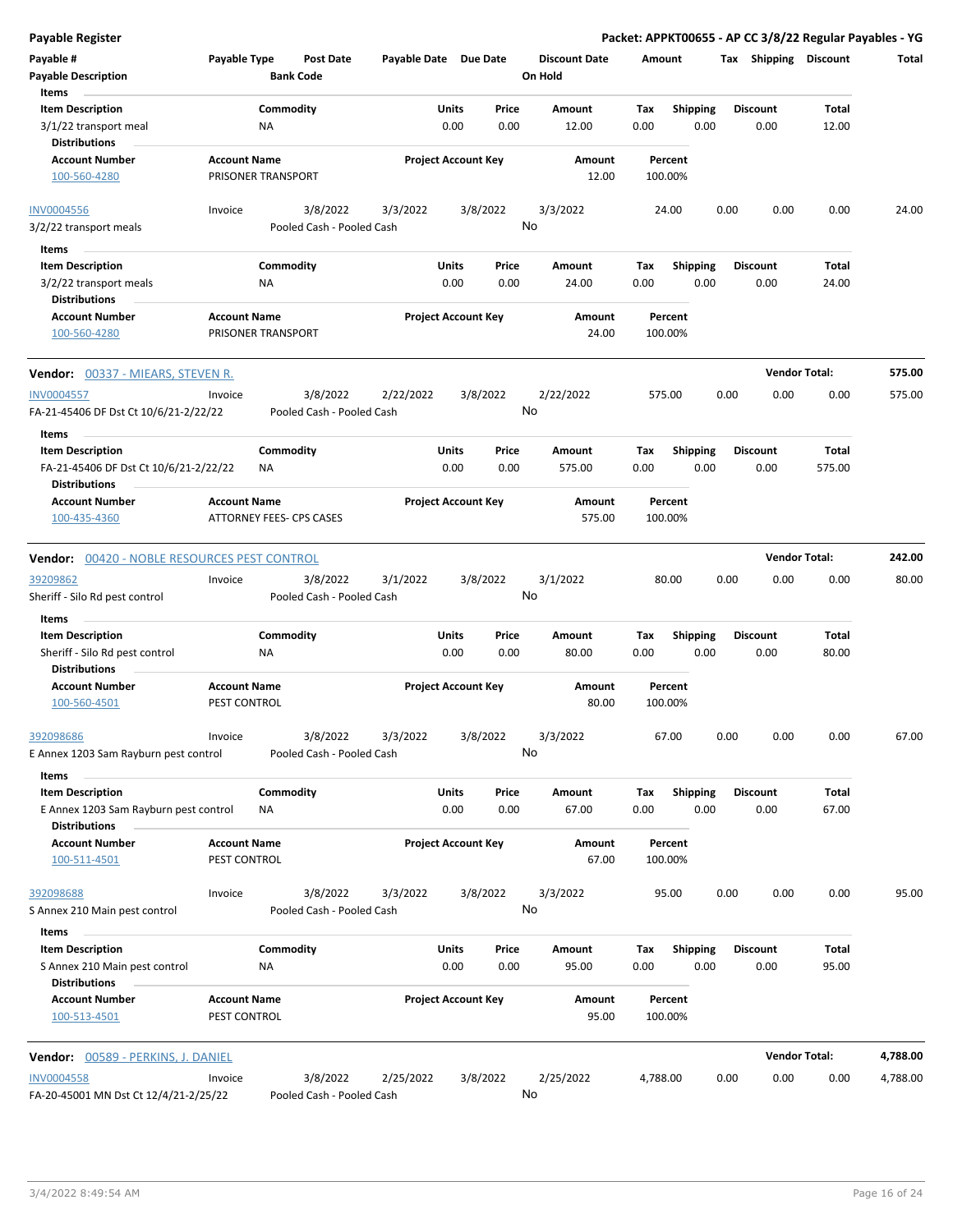| <b>Payable Register</b>                                                                |                                |                                       |                            |                 |                |                                 |                    |                         |      |                         | Packet: APPKT00655 - AP CC 3/8/22 Regular Payables - YG |          |
|----------------------------------------------------------------------------------------|--------------------------------|---------------------------------------|----------------------------|-----------------|----------------|---------------------------------|--------------------|-------------------------|------|-------------------------|---------------------------------------------------------|----------|
| Payable #<br><b>Payable Description</b>                                                | Payable Type                   | <b>Post Date</b><br><b>Bank Code</b>  | Payable Date Due Date      |                 |                | <b>Discount Date</b><br>On Hold | Amount             |                         |      | Tax Shipping Discount   |                                                         | Total    |
| Items<br><b>Item Description</b><br>FA-20-45001 MN Dst Ct 12/4/21-2/25/22              |                                | Commodity<br>ΝA                       |                            | Units<br>0.00   | Price<br>0.00  | Amount<br>4,788.00              | Tax<br>0.00        | <b>Shipping</b><br>0.00 |      | <b>Discount</b><br>0.00 | Total<br>4,788.00                                       |          |
| <b>Distributions</b><br><b>Account Number</b>                                          | <b>Account Name</b>            |                                       | <b>Project Account Key</b> |                 |                | Amount                          | Percent            |                         |      |                         |                                                         |          |
| 100-435-4360                                                                           |                                | ATTORNEY FEES- CPS CASES              |                            |                 |                | 4,788.00                        | 100.00%            |                         |      |                         |                                                         |          |
| Vendor: 00782 - QUADIENT LEASING USA, INC                                              |                                |                                       |                            |                 |                |                                 |                    |                         |      |                         | <b>Vendor Total:</b>                                    | 243.01   |
| N9299304<br>April 2022 Courthouse postage lease                                        | Invoice                        | 3/8/2022<br>Pooled Cash - Pooled Cash | 3/2/2022                   |                 | 4/2/2022<br>No | 3/2/2022                        | 165.26             |                         | 0.00 | 0.00                    | 0.00                                                    | 165.26   |
| Items                                                                                  |                                |                                       |                            |                 |                |                                 |                    |                         |      |                         |                                                         |          |
| <b>Item Description</b><br>April 2022 Courthouse postage lease<br><b>Distributions</b> |                                | Commodity<br>ΝA                       |                            | Units<br>0.00   | Price<br>0.00  | Amount<br>165.26                | Tax<br>0.00        | <b>Shipping</b><br>0.00 |      | <b>Discount</b><br>0.00 | Total<br>165.26                                         |          |
| <b>Account Number</b><br>100-510-3110                                                  | <b>Account Name</b><br>POSTAGE |                                       | <b>Project Account Key</b> |                 |                | Amount<br>165.26                | Percent<br>100.00% |                         |      |                         |                                                         |          |
| N9299305<br>April 2022 S Annex postage lease                                           | Invoice                        | 3/8/2022<br>Pooled Cash - Pooled Cash | 3/2/2022                   |                 | 4/2/2022<br>No | 3/2/2022                        | 77.75              |                         | 0.00 | 0.00                    | 0.00                                                    | 77.75    |
| Items                                                                                  |                                |                                       |                            |                 |                |                                 |                    |                         |      |                         |                                                         |          |
| <b>Item Description</b>                                                                |                                | Commodity                             |                            | Units           | Price          | Amount                          | Tax                | <b>Shipping</b>         |      | <b>Discount</b>         | Total                                                   |          |
| April 2022 S Annex postage lease<br><b>Distributions</b>                               |                                | NA                                    |                            | 0.00            | 0.00           | 77.75                           | 0.00               | 0.00                    |      | 0.00                    | 77.75                                                   |          |
| <b>Account Number</b><br>100-513-3110                                                  | <b>Account Name</b><br>POSTAGE |                                       | <b>Project Account Key</b> |                 |                | Amount<br>77.75                 | Percent<br>100.00% |                         |      |                         |                                                         |          |
| Vendor: 00638 - R.K. HALL, LLC                                                         |                                |                                       |                            |                 |                |                                 |                    |                         |      |                         | <b>Vendor Total:</b>                                    | 7,802.25 |
| 324257<br>#1476 Pct 1 oil sand-hauling                                                 | Invoice                        | 3/8/2022<br>Pooled Cash - Pooled Cash | 2/1/2022                   |                 | 3/8/2022<br>No | 2/1/2022                        | 7,802.25           |                         | 0.00 | 0.00                    | 0.00                                                    | 7,802.25 |
| Items                                                                                  |                                |                                       |                            |                 |                |                                 |                    |                         |      |                         |                                                         |          |
| <b>Item Description</b><br>#1476 Pct 1 oil sand-hauling<br><b>Distributions</b>        |                                | Commodity<br>Oil Sand                 |                            | Units<br>104.03 | Price<br>66.00 | Amount<br>6,865.98              | Tax<br>0.00        | Shipping<br>0.00        |      | <b>Discount</b><br>0.00 | Total<br>6,865.98                                       |          |
| <b>Account Number</b><br>210-621-3440                                                  | <b>Account Name</b>            | R&B MAT. ASPHALT/RD OIL               | <b>Project Account Key</b> |                 |                | Amount<br>6,865.98              | Percent<br>100.00% |                         |      |                         |                                                         |          |
| Items                                                                                  |                                |                                       |                            |                 |                |                                 |                    |                         |      |                         |                                                         |          |
| <b>Item Description</b><br>#1476 Pct 1 oil sand-hauling<br><b>Distributions</b>        |                                | Commodity<br>Oil Sand-H               |                            | Units<br>104.03 | Price<br>9.00  | Amount<br>936.27                | Тах<br>0.00        | <b>Shipping</b><br>0.00 |      | <b>Discount</b><br>0.00 | Total<br>936.27                                         |          |
| <b>Account Number</b><br>210-621-3440                                                  | <b>Account Name</b>            | R&B MAT. ASPHALT/RD OIL               | <b>Project Account Key</b> |                 |                | Amount<br>936.27                | Percent<br>100.00% |                         |      |                         |                                                         |          |
| Vendor: 00269 - ROMCO EQUIPMENT CO.                                                    |                                |                                       |                            |                 |                |                                 |                    |                         |      |                         | <b>Vendor Total:</b>                                    | 1,761.23 |
| 101137453<br>Pct 1 grader blades                                                       | Invoice                        | 3/8/2022<br>Pooled Cash - Pooled Cash | 2/25/2022                  |                 | 3/8/2022<br>No | 2/25/2022                       | 1,628.60           |                         | 0.00 | 132.63                  | 0.00                                                    | 1,761.23 |
| Items                                                                                  |                                |                                       |                            |                 |                |                                 |                    |                         |      |                         |                                                         |          |
| <b>Item Description</b>                                                                |                                | Commodity                             |                            | Units           | Price          | Amount                          | Тах                | <b>Shipping</b>         |      | <b>Discount</b>         | Total                                                   |          |
| Pct 1 grader blades<br><b>Distributions</b>                                            |                                | Goods                                 |                            | 20.00           | 81.43          | 1,628.60                        | 0.00               | 132.63                  |      | 0.00                    | 1,761.23                                                |          |
| <b>Account Number</b><br>210-621-4580                                                  | <b>Account Name</b>            | <b>R&amp;M MACHINERY PARTS</b>        | <b>Project Account Key</b> |                 |                | Amount<br>1,761.23              | Percent<br>100.00% |                         |      |                         |                                                         |          |
| <b>Vendor:</b> 00349 - SANITATION SOLUTIONS, INC.                                      |                                |                                       |                            |                 |                |                                 |                    |                         |      |                         | <b>Vendor Total:</b>                                    | 1,377.13 |
| 4497725V200<br>#5200-50863 Feb 2022 Courthouse trash                                   | Invoice                        | 3/8/2022<br>Pooled Cash - Pooled Cash | 3/1/2022                   |                 | 3/8/2022<br>No | 3/1/2022                        | 1,377.13           |                         | 0.00 | 0.00                    | 0.00                                                    | 1,377.13 |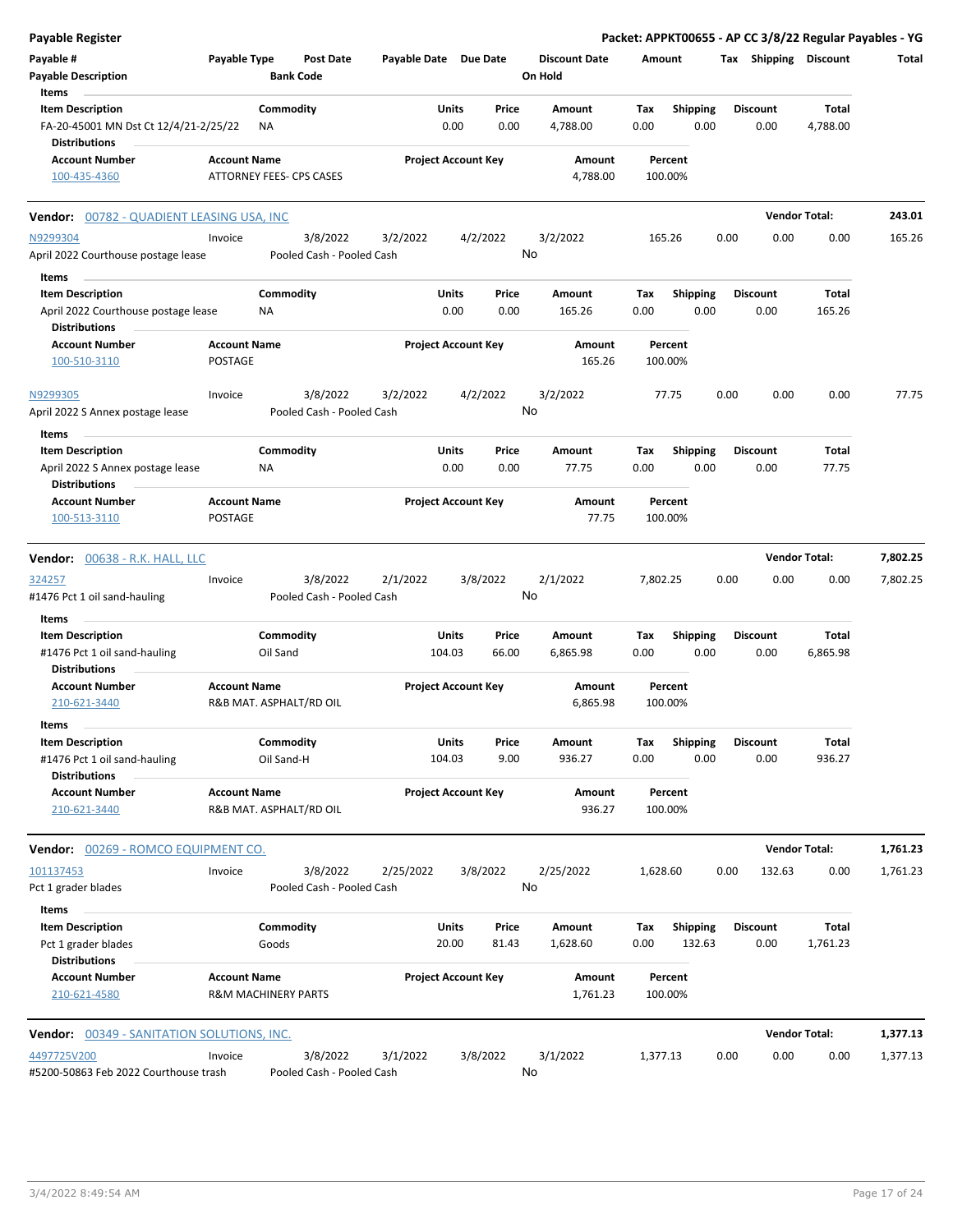| Payable Register                                                             |                                             |                                       |                       |                                 |                                 | Packet: APPKT00655 - AP CC 3/8/22 Regular Payables - YG |      |                         |                      |          |
|------------------------------------------------------------------------------|---------------------------------------------|---------------------------------------|-----------------------|---------------------------------|---------------------------------|---------------------------------------------------------|------|-------------------------|----------------------|----------|
| Payable #<br><b>Payable Description</b>                                      | Payable Type                                | <b>Post Date</b><br><b>Bank Code</b>  | Payable Date Due Date |                                 | <b>Discount Date</b><br>On Hold | Amount                                                  |      | Tax Shipping Discount   |                      | Total    |
| Items<br><b>Item Description</b><br>#5200-50863 Feb 2022 Courthouse trash    | ΝA                                          | Commodity                             |                       | Units<br>Price<br>0.00<br>0.00  | Amount<br>1,377.13              | Tax<br><b>Shipping</b><br>0.00<br>0.00                  |      | <b>Discount</b><br>0.00 | Total<br>1,377.13    |          |
| <b>Distributions</b><br><b>Account Number</b><br>670-670-4430                | <b>Account Name</b><br><b>TRASH PICK UP</b> |                                       |                       | <b>Project Account Key</b>      | Amount<br>1,377.13              | Percent<br>100.00%                                      |      |                         |                      |          |
| Vendor: VEN03086 - SCS Materials                                             |                                             |                                       |                       |                                 |                                 |                                                         |      |                         | <b>Vendor Total:</b> | 7,165.22 |
| 324292                                                                       | Invoice                                     | 3/8/2022                              | 1/31/2022             | 3/8/2022                        | 1/31/2022                       | 400.86                                                  | 0.00 | 0.00                    | 0.00                 | 400.86   |
| #1474 Pct 3 Rock & Gravel<br>Items                                           |                                             | Pooled Cash - Pooled Cash             |                       |                                 | No                              |                                                         |      |                         |                      |          |
| <b>Item Description</b><br>#1474 Pct 3 Rock & Gravel                         | Rock                                        | Commodity                             |                       | Units<br>Price<br>47.16<br>8.50 | Amount<br>400.86                | <b>Shipping</b><br>Тах<br>0.00<br>0.00                  |      | <b>Discount</b><br>0.00 | Total<br>400.86      |          |
| <b>Distributions</b><br><b>Account Number</b><br>230-623-3410                | <b>Account Name</b>                         | R&B MAT. ROCK & GRAVEL                |                       | <b>Project Account Key</b>      | Amount<br>400.86                | Percent<br>100.00%                                      |      |                         |                      |          |
| 324387<br>#1474 Pct 3 Rock & Gravel                                          | Invoice                                     | 3/8/2022<br>Pooled Cash - Pooled Cash | 2/1/2022              | 3/8/2022                        | 2/1/2022<br>No                  | 611.75                                                  | 0.00 | 0.01                    | 0.00                 | 611.76   |
| Items                                                                        |                                             |                                       |                       |                                 |                                 |                                                         |      |                         |                      |          |
| <b>Item Description</b><br>#1474 Pct 3 Rock & Gravel                         |                                             | Commodity<br>Rock                     |                       | Units<br>Price<br>71.97<br>8.50 | Amount<br>611.75                | <b>Shipping</b><br>Tax<br>0.00                          | 0.01 | <b>Discount</b><br>0.00 | Total<br>611.76      |          |
| <b>Distributions</b><br><b>Account Number</b><br>230-623-3410                | <b>Account Name</b>                         | R&B MAT. ROCK & GRAVEL                |                       | <b>Project Account Key</b>      | Amount<br>611.76                | Percent<br>100.00%                                      |      |                         |                      |          |
| 324520<br>#1474 Pct 3 Rock & Gravel                                          | Invoice                                     | 3/8/2022<br>Pooled Cash - Pooled Cash | 2/2/2022              | 3/8/2022                        | 2/2/2022<br>No                  | 611.07                                                  | 0.00 | 0.00                    | 0.00                 | 611.07   |
| Items                                                                        |                                             |                                       |                       |                                 |                                 |                                                         |      |                         |                      |          |
| <b>Item Description</b><br>#1474 Pct 3 Rock & Gravel                         |                                             | Commodity<br>Rock                     |                       | Units<br>Price<br>71.89<br>8.50 | Amount<br>611.07                | Tax<br><b>Shipping</b><br>0.00<br>0.00                  |      | <b>Discount</b><br>0.00 | Total<br>611.07      |          |
| <b>Distributions</b><br><b>Account Number</b><br>230-623-3410                | <b>Account Name</b>                         | R&B MAT. ROCK & GRAVEL                |                       | <b>Project Account Key</b>      | Amount<br>611.07                | Percent<br>100.00%                                      |      |                         |                      |          |
| 324701<br>#1474 Pct 3 Rock & Gravel                                          | Invoice                                     | 3/8/2022<br>Pooled Cash - Pooled Cash | 2/7/2022              | 3/8/2022                        | 2/7/2022<br>No                  | 621.95                                                  | 0.00 | 0.00                    | 0.00                 | 621.95   |
| Items                                                                        |                                             |                                       |                       |                                 |                                 |                                                         |      |                         |                      |          |
| <b>Item Description</b><br>#1474 Pct 3 Rock & Gravel<br><b>Distributions</b> |                                             | Commodity<br>Rock                     |                       | Units<br>Price<br>73.17<br>8.50 | Amount<br>621.95                | <b>Shipping</b><br>Tax<br>0.00                          | 0.00 | <b>Discount</b><br>0.00 | Total<br>621.95      |          |
| <b>Account Number</b><br>230-623-3410                                        | <b>Account Name</b>                         | R&B MAT. ROCK & GRAVEL                |                       | <b>Project Account Key</b>      | Amount<br>621.95                | Percent<br>100.00%                                      |      |                         |                      |          |
| 324753<br>#1474 Pct 3 Rock & Gravel                                          | Invoice                                     | 3/8/2022<br>Pooled Cash - Pooled Cash | 2/8/2022              | 3/8/2022                        | 2/8/2022<br>No                  | 612.17                                                  | 0.00 | 0.00                    | 0.00                 | 612.17   |
| Items                                                                        |                                             |                                       |                       |                                 |                                 |                                                         |      |                         |                      |          |
| <b>Item Description</b><br>#1474 Pct 3 Rock & Gravel                         |                                             | Commodity<br>Rock                     |                       | Units<br>Price<br>72.02<br>8.50 | Amount<br>612.17                | <b>Shipping</b><br>Tax<br>0.00                          | 0.00 | <b>Discount</b><br>0.00 | Total<br>612.17      |          |
| <b>Distributions</b><br><b>Account Number</b><br>230-623-3410                | <b>Account Name</b>                         | R&B MAT. ROCK & GRAVEL                |                       | <b>Project Account Key</b>      | Amount<br>612.17                | Percent<br>100.00%                                      |      |                         |                      |          |
| 324830<br>#1474 Pct 3 Rock & Gravel                                          | Invoice                                     | 3/8/2022<br>Pooled Cash - Pooled Cash | 2/9/2022              | 3/8/2022                        | 2/9/2022<br>No                  | 617.36                                                  | 0.00 | 0.00                    | 0.00                 | 617.36   |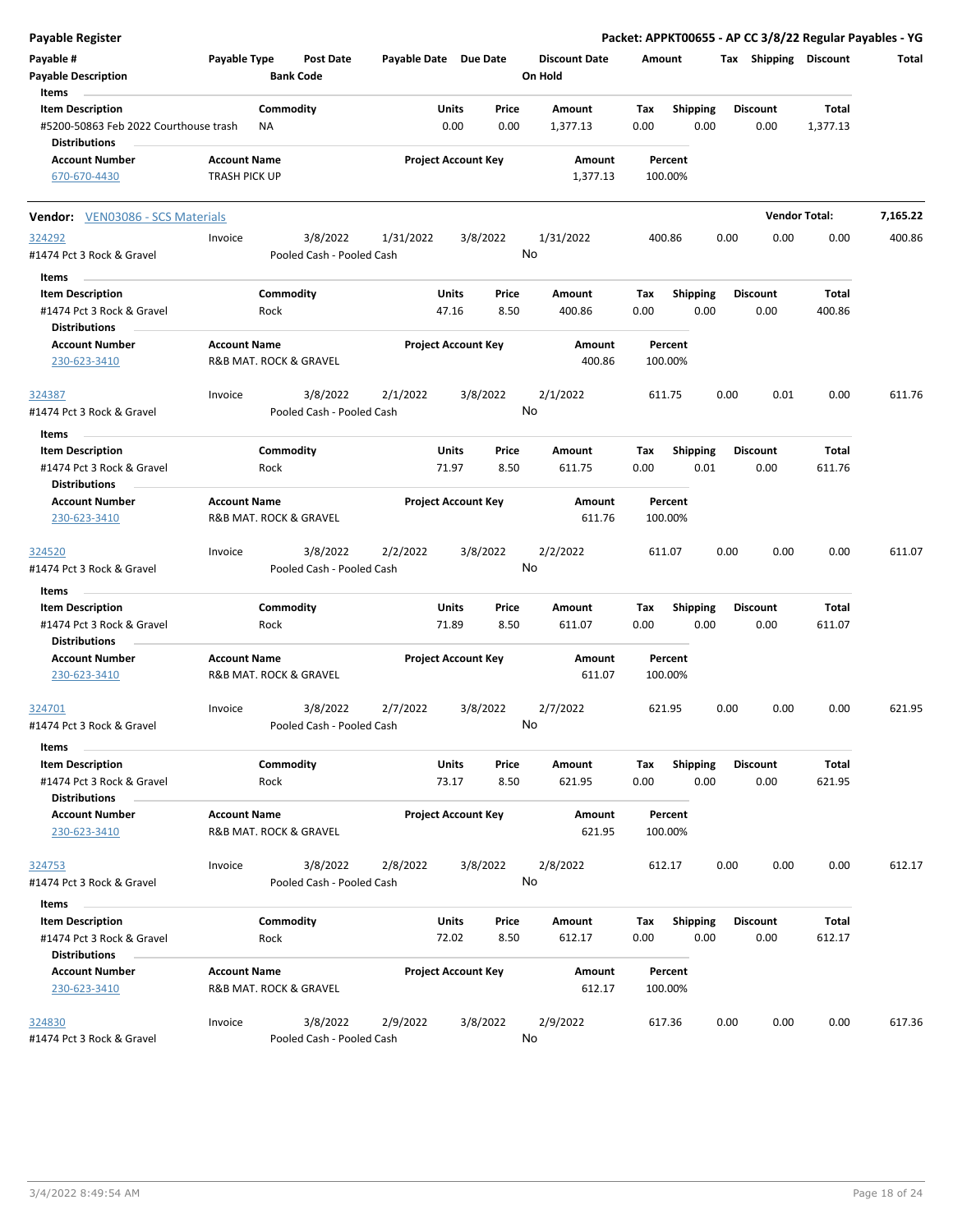| <b>Payable Register</b> |  |
|-------------------------|--|
| Payable #               |  |

| Payable #                                            | Payable Type           | <b>Post Date</b>          | Payable Date Due Date |                            |           | <b>Discount Date</b> | Amount      |                         | Тах  | Shipping        | <b>Discount</b> | Total  |
|------------------------------------------------------|------------------------|---------------------------|-----------------------|----------------------------|-----------|----------------------|-------------|-------------------------|------|-----------------|-----------------|--------|
| <b>Payable Description</b>                           |                        | <b>Bank Code</b>          |                       |                            | On Hold   |                      |             |                         |      |                 |                 |        |
| Items                                                |                        |                           |                       |                            |           |                      |             |                         |      |                 |                 |        |
| <b>Item Description</b>                              |                        | Commodity                 |                       | Units<br>Price             |           | Amount               | Tax         | <b>Shipping</b>         |      | <b>Discount</b> | Total           |        |
| #1474 Pct 3 Rock & Gravel                            | Rock                   |                           |                       | 72.63<br>8.50              |           | 617.36               | 0.00        | 0.00                    |      | 0.00            | 617.36          |        |
| <b>Distributions</b>                                 |                        |                           |                       |                            |           |                      |             |                         |      |                 |                 |        |
| <b>Account Number</b>                                | <b>Account Name</b>    |                           |                       | <b>Project Account Key</b> |           | Amount               | Percent     |                         |      |                 |                 |        |
| 230-623-3410                                         | R&B MAT. ROCK & GRAVEL |                           |                       |                            |           | 617.36               | 100.00%     |                         |      |                 |                 |        |
| 325136                                               | Invoice                | 3/8/2022                  | 2/10/2022             | 3/8/2022                   | 2/10/2022 |                      | 610.64      |                         | 0.00 | 0.01            | 0.00            | 610.65 |
| #1474 Pct 3 Rock & Gravel                            |                        | Pooled Cash - Pooled Cash |                       |                            | No        |                      |             |                         |      |                 |                 |        |
| Items                                                |                        |                           |                       |                            |           |                      |             |                         |      |                 |                 |        |
| <b>Item Description</b>                              |                        | Commodity                 |                       | Units<br>Price             |           | Amount               | Tax         | <b>Shipping</b>         |      | <b>Discount</b> | Total           |        |
| #1474 Pct 3 Rock & Gravel                            | Rock                   |                           |                       | 8.50<br>71.84              |           | 610.64               | 0.00        | 0.01                    |      | 0.00            | 610.65          |        |
| <b>Distributions</b>                                 |                        |                           |                       |                            |           |                      |             |                         |      |                 |                 |        |
| <b>Account Number</b>                                | <b>Account Name</b>    |                           |                       | <b>Project Account Key</b> |           | Amount               | Percent     |                         |      |                 |                 |        |
| 230-623-3410                                         | R&B MAT. ROCK & GRAVEL |                           |                       |                            |           | 610.65               | 100.00%     |                         |      |                 |                 |        |
| 325768                                               | Invoice                | 3/8/2022                  | 2/14/2022             | 3/8/2022                   | 2/14/2022 |                      | 621.52      |                         | 0.00 | 0.00            | 0.00            | 621.52 |
| #1474 Pct 3 Rock & Gravel                            |                        | Pooled Cash - Pooled Cash |                       |                            | No        |                      |             |                         |      |                 |                 |        |
| Items                                                |                        |                           |                       |                            |           |                      |             |                         |      |                 |                 |        |
| <b>Item Description</b>                              |                        | Commodity                 |                       | Units<br>Price             |           | Amount               | Тах         | <b>Shipping</b>         |      | <b>Discount</b> | Total           |        |
| #1474 Pct 3 Rock & Gravel                            | Rock                   |                           |                       | 73.12<br>8.50              |           | 621.52               | 0.00        | 0.00                    |      | 0.00            | 621.52          |        |
| <b>Distributions</b>                                 |                        |                           |                       |                            |           |                      |             |                         |      |                 |                 |        |
| <b>Account Number</b>                                | <b>Account Name</b>    |                           |                       | <b>Project Account Key</b> |           | Amount               | Percent     |                         |      |                 |                 |        |
| 230-623-3410                                         | R&B MAT. ROCK & GRAVEL |                           |                       |                            |           | 621.52               | 100.00%     |                         |      |                 |                 |        |
|                                                      |                        | 3/8/2022                  | 2/15/2022             | 3/8/2022                   | 2/15/2022 |                      | 619.40      |                         | 0.00 | 0.00            | 0.00            | 619.40 |
| 325815<br>#1474 Pct 3 Rock & Gravel                  | Invoice                | Pooled Cash - Pooled Cash |                       |                            | No        |                      |             |                         |      |                 |                 |        |
|                                                      |                        |                           |                       |                            |           |                      |             |                         |      |                 |                 |        |
| Items                                                |                        |                           |                       | Price                      |           |                      |             |                         |      | <b>Discount</b> |                 |        |
| <b>Item Description</b><br>#1474 Pct 3 Rock & Gravel | Rock                   | Commodity                 |                       | Units<br>72.87<br>8.50     |           | Amount<br>619.40     | Tax<br>0.00 | <b>Shipping</b><br>0.00 |      | 0.00            | Total<br>619.40 |        |
| <b>Distributions</b>                                 |                        |                           |                       |                            |           |                      |             |                         |      |                 |                 |        |
| <b>Account Number</b>                                | <b>Account Name</b>    |                           |                       | <b>Project Account Key</b> |           | Amount               | Percent     |                         |      |                 |                 |        |
| 230-623-3410                                         | R&B MAT. ROCK & GRAVEL |                           |                       |                            |           | 619.40               | 100.00%     |                         |      |                 |                 |        |
|                                                      |                        |                           |                       |                            |           |                      |             |                         |      |                 |                 |        |
| <u>326062</u>                                        | Invoice                | 3/8/2022                  | 2/16/2022             | 3/8/2022                   | 2/16/2022 |                      | 611.58      |                         | 0.00 | 0.00            | 0.00            | 611.58 |
| #1474 Pct 3 Rock & Gravel                            |                        | Pooled Cash - Pooled Cash |                       |                            | No        |                      |             |                         |      |                 |                 |        |
| <b>Items</b>                                         |                        |                           |                       |                            |           |                      |             |                         |      |                 |                 |        |
| <b>Item Description</b>                              |                        | Commodity                 |                       | Units<br>Price             |           | Amount               | Tax         | <b>Shipping</b>         |      | <b>Discount</b> | Total           |        |
| #1474 Pct 3 Rock & Gravel                            | Rock                   |                           |                       | 71.95<br>8.50              |           | 611.58               | 0.00        | 0.00                    |      | 0.00            | 611.58          |        |
| <b>Distributions</b>                                 |                        |                           |                       |                            |           |                      |             |                         |      |                 |                 |        |
| <b>Account Number</b>                                | <b>Account Name</b>    |                           |                       | <b>Project Account Key</b> |           | Amount               | Percent     |                         |      |                 |                 |        |
| 230-623-3410                                         | R&B MAT. ROCK & GRAVEL |                           |                       |                            |           | 611.58               | 100.00%     |                         |      |                 |                 |        |
| 326197                                               | Invoice                | 3/8/2022                  | 2/17/2022             | 3/8/2022                   | 2/17/2022 |                      | 606.90      |                         | 0.00 | 0.01            | 0.00            | 606.91 |
| #1474 Pct 3 Rock & Gravel                            |                        | Pooled Cash - Pooled Cash |                       |                            | No        |                      |             |                         |      |                 |                 |        |
|                                                      |                        |                           |                       |                            |           |                      |             |                         |      |                 |                 |        |
| Items<br><b>Item Description</b>                     |                        | Commodity                 |                       | Units<br>Price             |           | Amount               | Tax         | Shipping                |      | <b>Discount</b> | Total           |        |
| #1474 Pct 3 Rock & Gravel                            | Rock                   |                           |                       | 71.40<br>8.50              |           | 606.90               | 0.00        | 0.01                    |      | 0.00            | 606.91          |        |
| <b>Distributions</b>                                 |                        |                           |                       |                            |           |                      |             |                         |      |                 |                 |        |
| <b>Account Number</b>                                | <b>Account Name</b>    |                           |                       | <b>Project Account Key</b> |           | Amount               | Percent     |                         |      |                 |                 |        |
| 230-623-3410                                         | R&B MAT. ROCK & GRAVEL |                           |                       |                            |           | 606.91               | 100.00%     |                         |      |                 |                 |        |
|                                                      |                        |                           |                       |                            |           |                      |             |                         |      |                 |                 |        |
| 326651                                               | Invoice                | 3/8/2022                  | 2/22/2022             | 3/8/2022                   | 2/22/2022 |                      | 619.99      |                         | 0.00 | 0.00            | 0.00            | 619.99 |
| #1474 Pct 3 Rock & Gravel                            |                        | Pooled Cash - Pooled Cash |                       |                            | No        |                      |             |                         |      |                 |                 |        |
| Items                                                |                        |                           |                       |                            |           |                      |             |                         |      |                 |                 |        |
| <b>Item Description</b>                              |                        | Commodity                 |                       | Units<br>Price             |           | Amount               | Tax         | <b>Shipping</b>         |      | <b>Discount</b> | Total           |        |
| #1474 Pct 3 Rock & Gravel                            | Rock                   |                           |                       | 72.94<br>8.50              |           | 619.99               | 0.00        | 0.00                    |      | 0.00            | 619.99          |        |
| <b>Distributions</b>                                 |                        |                           |                       |                            |           |                      |             |                         |      |                 |                 |        |
| <b>Account Number</b>                                | <b>Account Name</b>    |                           |                       | <b>Project Account Key</b> |           | Amount               | Percent     |                         |      |                 |                 |        |
| 230-623-3410                                         | R&B MAT. ROCK & GRAVEL |                           |                       |                            |           | 619.99               | 100.00%     |                         |      |                 |                 |        |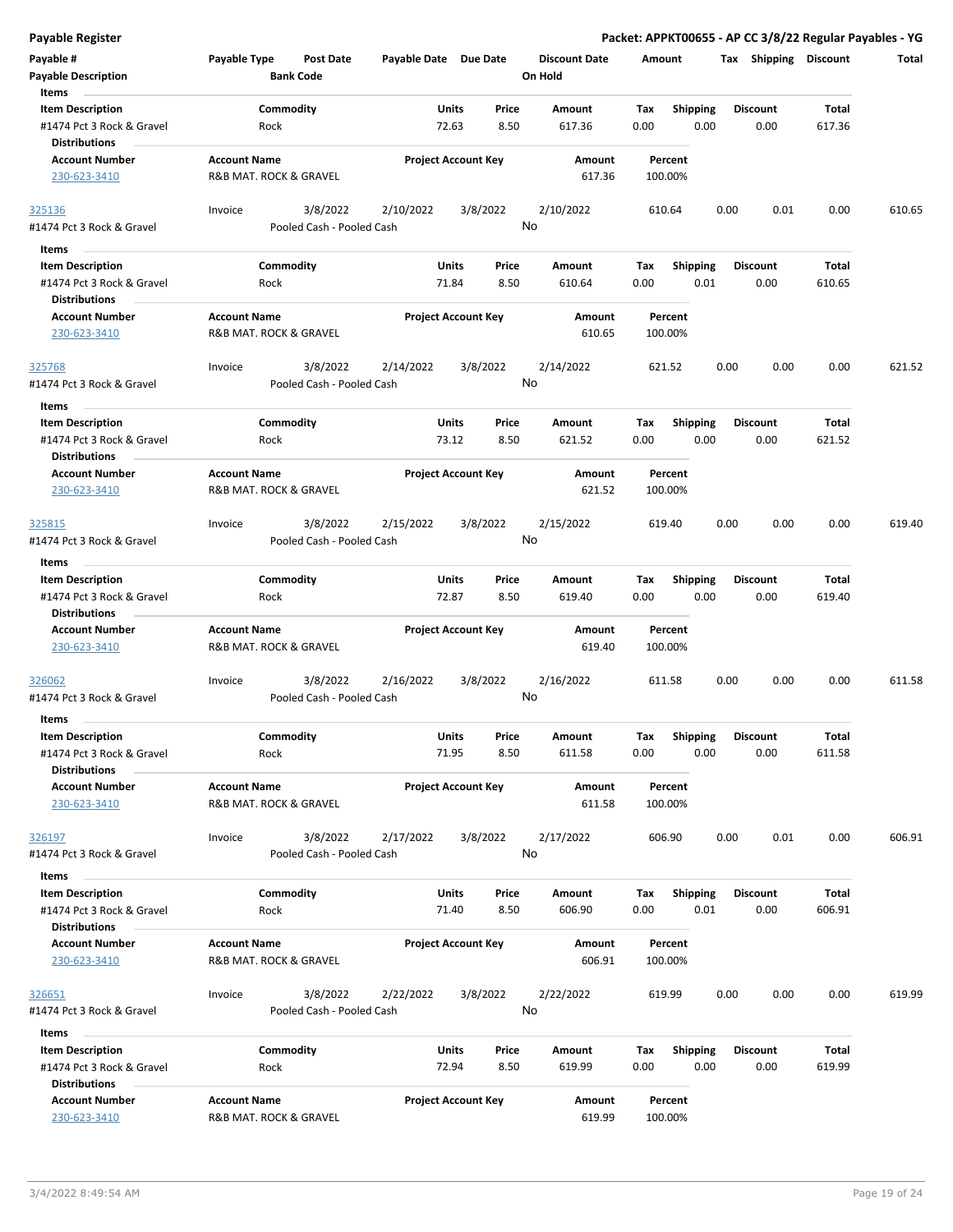| <b>Payable Register</b>                                                                         |                                                  |                                                               |                                       |                       |                            |               |                                 |                    |                    |                           |      |                         | Packet: APPKT00655 - AP CC 3/8/22 Regular Payables - YG |          |
|-------------------------------------------------------------------------------------------------|--------------------------------------------------|---------------------------------------------------------------|---------------------------------------|-----------------------|----------------------------|---------------|---------------------------------|--------------------|--------------------|---------------------------|------|-------------------------|---------------------------------------------------------|----------|
| Payable #<br><b>Payable Description</b>                                                         | Payable Type                                     | <b>Bank Code</b>                                              | <b>Post Date</b>                      | Payable Date Due Date |                            |               | <b>Discount Date</b><br>On Hold |                    | Amount             |                           |      | Tax Shipping Discount   |                                                         | Total    |
| Vendor: 00018 - SOUTHWEST FANNIN S.U.D.                                                         |                                                  |                                                               |                                       |                       |                            |               |                                 |                    |                    |                           |      |                         | <b>Vendor Total:</b>                                    | 20.60    |
| INV0004521<br>Pct 1 water 1/13-2/14/22                                                          | Invoice                                          |                                                               | 3/8/2022<br>Pooled Cash - Pooled Cash | 2/23/2022             |                            | 3/8/2022      | 2/23/2022<br>No                 |                    | 20.60              |                           | 0.00 | 0.00                    | 0.00                                                    | 20.60    |
| Items<br><b>Item Description</b><br>Pct 1 water 1/13-2/14/22                                    |                                                  | Commodity<br>ΝA                                               |                                       |                       | Units<br>0.00              | Price<br>0.00 | Amount<br>20.60                 |                    | Tax<br>0.00        | <b>Shipping</b><br>0.00   |      | <b>Discount</b><br>0.00 | Total<br>20.60                                          |          |
| <b>Distributions</b>                                                                            |                                                  |                                                               |                                       |                       |                            |               |                                 |                    |                    |                           |      |                         |                                                         |          |
| <b>Account Number</b><br>210-621-4420                                                           | <b>Account Name</b><br>UTILITY WATER             |                                                               |                                       |                       | <b>Project Account Key</b> |               |                                 | Amount<br>20.60    | Percent<br>100.00% |                           |      |                         |                                                         |          |
| <b>Vendor:</b> 00520 - SUNBELT RENTALS, INC                                                     |                                                  |                                                               |                                       |                       |                            |               |                                 |                    |                    |                           |      |                         | <b>Vendor Total:</b>                                    | 3,039.81 |
| 96597644-0039<br>Courthouse forklift rental 1/26-2/22/22                                        | Invoice                                          |                                                               | 3/8/2022<br>Pooled Cash - Pooled Cash | 2/12/2022             |                            | 3/8/2022      | 2/12/2022<br>No                 |                    | 3,039.81           |                           | 0.00 | 0.00                    | 0.00                                                    | 3,039.81 |
| Items<br><b>Item Description</b><br>Courthouse forklift rental 1/26-2/22/22                     |                                                  | Commodity<br>NA                                               |                                       |                       | Units<br>0.00              | Price<br>0.00 | Amount<br>3,039.81              |                    | Tax<br>0.00        | <b>Shipping</b><br>0.00   |      | <b>Discount</b><br>0.00 | Total<br>3,039.81                                       |          |
| <b>Distributions</b><br><b>Account Number</b><br>670-670-1650                                   | <b>Account Name</b><br><b>CONSTRUCTION</b>       |                                                               |                                       |                       | <b>Project Account Key</b> |               |                                 | Amount<br>3,039.81 | Percent<br>100.00% |                           |      |                         |                                                         |          |
| <b>Vendor:</b> VEN03085 - Talx Corporation                                                      |                                                  |                                                               |                                       |                       |                            |               |                                 |                    |                    |                           |      |                         | <b>Vendor Total:</b>                                    | 4,648.07 |
| EQ-INV109418<br>Dec 2021-Feb 2022 TX VINE fee                                                   | Invoice                                          |                                                               | 3/8/2022<br>Pooled Cash - Pooled Cash | 3/1/2022              |                            | 3/31/2022     | 3/1/2022<br>No                  |                    | 4,648.07           |                           | 0.00 | 0.00                    | 0.00                                                    | 4,648.07 |
| Items<br><b>Item Description</b><br>Dec 2021-Feb 2022 TX VINE fee<br><b>Distributions</b>       |                                                  | Commodity<br>NA                                               |                                       |                       | Units<br>0.00              | Price<br>0.00 | Amount<br>4,648.07              |                    | Тах<br>0.00        | <b>Shipping</b><br>0.00   |      | <b>Discount</b><br>0.00 | Total<br>4,648.07                                       |          |
| <b>Account Number</b><br>100-559-4950                                                           | <b>Account Name</b>                              |                                                               | VINE AUTOMATED VICTIM NOTIF. SE       |                       | <b>Project Account Key</b> |               |                                 | Amount<br>4,648.07 | Percent<br>100.00% |                           |      |                         |                                                         |          |
| <b>Vendor: 00767 - TEXAS DEPT. OF STATE HEALTH SERVICE</b>                                      |                                                  |                                                               |                                       |                       |                            |               |                                 |                    |                    |                           |      |                         | <b>Vendor Total:</b>                                    | 153.72   |
| 2015469<br>Jan 2022 Remote birth access                                                         | Invoice                                          |                                                               | 3/8/2022<br>Pooled Cash - Pooled Cash | 2/1/2022              |                            | 3/8/2022      | 2/1/2022<br>No                  |                    | 153.72             |                           | 0.00 | 0.00                    | 0.00                                                    | 153.72   |
| Items<br><b>Item Description</b><br>Jan 2022 Remote birth access                                |                                                  | Commodity<br>NA                                               |                                       |                       | Units<br>0.00              | Price<br>0.00 | Amount<br>153.72                |                    | Tax<br>0.00        | Shipping Discount<br>0.00 |      | 0.00                    | Total<br>153.72                                         |          |
| <b>Distributions</b><br><b>Account Number</b><br>100-409-4890                                   | <b>Account Name</b>                              | <b>COURT COSTS/ARREST FEES</b>                                |                                       |                       | <b>Project Account Key</b> |               |                                 | Amount<br>153.72   | Percent<br>100.00% |                           |      |                         |                                                         |          |
| Vendor: 00627 - THE FANNIN COUNTY LEADER                                                        |                                                  |                                                               |                                       |                       |                            |               |                                 |                    |                    |                           |      |                         | <b>Vendor Total:</b>                                    | 591.33   |
| INV0004515<br>Feb 2022 employment/hearing notices                                               | Invoice                                          |                                                               | 3/8/2022<br>Pooled Cash - Pooled Cash | 2/28/2022             |                            | 3/8/2022      | 2/28/2022<br>No                 |                    | 591.33             |                           | 0.00 | 0.00                    | 0.00                                                    | 591.33   |
| Items<br><b>Item Description</b><br>Feb 2022 employment/hearing notices<br><b>Distributions</b> |                                                  | Commodity<br>NA                                               |                                       |                       | Units<br>0.00              | Price<br>0.00 | Amount<br>591.33                |                    | Тах<br>0.00        | Shipping<br>0.00          |      | <b>Discount</b><br>0.00 | Total<br>591.33                                         |          |
| <b>Account Number</b><br>100-409-4300                                                           | <b>Account Name</b><br><b>BIDS &amp; NOTICES</b> |                                                               |                                       |                       | <b>Project Account Key</b> |               |                                 | Amount<br>386.27   | Percent<br>65.32%  |                           |      |                         |                                                         |          |
| 100-560-4300<br>210-621-4300                                                                    |                                                  | <b>BIDS AND NOTICES</b><br>BIDS, NOTICES & PERMITS            |                                       |                       |                            |               |                                 | 161.74<br>10.83    | 27.35%<br>1.83%    |                           |      |                         |                                                         |          |
| 220-622-4300                                                                                    |                                                  | BIDS, NOTICES & PERMITS                                       |                                       |                       |                            |               |                                 | 10.83              | 1.83%              |                           |      |                         |                                                         |          |
| 230-623-4300<br>240-624-4300                                                                    |                                                  | BIDS, NOTICES & PERMITS<br><b>BIDS, NOTICES &amp; PERMITS</b> |                                       |                       |                            |               |                                 | 10.83<br>10.83     | 1.83%<br>1.83%     |                           |      |                         |                                                         |          |
| Vendor: 00104 - WEX BANK                                                                        |                                                  |                                                               |                                       |                       |                            |               |                                 |                    |                    |                           |      |                         | <b>Vendor Total:</b>                                    | 866.62   |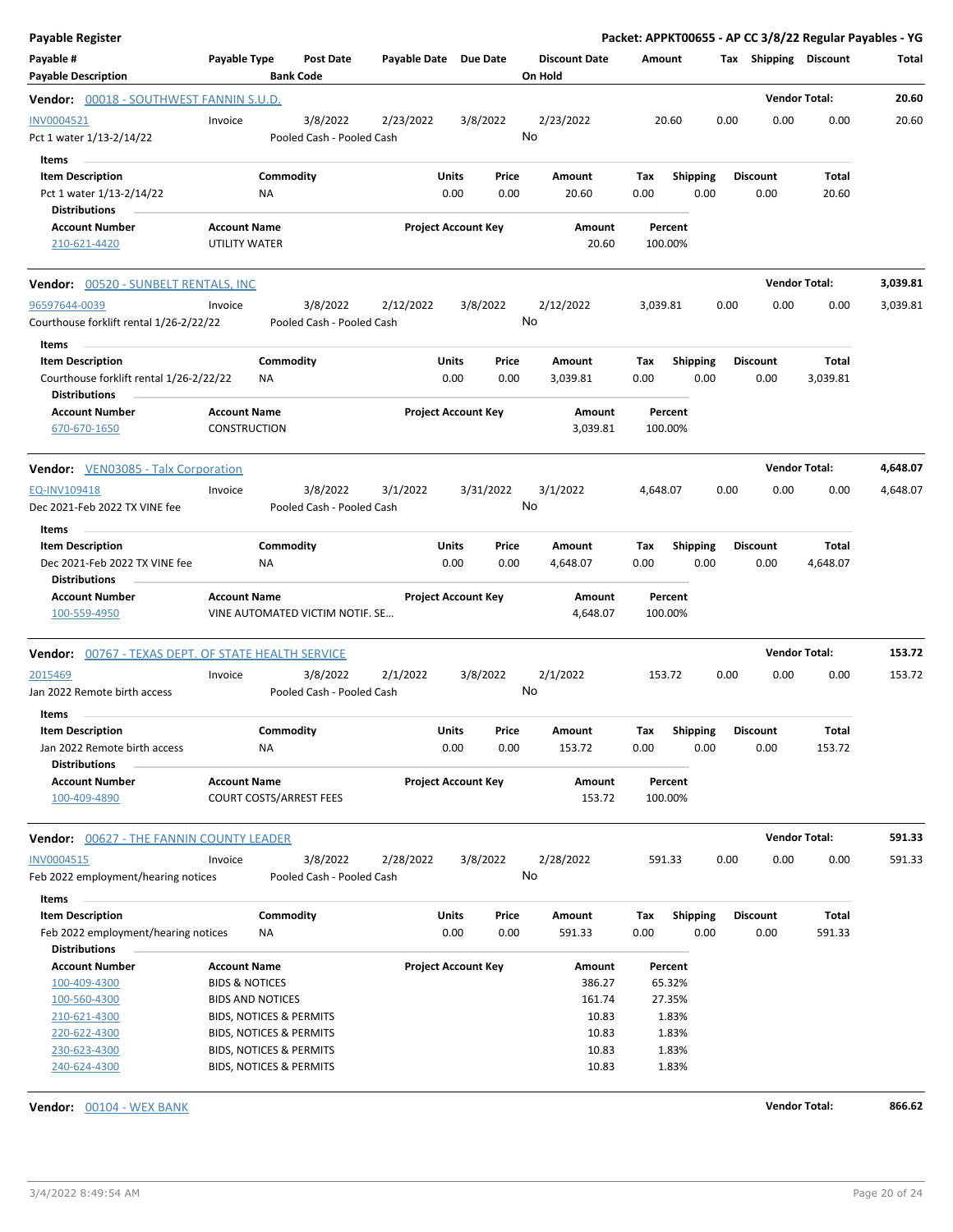| Payable Register                              |                          |           |                           |                       |              |                            |    |                      |      |          |          |      |                       | Packet: APPKT00655 - AP CC 3/8/22 Regular Payables - YG |          |
|-----------------------------------------------|--------------------------|-----------|---------------------------|-----------------------|--------------|----------------------------|----|----------------------|------|----------|----------|------|-----------------------|---------------------------------------------------------|----------|
| Payable #                                     | Payable Type             |           | Post Date                 | Payable Date Due Date |              |                            |    | <b>Discount Date</b> |      | Amount   |          |      | Tax Shipping Discount |                                                         | Total    |
| <b>Payable Description</b>                    |                          |           | <b>Bank Code</b>          |                       |              |                            |    | On Hold              |      |          |          |      |                       |                                                         |          |
| 79102092                                      | Invoice                  |           | 3/8/2022                  | 2/28/2022             |              | 3/22/2022                  |    | 2/28/2022            |      | 866.62   |          | 0.00 | 0.00                  | 0.00                                                    | 866.62   |
| Feb 2022 Exxon gas                            |                          |           | Pooled Cash - Pooled Cash |                       |              |                            | No |                      |      |          |          |      |                       |                                                         |          |
| Items                                         |                          |           |                           |                       |              |                            |    |                      |      |          |          |      |                       |                                                         |          |
| <b>Item Description</b>                       |                          | Commodity |                           |                       | <b>Units</b> | Price                      |    | Amount               | Tax  |          | Shipping |      | <b>Discount</b>       | Total                                                   |          |
| Feb 2022 Exxon gas                            |                          | NA.       |                           |                       | 0.00         | 0.00                       |    | 866.62               | 0.00 |          | 0.00     |      | 0.00                  | 866.62                                                  |          |
| <b>Distributions</b>                          |                          |           |                           |                       |              |                            |    |                      |      |          |          |      |                       |                                                         |          |
| <b>Account Number</b>                         | <b>Account Name</b>      |           |                           |                       |              | <b>Project Account Key</b> |    | Amount               |      | Percent  |          |      |                       |                                                         |          |
| 100-553-3300                                  | AUTO EXPENSE-GAS AND OIL |           |                           |                       |              |                            |    | 179.00               |      | 20.65%   |          |      |                       |                                                         |          |
| 100-560-4280                                  | PRISONER TRANSPORT       |           |                           |                       |              |                            |    | 672.42               |      | 77.59%   |          |      |                       |                                                         |          |
| 100-560-3300                                  | AUTO EXPENSE GAS & OIL   |           |                           |                       |              |                            |    | 15.20                |      | 1.75%    |          |      |                       |                                                         |          |
| Vendor: 00447 - WHITE SHED WATER SUPPLY CORP. |                          |           |                           |                       |              |                            |    |                      |      |          |          |      | <b>Vendor Total:</b>  |                                                         | 25.15    |
| <b>INV0004520</b>                             | Invoice                  |           | 3/8/2022                  | 3/1/2022              |              | 3/8/2022                   |    | 3/1/2022             |      | 25.15    |          | 0.00 | 0.00                  | 0.00                                                    | 25.15    |
| Lake Fannin water 1/21-2/21/22                |                          |           | Pooled Cash - Pooled Cash |                       |              |                            | No |                      |      |          |          |      |                       |                                                         |          |
| Items                                         |                          |           |                           |                       |              |                            |    |                      |      |          |          |      |                       |                                                         |          |
| <b>Item Description</b>                       |                          | Commodity |                           |                       | <b>Units</b> | Price                      |    | Amount               | Tax  |          | Shipping |      | <b>Discount</b>       | Total                                                   |          |
| Lake Fannin water 1/21-2/21/22                |                          | <b>NA</b> |                           |                       | 0.00         | 0.00                       |    | 25.15                | 0.00 |          | 0.00     |      | 0.00                  | 25.15                                                   |          |
| <b>Distributions</b>                          |                          |           |                           |                       |              |                            |    |                      |      |          |          |      |                       |                                                         |          |
| <b>Account Number</b>                         | <b>Account Name</b>      |           |                           |                       |              | <b>Project Account Key</b> |    | Amount               |      | Percent  |          |      |                       |                                                         |          |
| 850-520-4420                                  | <b>UTILITIES WATER</b>   |           |                           |                       |              |                            |    | 25.15                |      | 100.00%  |          |      |                       |                                                         |          |
| Vendor: 00486 - WOODSON, MARY ANN CSR, RPR    |                          |           |                           |                       |              |                            |    |                      |      |          |          |      | <b>Vendor Total:</b>  |                                                         | 2,964.50 |
| <b>INV0004522</b>                             | Invoice                  |           | 3/8/2022                  | 2/28/2022             |              | 3/8/2022                   |    | 2/28/2022            |      | 2,964.50 |          | 0.00 | 0.00                  | 0.00                                                    | 2,964.50 |
| 06-21-00153-CR Appeal transcript              |                          |           | Pooled Cash - Pooled Cash |                       |              |                            | No |                      |      |          |          |      |                       |                                                         |          |
| Items                                         |                          |           |                           |                       |              |                            |    |                      |      |          |          |      |                       |                                                         |          |
| <b>Item Description</b>                       |                          | Commodity |                           |                       | Units        | Price                      |    | Amount               | Tax  |          | Shipping |      | <b>Discount</b>       | Total                                                   |          |
| 06-21-00153-CR Appeal transcript              |                          | NA.       |                           |                       | 0.00         | 0.00                       |    | 2,964.50             | 0.00 |          | 0.00     |      | 0.00                  | 2,964.50                                                |          |
| <b>Distributions</b>                          |                          |           |                           |                       |              |                            |    |                      |      |          |          |      |                       |                                                         |          |
| <b>Account Number</b>                         | <b>Account Name</b>      |           |                           |                       |              | <b>Project Account Key</b> |    | Amount               |      | Percent  |          |      |                       |                                                         |          |
| 100-435-4340                                  | APPEAL COURT TRANSCRIPTS |           |                           |                       |              |                            |    | 2,964.50             |      | 100.00%  |          |      |                       |                                                         |          |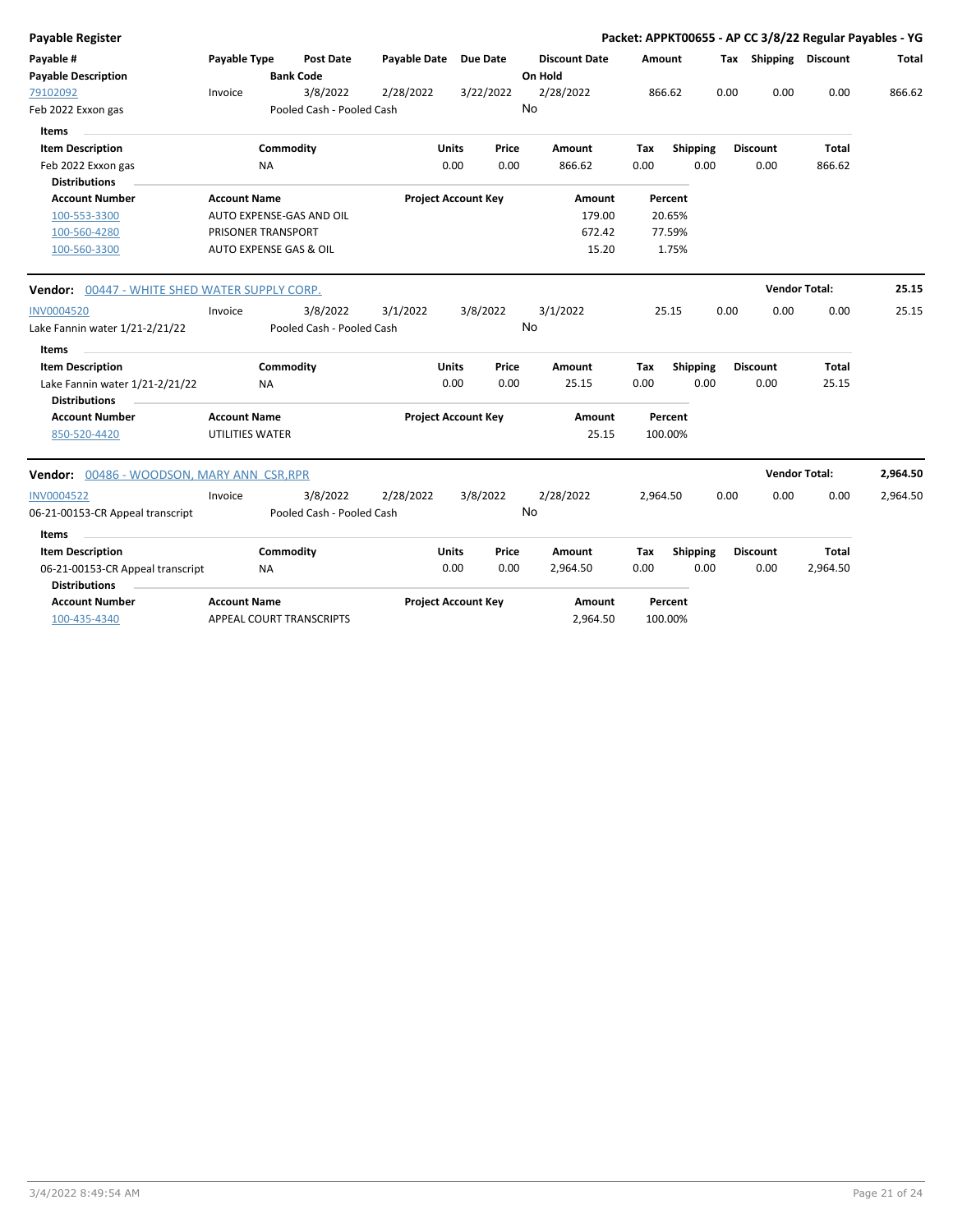## Payable Summary

| Type    | Count               | Gross     | Tax  | <b>Shipping</b> | <b>Discount</b> | <b>Total</b> | <b>Manual Payment</b> | <b>Balance</b> |
|---------|---------------------|-----------|------|-----------------|-----------------|--------------|-----------------------|----------------|
| Invoice | 122                 | 98,598.55 | 0.00 | 132.65          | 0.00            | 98.731.20    | 0.00                  | 98,731.20      |
|         | <b>Grand Total:</b> | 98,598.55 | 0.00 | 132.65          | 0.00            | 98.731.20    | 0.00                  | 98,731.20      |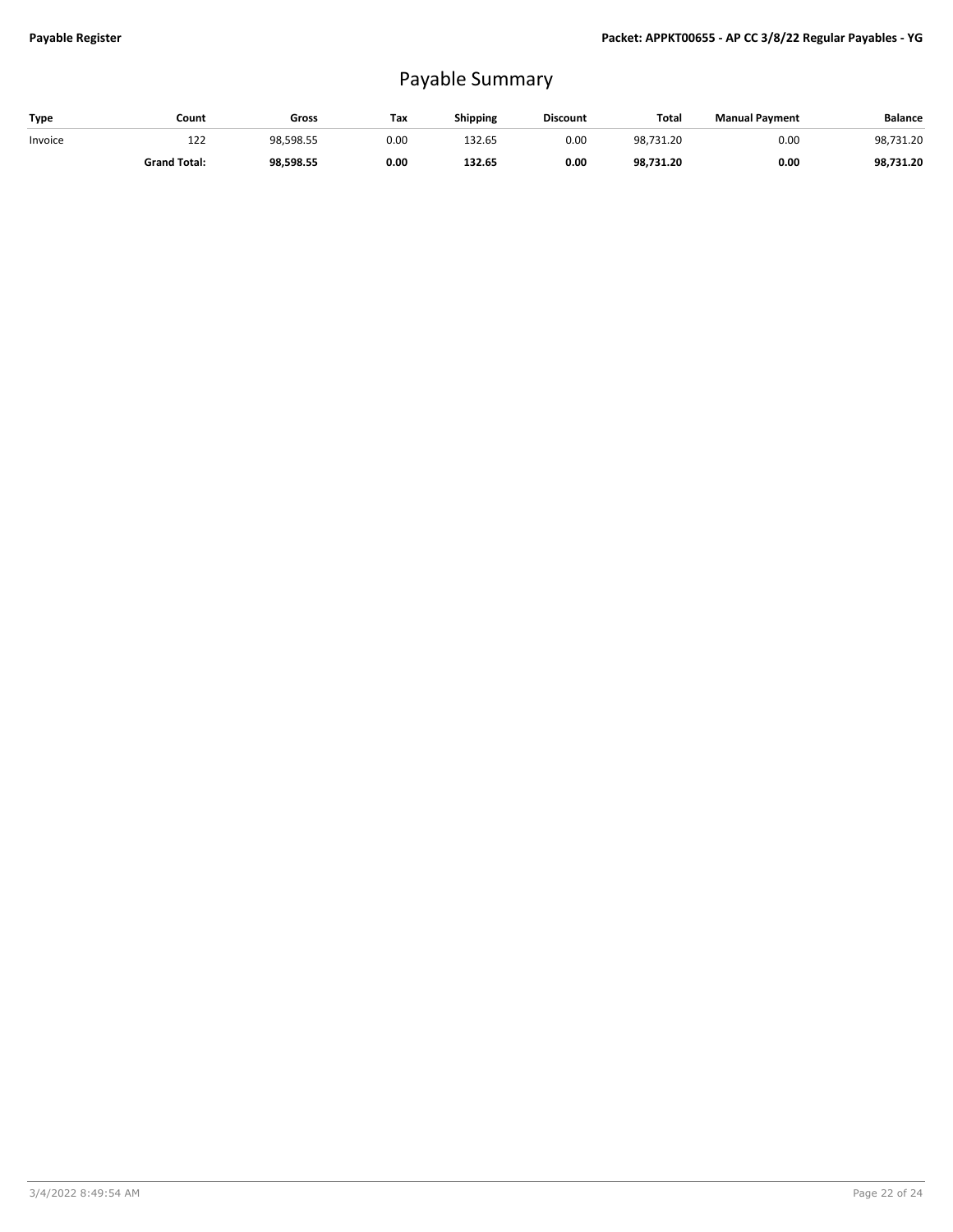### **Account Summary**

| Account                      | Name                                                |        | Amount         |
|------------------------------|-----------------------------------------------------|--------|----------------|
| 100-409-4300                 | <b>BIDS &amp; NOTICES</b>                           |        | 386.27         |
| 100-409-4500                 | R & M BUILDING                                      |        | 17.99          |
| 100-409-4890                 | <b>COURT COSTS/ARREST FEES</b>                      |        | 153.72         |
| 100-410-4240                 | <b>INDIGENT ATTORNEY FEES</b>                       |        | 675.00         |
| 100-425-4660                 | <b>AUTOPSIES</b>                                    |        | 776.25         |
| 100-435-4340                 | APPEAL COURT TRANSCRIPTS                            |        | 2,964.50       |
| 100-435-4360                 | <b>ATTORNEY FEES- CPS CASES</b>                     |        | 18,697.50      |
| 100-456-4210                 | <b>INTERNET</b>                                     |        | 81.95          |
| 100-475-5910                 | <b>ONLINE RESEARCH</b>                              |        | 384.00         |
| 100-496-2251                 | <b>FACILITIES COORD TRAVEL</b>                      |        | 81.65          |
| 100-503-1070                 | SALARY PART-TIME TECHNICIAN                         |        | 900.00         |
| 100-510-3110                 | <b>POSTAGE</b>                                      |        | 165.26         |
| 100-510-4420                 | UTILITIES WATER                                     |        | 771.74         |
| 100-511-4420                 | UTILITIES WATER                                     |        | 200.32         |
| 100-511-4430                 | <b>TRASH PICK-UP SERVICE</b>                        |        | 43.78          |
| 100-511-4500                 | R & M BUILDING                                      |        | 5.99           |
| 100-511-4501                 | PEST CONTROL                                        |        | 67.00          |
| <u>100-513-3110</u>          | <b>POSTAGE</b>                                      |        | 77.75          |
| 100-513-4420                 | UTILITIES WATER                                     |        | 413.19         |
| <u>100-513-4430</u>          | <b>TRASH PICKUP SERVICE</b>                         |        | 87.56          |
| 100-513-4501                 | PEST CONTROL                                        |        | 95.00          |
| 100-515-4210                 | <b>INTERNET</b>                                     |        | 46.95          |
| 100-516-4420                 | UTILITIES WATER                                     |        | 63.54          |
| 100-518-4420                 | UTILITIES WATER                                     |        | 174.72         |
| 100-518-4430                 | <b>TRASH PICKUP SERVICE</b>                         |        | 116.27         |
| 100-518-4500                 | <b>R &amp; M BUILDING</b>                           |        | 24.36          |
| 100-518-4700                 | OFFICE SPACE LEASE                                  |        | 2,350.00       |
| <u>100-551-5910</u>          | <b>ONLINE RESEARCH</b>                              |        | 50.00          |
| 100-553-3300                 | AUTO EXPENSE-GAS AND OIL                            |        | 179.00         |
| <u>100-559-4950</u>          | VINE AUTOMATED VICTIM NOTIF. SERV.                  |        | 4,648.07       |
| 100-560-3300                 | AUTO EXPENSE GAS & OIL                              |        | 15.20          |
| 100-560-4280                 | PRISONER TRANSPORT                                  |        | 780.42         |
| 100-560-4300                 | <b>BIDS AND NOTICES</b>                             |        | 161.74         |
| 100-560-4320                 | IMPOUNDMENT OF ESTRAY LIVESTOCK                     |        | 3,975.00       |
| 100-560-4420                 | <b>UTILITIES WATER</b>                              |        | 361.45         |
| 100-560-4430                 | <b>SHERIFF TRASH PICKUP</b>                         |        | 120.84         |
| 100-560-4501                 | PEST CONTROL                                        |        | 80.00          |
| 100-560-4540                 | R & M AUTOMOBILES                                   |        | 9.460.83       |
| 100-573-4530                 | <b>COMPUTER SOFTWARE</b>                            |        | 107.00         |
| 100-640-4420                 | UTILITIES WATER                                     |        | 316.10         |
| <u>100-640-4430</u>          | TRASH PICK-UP                                       |        | 43.78          |
| 100-645-4530                 | <b>COMPUTER SOFTWARE</b>                            |        | 1,059.00       |
|                              |                                                     | Total: | 51,180.69      |
|                              |                                                     |        |                |
| <b>Account</b>               | Name                                                |        | Amount         |
| 200-449-3500                 | RECORDS DISPOSAL                                    |        | 165.00         |
|                              |                                                     | Total: | 165.00         |
|                              |                                                     |        |                |
| Account                      | Name                                                |        | Amount         |
| 210-621-3400                 | <b>SHOP SUPPLIES</b>                                |        | 75.42          |
| 210-621-3410                 | R&B MAT. ROCK & GRAVEL                              |        | 4,864.64       |
| 210-621-3440                 | R&B MAT. ASPHALT/RD OIL                             |        | 7,802.25       |
| 210-621-4210                 | <b>INTERNET</b>                                     |        | 56.90          |
| 210-621-4300<br>210-621-4420 | <b>BIDS, NOTICES &amp; PERMITS</b><br>UTILITY WATER |        | 10.83<br>20.60 |
|                              |                                                     |        |                |

210-621-4580 **R&M MACHINERY PARTS** 1,876.34